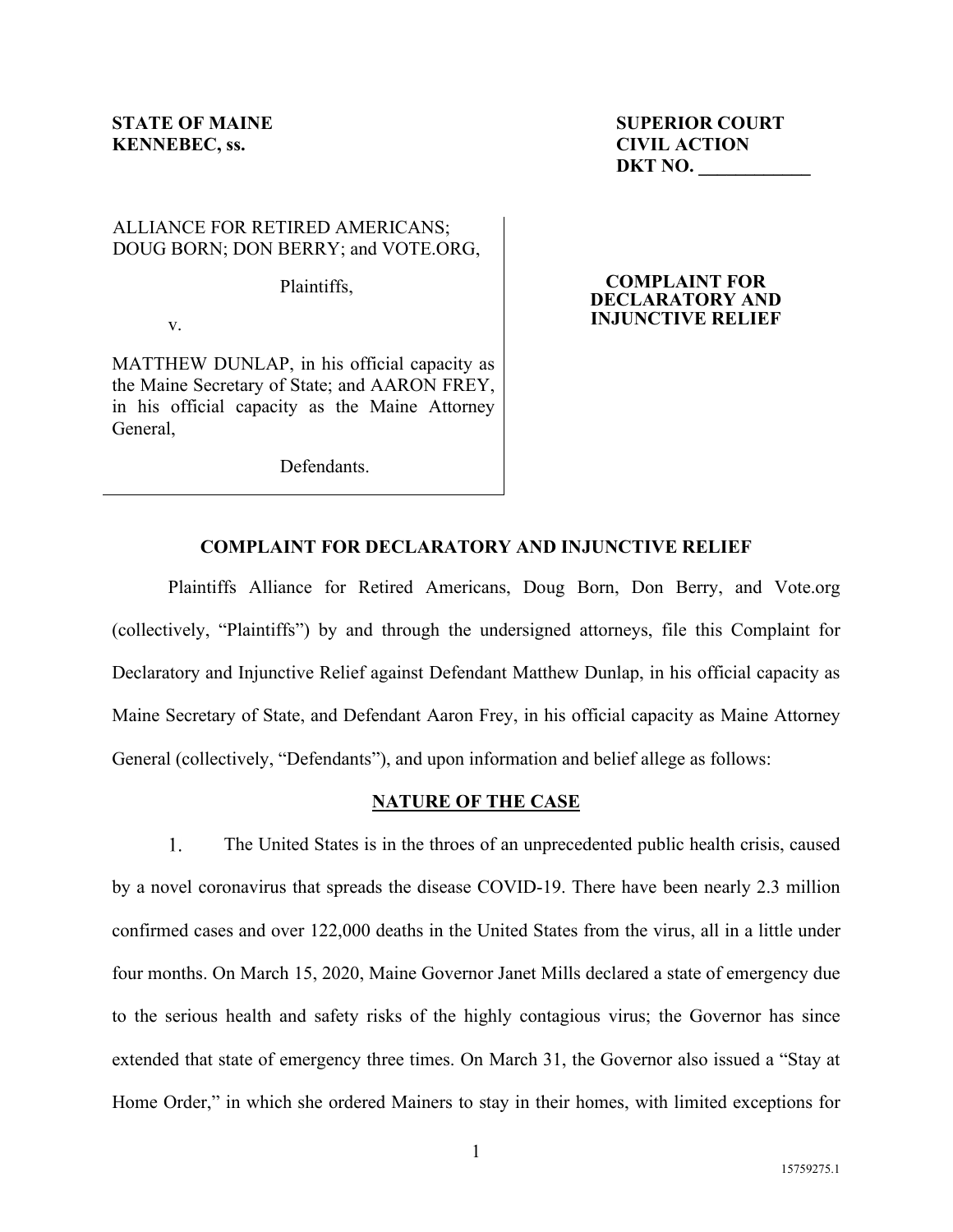certain essential activities. The Stay at Home Order slowed COVID-19's spread in Maine, but could not stop it. As of the date of this filing, every county in Maine has confirmed cases, with dozens of new cases being reported daily. In extending the state of emergency for the third time on June 10, the Governor was careful to caution that, "this dangerous, highly contagious and untreatable virus is still all around us . . . As Maine continues to reopen and more people begin to interact, we must remain vigilant and follow public health guidelines, such as wearing face coverings, staying six feet apart whenever possible and washing our hands frequently, to protect ourselves and others."

2. While the coronavirus presents a serious threat nationwide, it poses unique dangers in Maine, which has the nation's oldest and most rural population and, even before the present crisis, was suffering from health care shortages and consolidations that left much of the state without accessible care. Concerns about the spread of the virus caused Governor Mills to postpone the state's June primary election until July 14, citing the risk that voters, poll workers, and election officials would be exposed to COVID-19.

3. Since Governor Mills' postponement of the primary, Defendant Maine Secretary of State Matthew Dunlap (the "Secretary") has acknowledged that he does not know if towns will have a sufficient number of polling stations or available staff for those polling locations when the primary is held. Those concerns have proved to be well founded: towns all over Maine are reporting extreme difficulty in recruiting poll workers, and several have already announced that they plan to significantly consolidate polling locations. The Secretary and local elections officials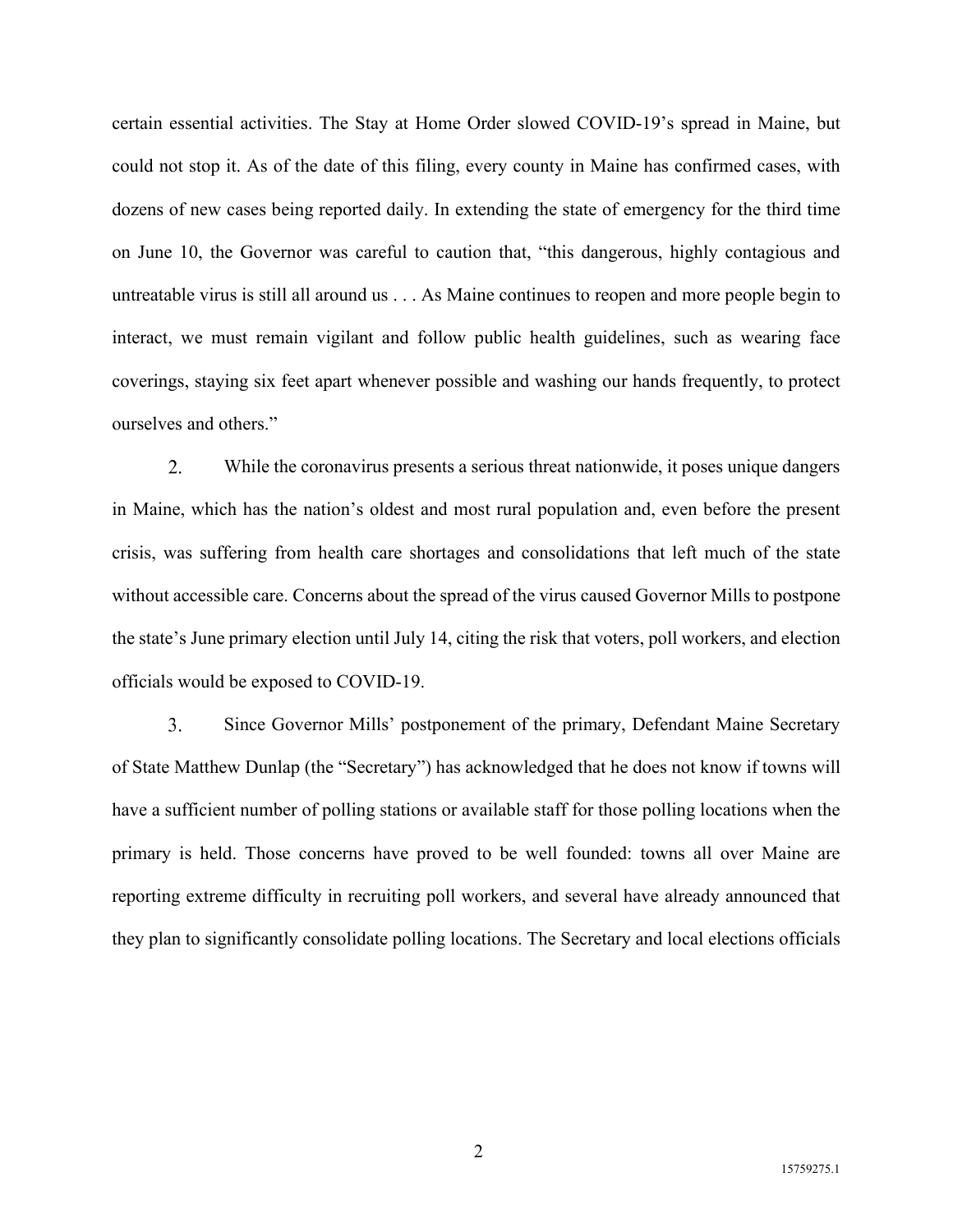alike are affirmatively urging voters to vote absentee to help contain the outbreak, citing not only voter safety, but—in the words of the Lewiston City Clerk—"the health of the entire community."<sup>1</sup>

 $\overline{4}$ . While Maine allows any registered voter to cast an absentee ballot without an excuse, the vast majority of Mainers have historically voted in-person at their polling place on Election Day, making this a significant shift away from in-person voting and towards absentee voting for most Mainers. Similarly, because Maine does not currently provide an online voter registration option for domestic voters—something available to voters in the vast majority of other states—Mainers have historically overwhelmingly relied upon in-person methods of voter registration, including at town offices, at the Bureau of Motor Vehicles ("BMV"), and at the polling place on Election Day. But as polling places consolidate or disappear, and town offices restrict access to the public to minimize in-person interactions, it has become increasingly difficult for Mainers who are not already registered or who have moved to register or update their registration. Alarmingly, recent data indicates that Maine has seen the biggest slowdown in the rate of voter registration since the onset of the pandemic than any other state in the nation.

5. The rapid shift to absentee voting and transition away from in-person voter services in the wake of COVID-19 represents a significant change for Maine, and unless several unnecessary and burdensome absentee ballot and voter registration procedures are enjoined or modified, that shift threatens to disenfranchise countless lawful, eligible Maine voters, for reasons largely beyond voters' control. Plaintiffs bring this action to protect themselves and Maine's citizens against this serious and severe threat to their voting rights, and to ensure that all lawful, eligible Maine voters are able to successfully exercise that right in the general election this coming

<sup>&</sup>lt;sup>1</sup> David Sharp, Maine Encourages Absentee Voting in July Primary Election, WGME.com (May 26, 2020), https://wgme.com/news/local/maine-encourages-absentee-voting-in-july-primaryelection.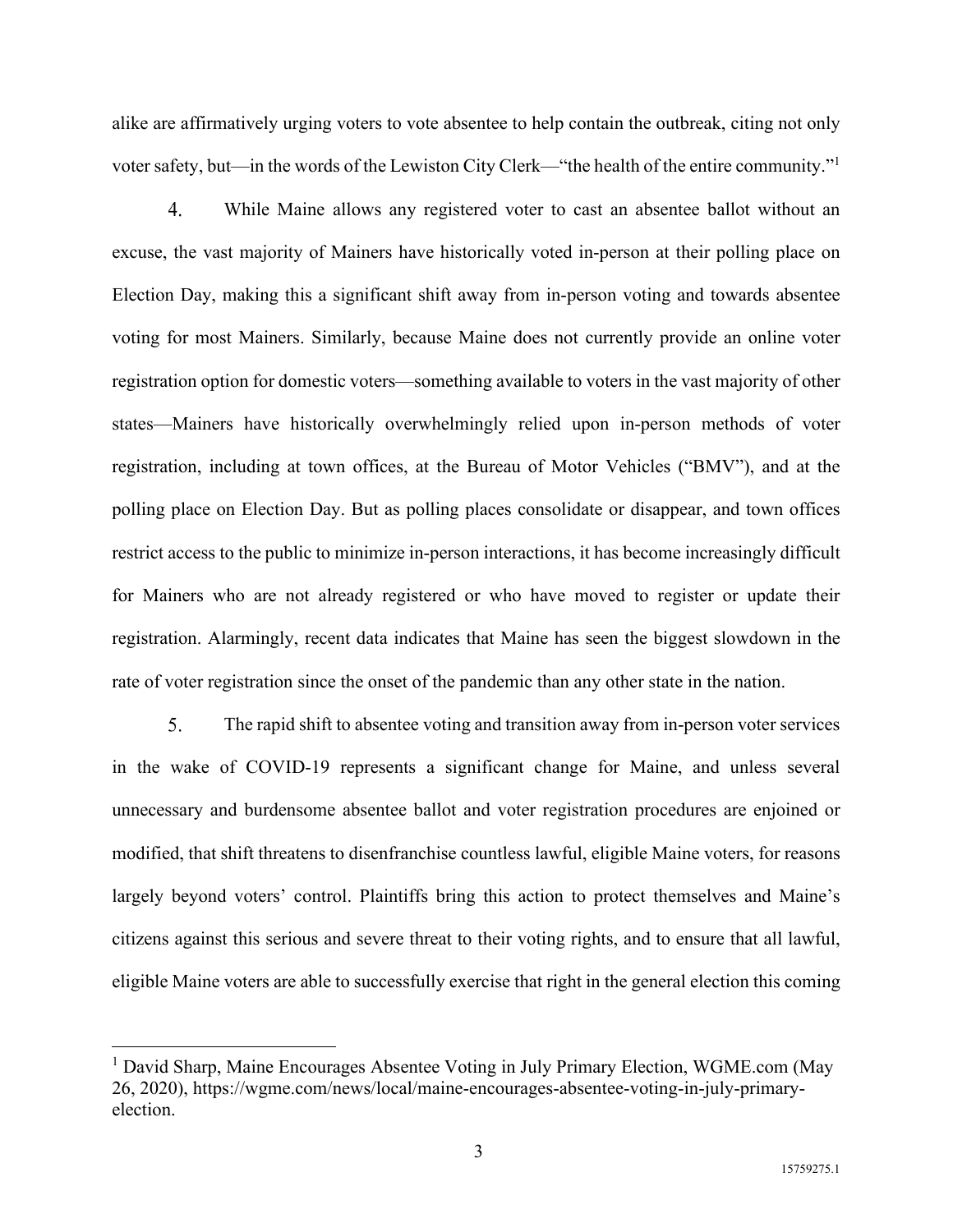November—which is anticipated to draw historic turnout—without having to make unfathomable choices between doing so and risking their health or that of the community.

6. Specifically at issue are: (1) Maine's refusal to accept voter registration applications that are completed and transmitted electronically ("Paper and Pen Registration"); (2) Maine's unnecessary requirement that first-time registrants who register to vote by mail submit a photocopy of an identification document (the "Photocopier Requirement"); (3) Maine's failure to provide prepaid postage for voters to mail back their absentee ballots (the "Postage Tax"); (4) Maine's criminalization of the use of paid organizers to assist voters with returning absentee ballots to elections officials and requirement that multiple individuals witness a ballot should a voter need assistance returning it (the "Absentee Ballot Assistance Restrictions"); (5) Maine's rejection of all absentee ballots not received by elections officials by 8:00 p.m. on Election Day (the "Election Day Receipt Deadline"); and (6) Maine's wholesale rejection of absentee ballots for a perceived signature mis-match or other technical defect, particularly when Maine fails to notify voters or give them an opportunity to cure absentee ballots flagged for rejection (the "Rejection Without Notice" and "Signature Matching" Provisions) (collectively, the "Challenged Provisions").

 $7.$ Both individually and in concert, the Challenged Provisions impose undue burdens on the right to vote that cannot be justified by the State's interest in maintaining them, particularly under the current circumstances. Plaintiffs seek a preliminary and permanent injunction to ensure that the Challenged Provisions do not operate to unconstitutionally abridge or deny the fundamental rights of Plaintiffs, their members or constituents, and countless other Maine voters in the November general election and beyond.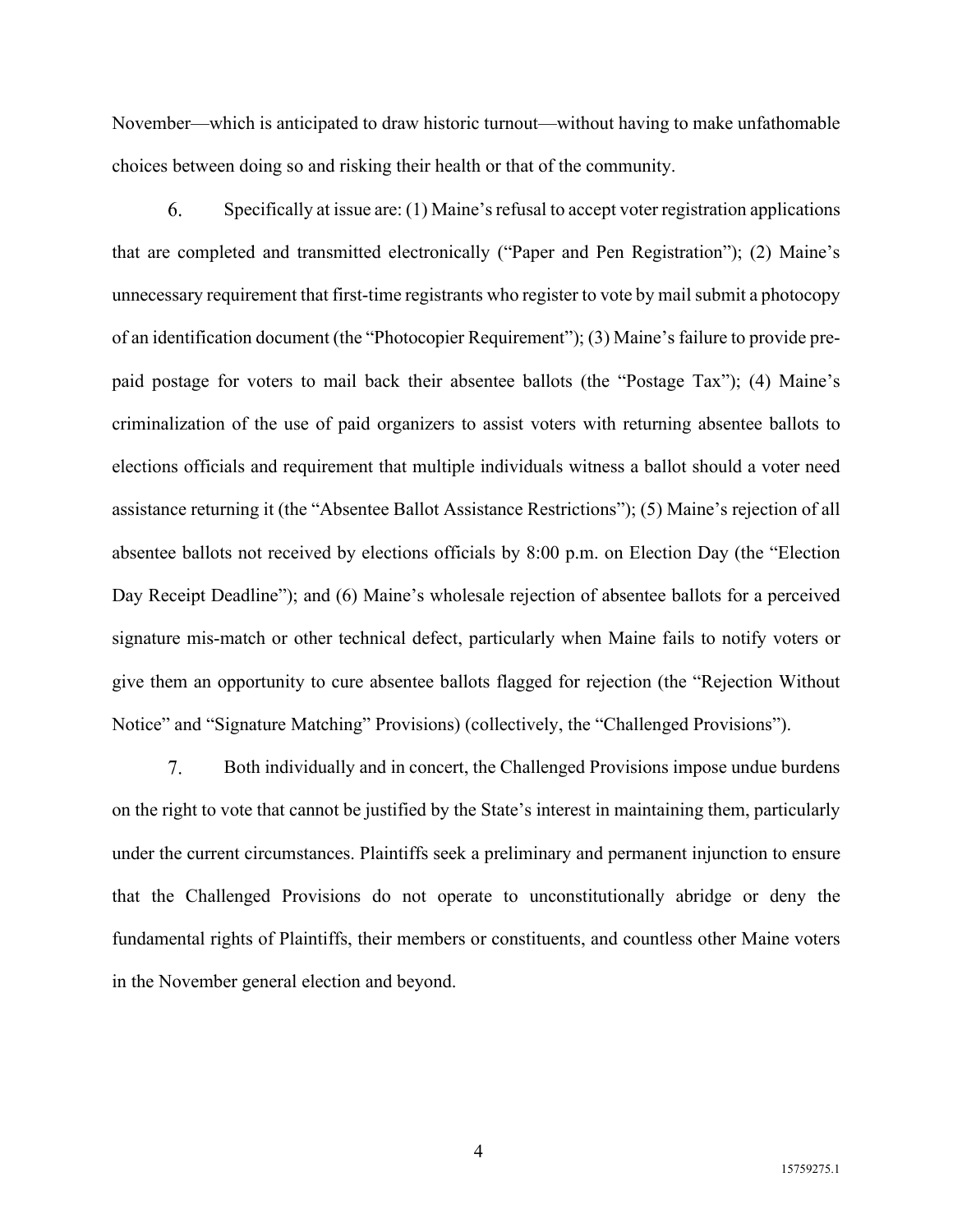#### **JURISDICTION AND VENUE**

8. Plaintiffs bring this action to redress the deprivation, under color of state law, of rights secured by the United States Constitution, the Maine Constitution, and Maine law.

9. This Court has jurisdiction to adjudicate the Plaintiffs' claims that arise under the U.S. Constitution and 42 U.S.C. §§ 1983 and 1988 pursuant to its concurrent jurisdiction with the federal judiciary, see *Thiboutot v. State*, 405 A.2d 230, 235 (Me. 1979), and to adjudicate Plaintiffs' claims that arise under the Maine Constitution and Maine law pursuant to the Maine Uniform Declaratory Judgment Act, M.R.S. tit. 14 § 5951 *et seq*., and the Maine Administrative Procedure Act, M.R.S. tit. 5 § 8058.

10. This Court has personal jurisdiction over Defendants, who are sued in their official capacities only.

#### **PARTIES**

Plaintiff Alliance for Retired Americans (the "Alliance") is a nonprofit social 11. welfare organization. The Alliance has over four million members nationwide, comprised of retirees from public and private sector unions, community organizations, and individual activists. The Alliance has state chapters across the United States, including in Maine, and thousands of Mainers are members of the Alliance. The Alliance's mission is to ensure social and economic justice and the full civil rights that retirees have earned after a lifetime of work. To accomplish that mission, the Alliance engages in voter education and outreach, educates its members and legislators on important issues of public policy, and mobilizes its membership to support progressive candidates and policies. The Challenged Provisions frustrate the Alliance's mission because they create obstacles for the Alliance's members who seek to register to vote, cast their votes, and have those votes counted, thus threatening the electoral prospects of Alliance-endorsed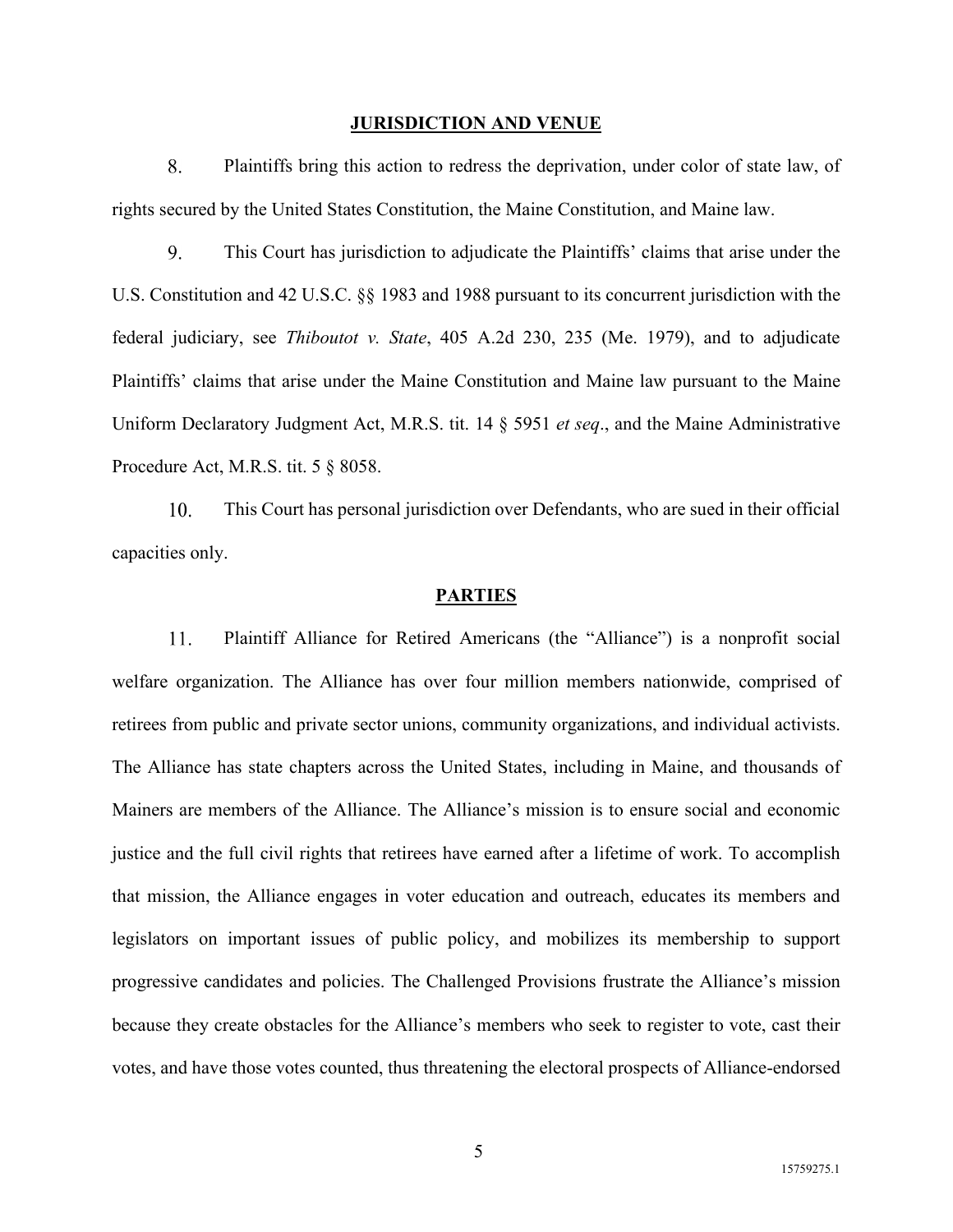candidates and making it more difficult for the Alliance and its members to make their voices heard. Because of the burdens on registration and absentee voting created by the Challenged Provisions, the Alliance will be required to devote time and resources to educating its members about these requirements and assisting them in complying so that their members are able to register to vote and ensure that their absentee ballots are received by Election Day, accepted, and counted. These efforts will reduce the time and resources the Alliance has to educate its members and legislators on critical public policy issues and pursue its legislative agenda. The time and resources the Alliance diverts to Maine to counteract the Challenged Provisions also takes away from the resources and programming that the Alliance can dedicate to its other numerous state programs. The Alliance, for example, has chapters in almost forty states; any resources spent ensuring that the Alliance's members in Maine can successfully vote necessarily takes away from the legislative programming and get-out-the-vote efforts which are crucially needed in other states.

The Alliance also brings this action on behalf of its members in Maine who face 12. burdens on their right to vote as a consequence of the Challenged Provisions. Because nearly all of the Alliance's members are of an age that places them at a heightened risk of complications from coronavirus, they are overwhelmingly likely to vote absentee this year, and thus are disproportionately burdened by the Challenged Provisions. The Alliance's members include, for example, voters who are likely to find it unsafe to venture out to obtain postage to mail their absentee ballot, or to deliver their absentee ballot themselves should they be unable to return it through the mail in sufficient time for it ballot to be counted. Additionally, many of the Alliance's members are likely to be voting absentee for the first time, and thus will be more susceptible to being disenfranchised by the Election Day Receipt Deadline or Rejection Without Notice Provisions. Similarly, because the Alliance's members are at heightened risk from coronavirus,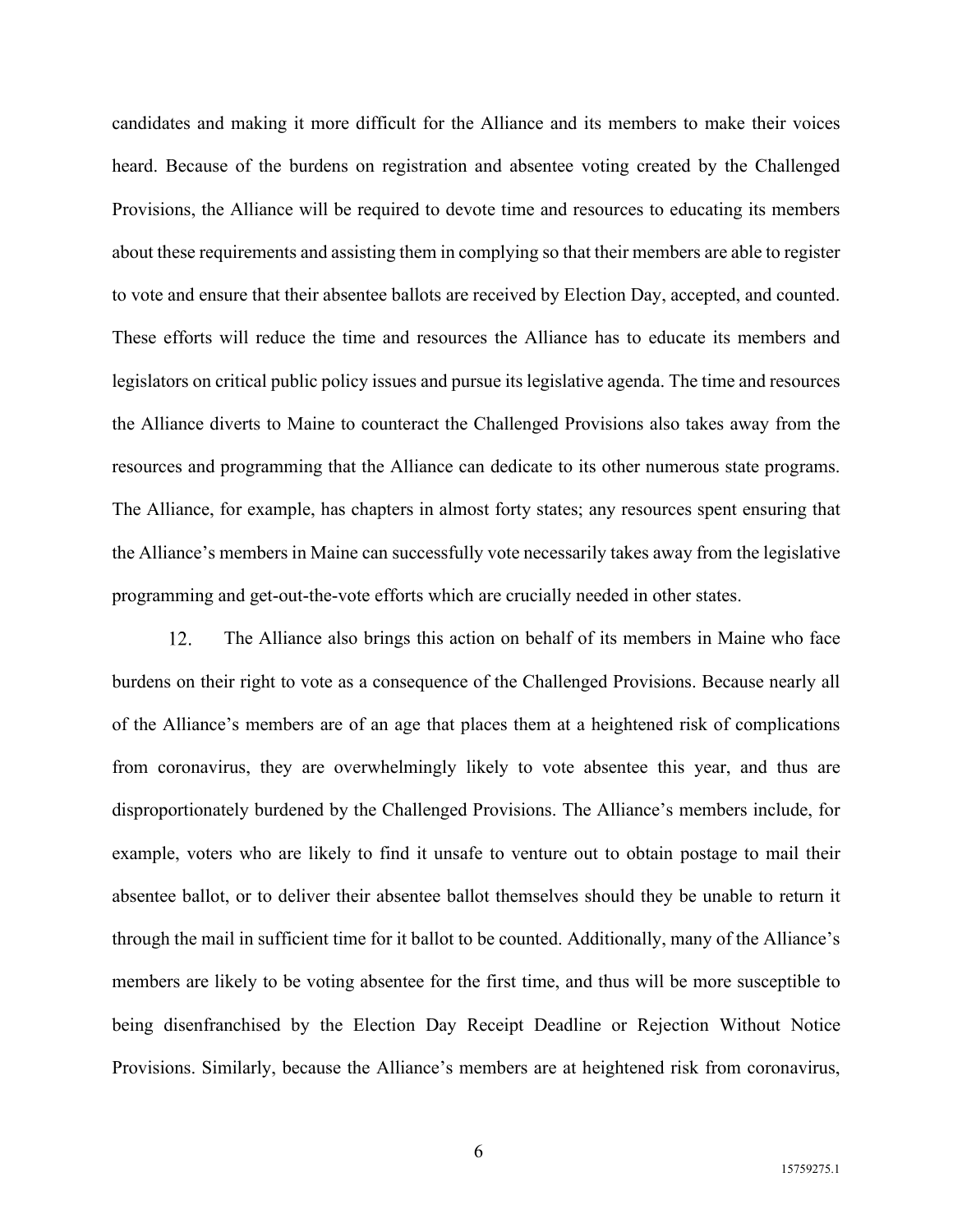they are especially unlikely to be able to travel to an in-person town or BMV office or polling place to register to vote, should such polling places or government agency offices be open at all.

13. Plaintiff Doug Born, a lifelong Mainer, is 58 years old and is registered to vote in Cumberland County. Born is a member of the Alliance and currently serves as the Secretary of the Maine Alliance for Retired Americans. Voting is extremely important to Born, who has traditionally voted in-person at his polling place. This year, however, Born has already requested an absentee ballot. Because Born lives with his 98-year old father and has health conditions himself, he does not believe it would be safe for him or his family to vote in-person and is taking precautions to minimize his in-person interactions. Because Maine does not pre-pay for postage for absentee ballots, Born will be required to acquire and pay for postage for his absentee ballot. Born is also worried that his absentee ballot will not be received in time to be counted and that, as a new absentee voter, his absentee ballot will be rejected because of a technical defect or a perceived signature mismatch—particularly because he knows that that his signature has become truncated as he has gotten older.

14. Plaintiff Don Berry is 68 years old and is registered to vote in Oxford County. Berry is a member of the Alliance, currently serves as the President of the Maine Alliance for Retired Americans, and previously served as the President of the Maine AFL-CIO. Voting is extremely important to Berry, who has voted both in-person at his polling place and by absentee ballot when he has been away from home for work or has been volunteering at the polls on Election Day. Because Berry has several health conditions which make him particularly susceptible to COVID-19, including diabetes, a prior double-bypass, and extensive lung damage from years of construction work, Berry is taking measures to avoid in-person interactions that could lead to him contracting COVID-19. For that reason, Berry intends to vote absentee this year. Because Maine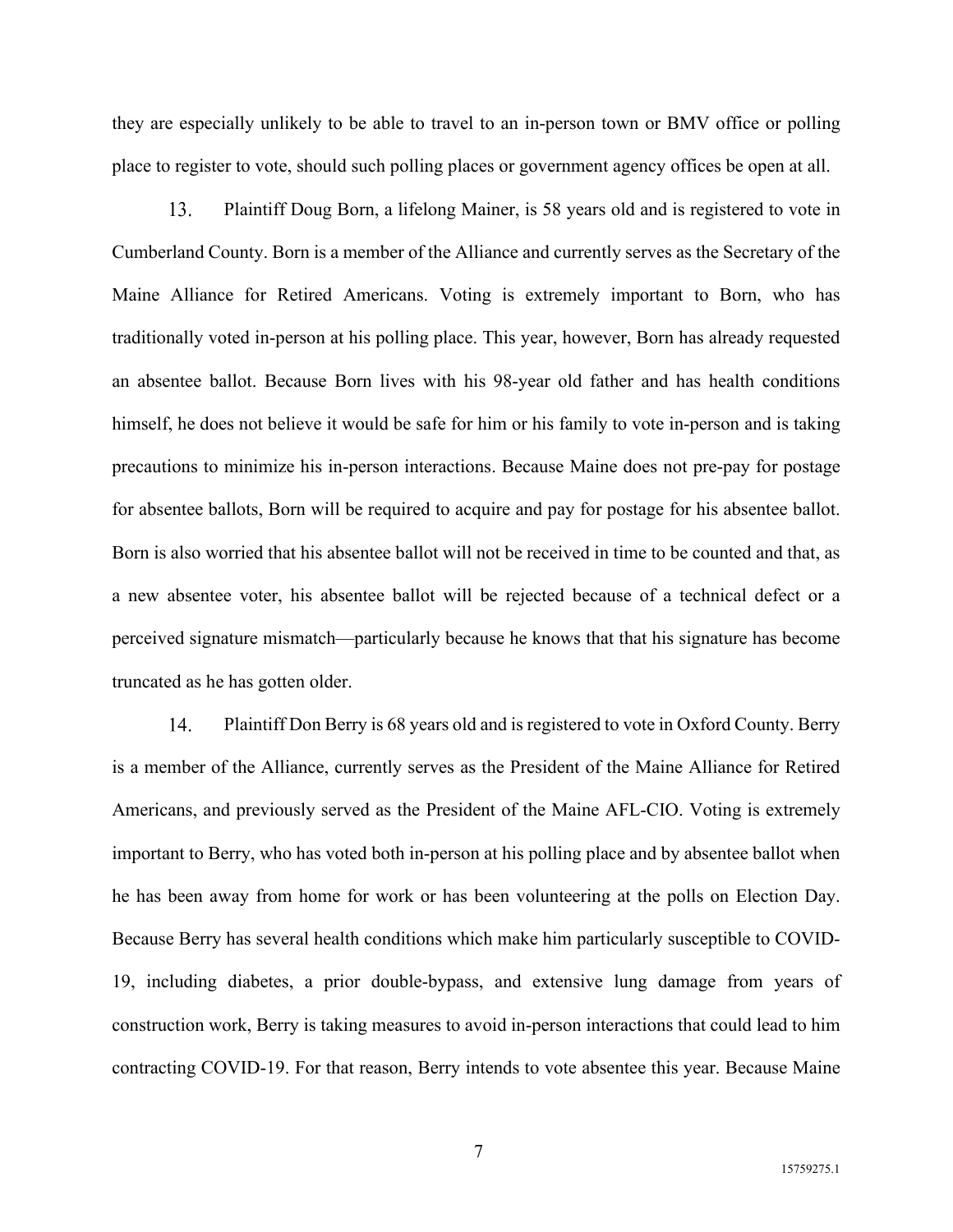does not pre-pay for postage for absentee ballots, Berry will be required to acquire and pay for postage for his absentee ballot. Berry is also worried that his absentee ballot will not be received in time to be counted or that it will be rejected because of a signature mismatch or other technical defect without an opportunity for him to cure his ballot.

15. Plaintiff Vote.org is a non-profit, non-partisan voting registration and get-out-thevote (GOTV) technology organization. Vote.org's mission is to use technology to simplify political engagement, increase voter turnout, and strengthen American democracy. Vote.org has registered more than 3.3 million new voters, verified 8.2 million voters' registration status, and has helped over 30 million of its users access registration links and deadlines, polling location details, and other essential voting information for each state, including Maine. Since early 2016, Vote.org has helped over 19,000 Mainers register to vote, verified over 39,000 Mainers' registration status, helped over 9,000 Mainers request absentee ballots, and helped tens of thousands of Mainers access essential voting information. Vote.org also targets low-propensity voters in its GOTV program and peer-to-peer voter registration drives. Since the onslaught of COVID-19, Vote.org has added additional information to its website, offering up to date state-bystate information for voters whose primaries have been postponed, including Maine. The Challenged Provisions frustrate Vote.org's mission because they present Mainers with significant obstacles in registering to vote, casting their votes, and having those votes counted, thus thwarting political engagement. Because of the burdens on registration and absentee voting created by the Challenged Provisions, Vote.org will be required to divert time and resources to educating Maine voters and would-be voters about these requirements and assisting them in complying so that they are able to register to vote and so that their absentee ballots are received by Election Day, accepted, and counted. These efforts will reduce the time and resources Vote.org is able to spend providing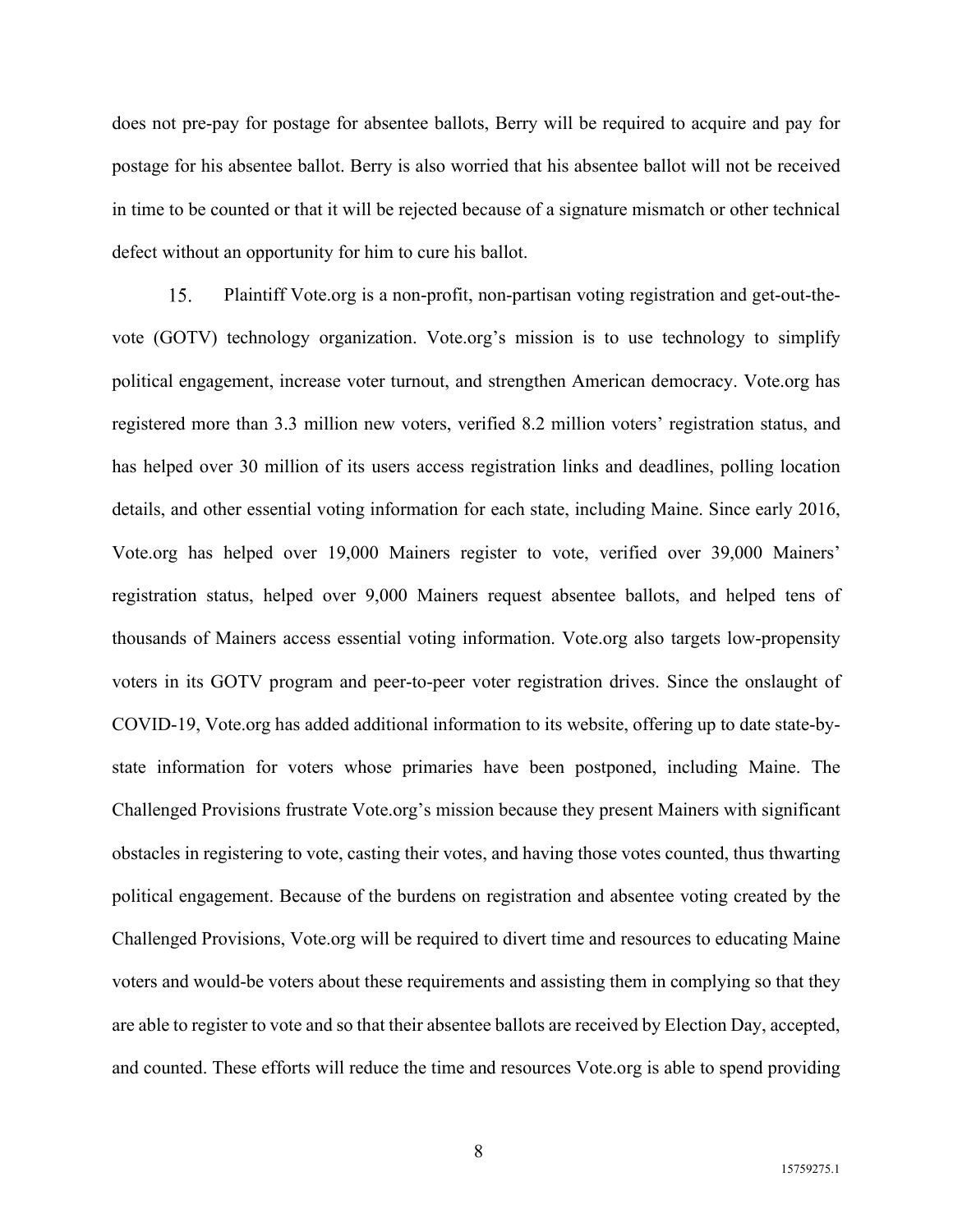resources and programming to its other numerous state programs. Vote.org, for example, provides voters with resources on how to register to vote, request a ballot, and vote absentee or in person in all fifty states. Vote.org also sends election updates and reminders to voters in all fifty states. Any resources spent ensuring voters in Maine can successfully register to vote and successfully cast their votes necessarily takes away from the programming and get-out-the-vote efforts which are crucially needed in those other states.

 $16.$ Defendant Matthew Dunlap is sued in his official capacity as the Secretary of State of Maine. The Secretary is a person within the meaning of 42 U.S.C. § 1983 and acts under color of state law. The Secretary is directly responsible for overseeing elections in Maine and has a direct interest in establishing uniform rules that govern the elections process to assure consistency and uniformity of election administration. *See, e.g.*, M.R.S. tit. 21-A §§ 601, 695(5), 760-B(6). Among other duties, the Secretary designs the mail-in voter registration application. *See* M.R.S. tit. 21-A, § 152(1), (5). The Secretary must ensure that election wardens use a "uniform system of counting" ballots. *Id.* at § 695. The Secretary is further empowered to determine what constitutes a "defective" or "void" ballot, to instruct election officials on how to handle those ballots, and to adopt rules for determining voter intent. *Id.* at § 696. The Secretary must also approve training sessions for municipal clerks and ensure that municipal clerks receive regular trainings on how to conduct elections within the state. *See id.* at § 505. Finally, the Secretary has the explicit authority "to facilitate voting by civilian registered voters of [Maine] who live in an area within the United States that is affected by a natural disaster or other occurrence for which the governor . . . has declared a state of emergency covering that area[.]" *Id.* § 663. "These administrative actions may include, but are not limited to, central issuance and receipt of absentee ballots for federal and state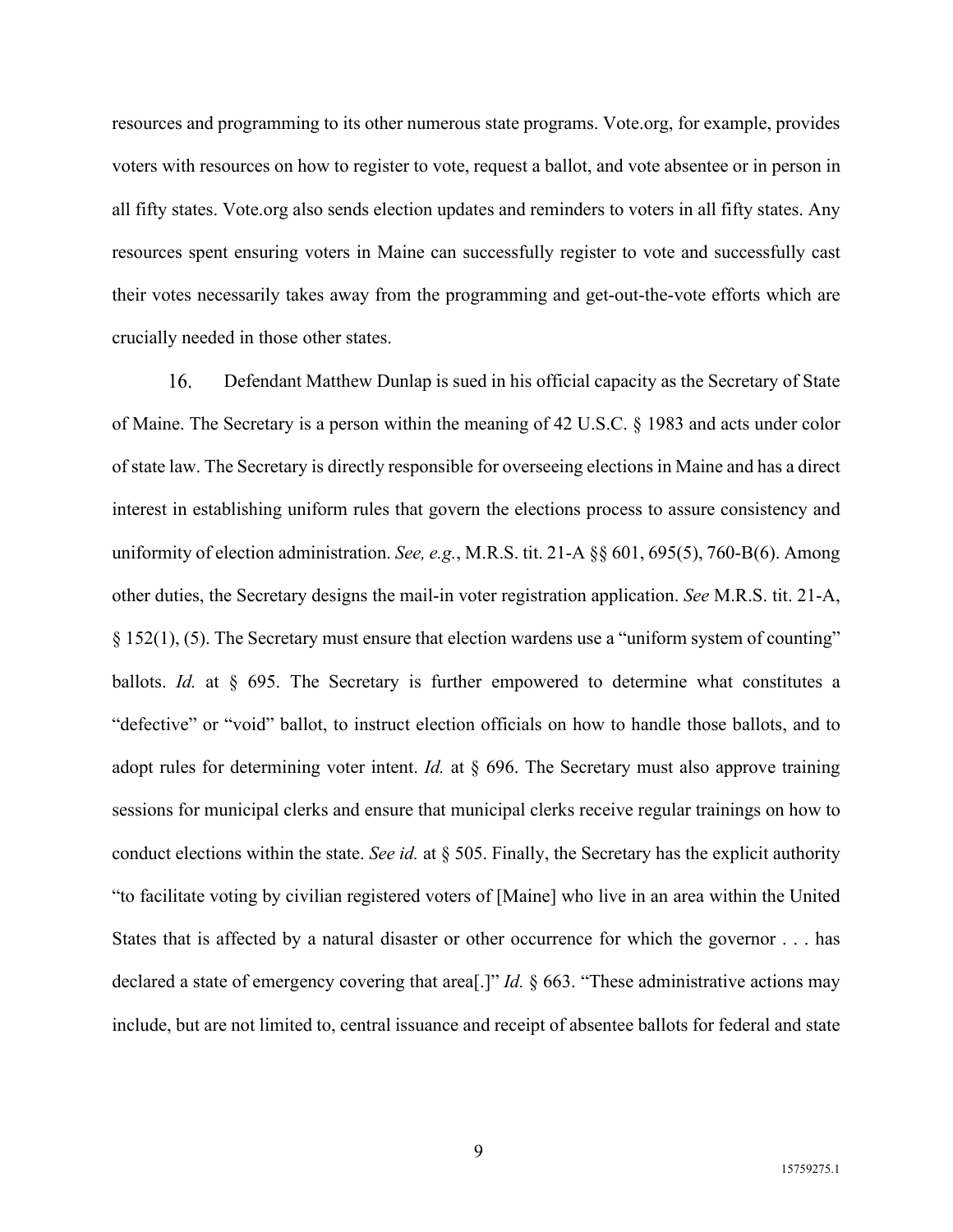elections using the systems and procedures developed for uniformed service voters and overseas voters." *Id.*

17. Defendant Aaron Frey is sued in his official capacity as Attorney General for the State of Maine in connection with his enforcement of M.R.S. tit. 21-A, § 791(2)(A) (the Absentee Ballot Assistance Restrictions). The Attorney General is a person within the meaning of 42 U.S.C. § 1983 and acts under color of state law. The Attorney General is the chief law officer of the State and directs the State's litigation. *See Superintendent of Ins. v. Attorney Gen*., 558 A.2d 1197, 1200 (Me. 1989). The Attorney General is also required to "consult with and advise the district attorneys in matters relating to their duties." M.R.S. tit. 5, § 199.

#### **STATEMENT OF FACTS AND LAW**

#### **A. COVID-19 has upended daily life in Maine.**

18. Virtually all aspects of American life today are affected by the unprecedented COVID-19 pandemic. Schools, businesses, and government offices have been closed entirely or subject to severe restrictions; a majority of Americans are sheltering in their homes; more than 40 million have lost their jobs; and over 122,000 people nationwide have lost their lives.

19. Maine has not been spared from the effects of the novel coronavirus. As of the date of this filing, the State has reported nearly 3,000 confirmed or probable cases of COVID-19, including over 100 deaths, and the virus has spread to all sixteen of Maine's counties.

20. Dr. Nirav Shah, the director of the Maine Center for Disease Control & Prevention ("Maine CDC"), has cautioned that the number of COVID-19 cases reported to date in Maine reflects only a portion of the state's actual infections, because the numbers do not reflect people who have not been able to be tested due to previously limited testing capacity or people who are asymptomatic but still carry the disease.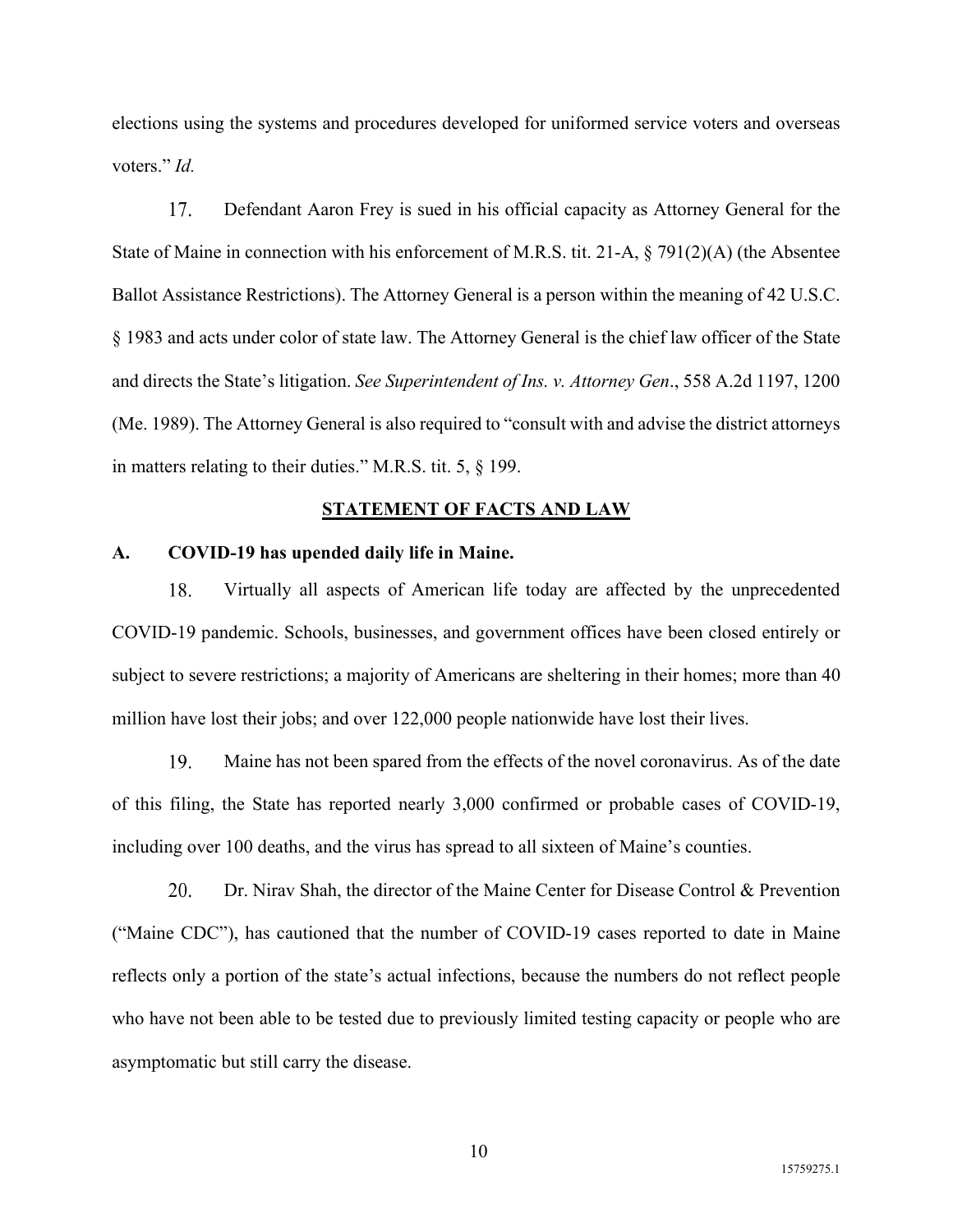$21$ The number of confirmed cases of COVID-19—a virus that does not respect state boundaries—is even higher in neighboring New Hampshire (5,518) and Massachusetts (107,000).

22. Maine's residents are, on average, older than the residents of any other state, with nearly 21% of Maine's population over age 65.

As a result, these Mainers are considered a "high-risk" group for "severe illness"  $23.$ according to the federal Centers for Disease Control & Prevention ("CDC"), making them particularly susceptible to suffering the worst effects of COVID-19.

Moreover, Maine's residents have asthma and obesity—both of which are 24. additional risk factors to COVID-19 contraction and illness—at rates well over the national average.

25. Multiple outbreaks have been reported in congregated living facilities that serve older residents, even with precautions in place. As a manager at a center in Cape Elizabeth that is currently suffering from an outbreak observed: "It is staggering how quickly and quietly COVID-19 moves, and its ability to impact people and communities that are taking every possible step to prevent it." $^2$ 

26. The surreptitious way in which COVID-19 can spread poses unique dangers to much of Maine's population, where 60% of the state's residents live in areas that, even before the coronavirus, had a shortage of doctors. An outbreak in these areas could quickly overwhelm already short-staffed health care facilities.

<sup>2</sup> Kevin Miller, *State Reports New Outbreak of 57 Cases at Long-Term Care Facility in Cape Elizabeth*, Portland Press Herald (updated May 22, 2020),

https://www.pressherald.com/2020/05/21/maine-cdc-reports-58-new-coronavirus-cases-no-newdeaths/#.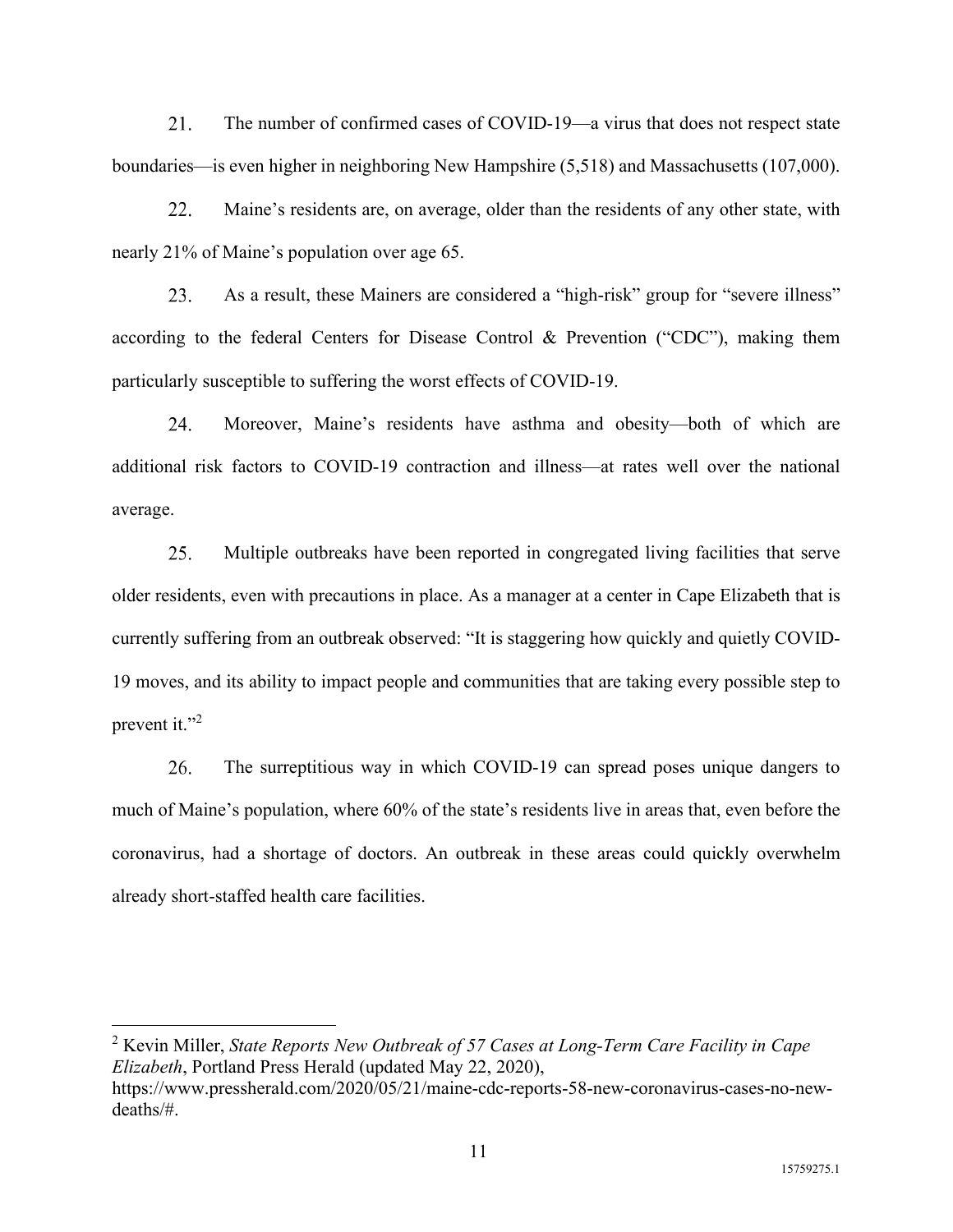$27<sub>1</sub>$ In an effort to slow the spread of the virus, Governor Mills first declared a state of emergency on March 15, before instituting the Stay at Home Order for all Mainers at the end of March.

28. These preventive measures undoubtedly served to slow the virus. But the number of confirmed COVID-19 cases has continued to rise, with outbreaks reported at any place where people have continued to come into contact, including the living facilities discussed above, correctional facilities, group homes, as well as workplaces, such as a factory in Auburn where a cluster of cases emerged, a seafood processing plant in Portland, a chicken processing plant in Portland, and at least 26 cases among contractors working at a construction site in Augusta.

29. Part of the challenge in containing the virus is that it is spread by pre-symptomatic and, in some cases, entirely asymptomatic carriers. Thus, as testimony by a professor of health services research at a hearing convened by Senator Susan Collins emphasized, one of the "key lessons learned" has been that waiting to test residents of congregated living facilities until they are symptomatic does not work to stop transmission, "because by then it's too late."<sup>3</sup>

30. For the same reasons, even as the state moves toward cautious and careful reopening, continued efforts to minimize the spread of the virus or the risk of infection will require Mainers to exercise caution by following social distancing guidelines and avoiding public interactions that increase the risk of transmission.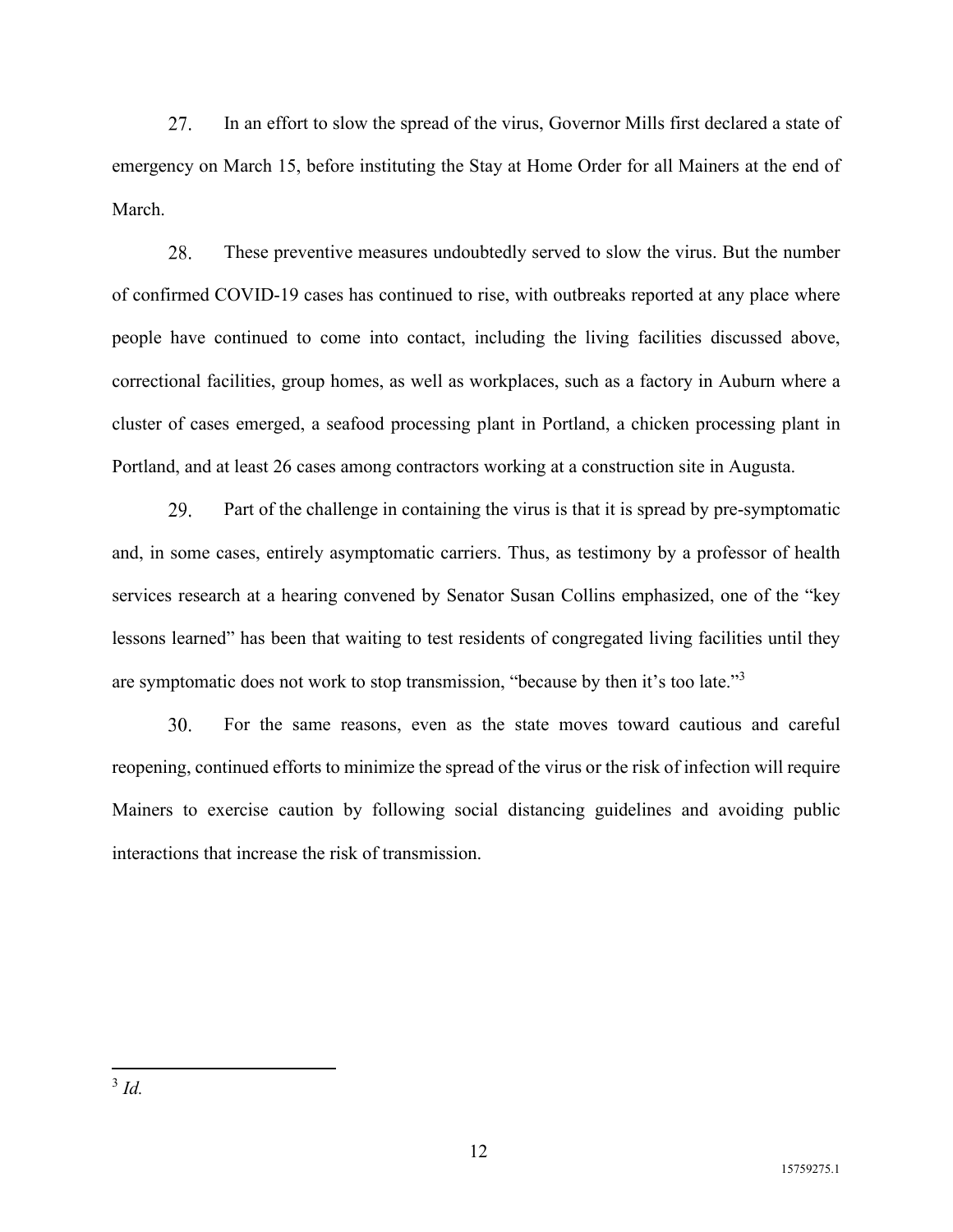$31<sub>1</sub>$ Although the Governor eased some of the stay at home restrictions, she has continued to "ask Maine people to stay home whenever possible, not only to protect themselves, but to protect others as well, like our frontline workers."<sup>4</sup>

32. The Governor has ordered that use of public transportation remains limited to those who must use it for an essential service, and Mainers must limit passengers in their cars to immediate household members.

33. Businesses open to the public must post signs telling customers they must wear a face covering when physical distancing is not possible, and businesses are permitted to deny entry to people not wearing a face mask.

34. The easing of some restrictions, the Governor has explained, is meant to balance the need to protect the health and well-being of Mainers while also supporting the Maine economy, but the pandemic is far from over.

Social distancing measures are likely to be required for a significant period of time; 35. indeed, the federal government is preparing for the pandemic to last 18 to 24 months.

36. The Director of the CDC has further warned that the country is likely to encounter a second, even more deadly wave of coronavirus in the fall, right around the time when voters would otherwise head to the polls to vote in the November election.

37. COVID-19 has also had devastating impacts on the income and financial stability of thousands of Mainers, with nearly a quarter of Mainers reportedly out of work in its aftermath.

<sup>4</sup> *Gov. Janet Mills Extends, Eases 'Stay Safer At Home' Order as Part of New Executive Order*, WMTW.com (updated May 29, 2020), https://www.wmtw.com/article/gov-janet-mills-extendseases-stay-safer-at-home-order-as-part-of-new-executive-order/32714594#.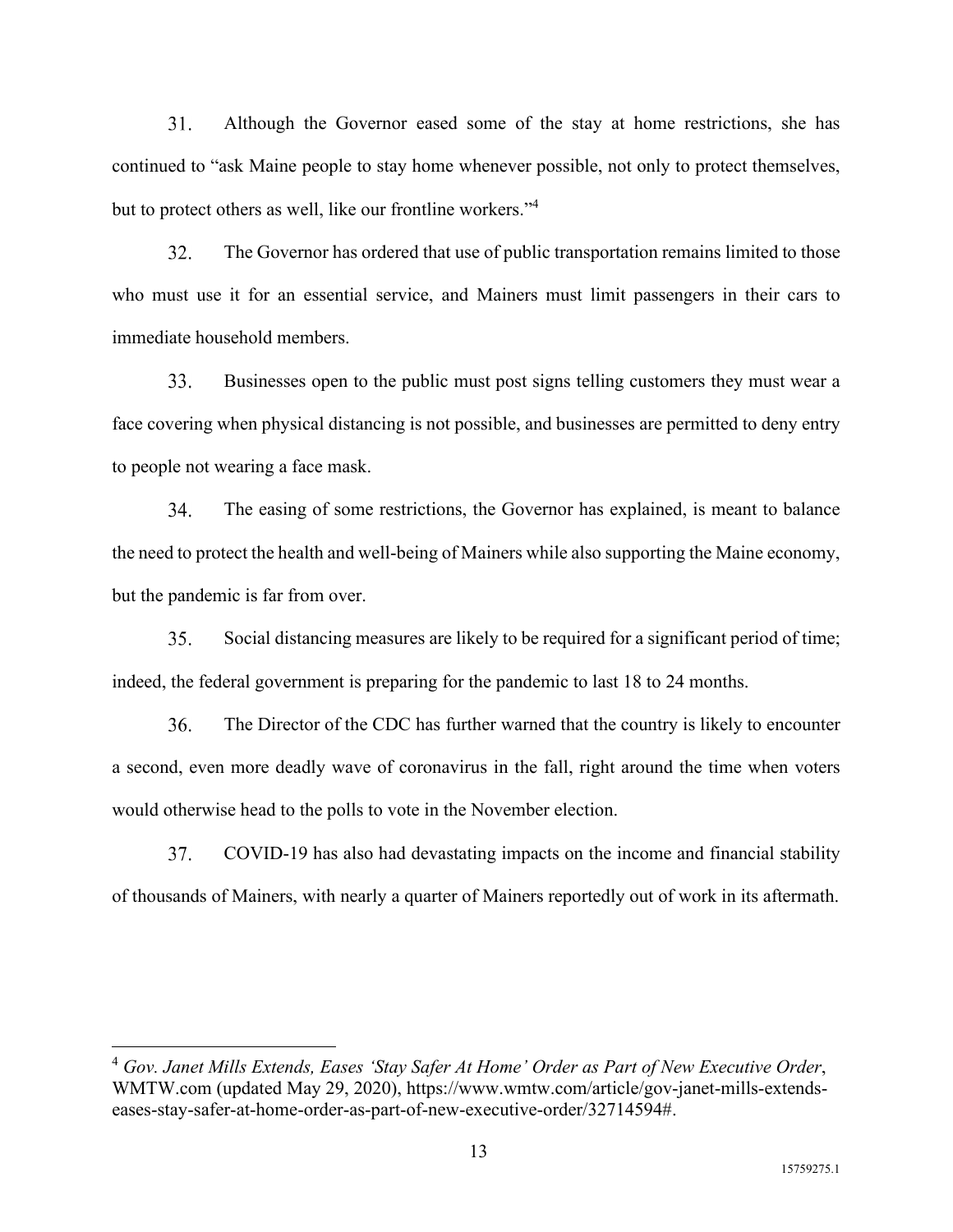38. So many people have filed for unemployment in Maine since mid-March that the unemployment benefits system has been overwhelmed, with many waiting indefinitely for their claims to be processed and approved.

39. Job losses have been spread across multiple industries, including but not limited to leisure and hospitality, health care, retail, and manufacturing.

40. At least one study has projected that the economic consequences of the coronavirus could be particularly bad in Maine because so much of its economy relies on industries that require face-to-face contact when compared to the country as a whole.

# **B. The pandemic is drastically impacting the administration of elections and Mainers' right to vote.**

41. Every jurisdiction that has held an election since the pandemic began has had enormous difficulties in safely offering in-person voting.

 $42.$ Recognizing that Maine will prove no exception, Governor Mills postponed Maine's primary until July 14, 2020, citing the "risk that voters, poll workers, and election officials will be exposed to COVID-19."<sup>5</sup>

43. Because polling places draw large numbers of individuals into relatively small places and can generate long lines under normal circumstances, in-person voting during the COVID-19 pandemic imposes a heightened risk of transmission absent strict social distancing requirements and other health and safety measures.

 $<sup>5</sup>$  Office of the Governor, Executive Order (Apr. 10, 2020),</sup>

https://www.maine.gov/governor/mills/sites/maine.gov.governor.mills/files/inlinefiles/An%20Order%20Modyifying%20the%20Primary%20Election%20to%20Reduce%20Expo sure%20to%20COVID-19.pdf.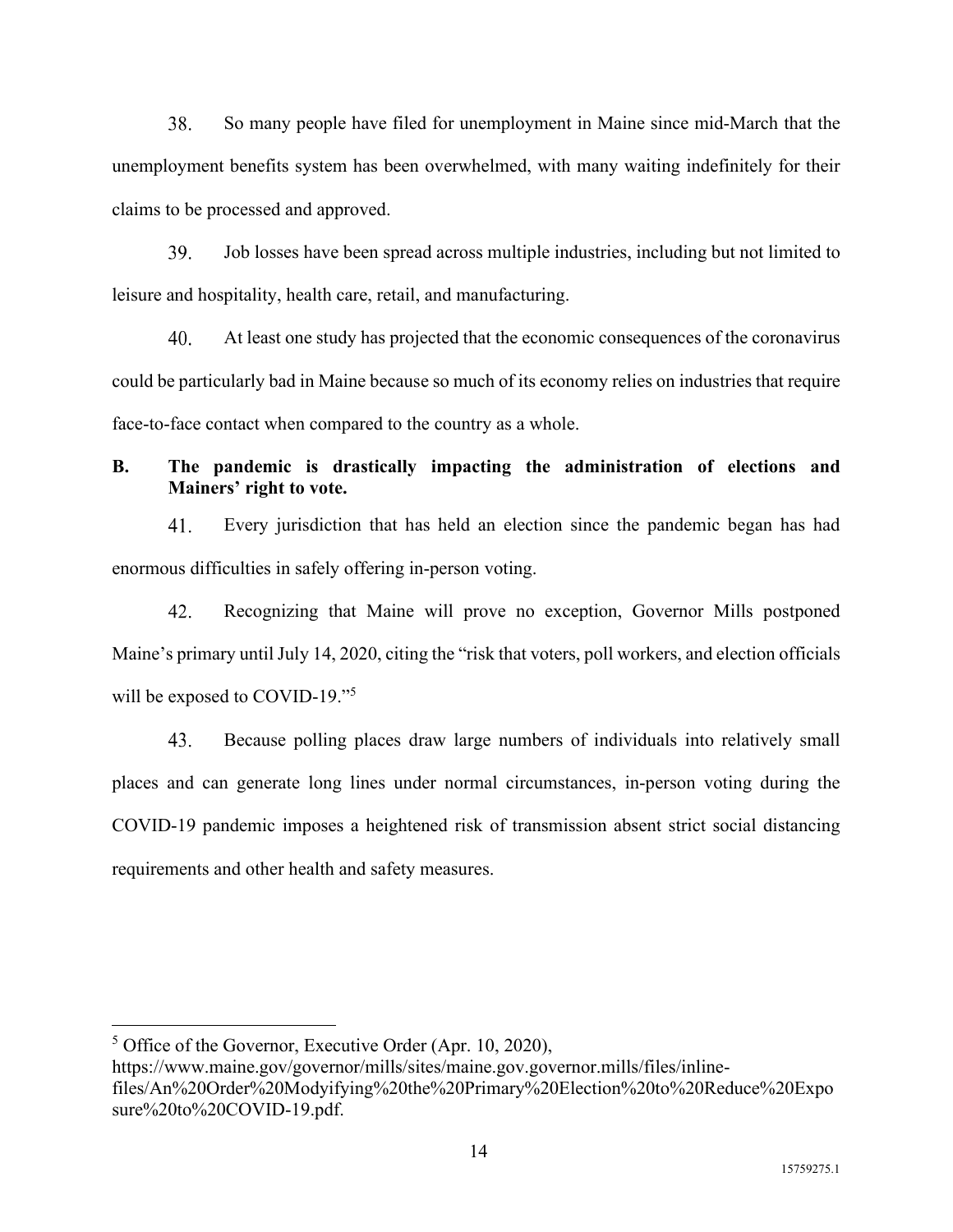44. This is particularly true in Maine, where Election Day registration procedures necessitate the exchange of paperwork and additional face-to-face interaction between voters and election officials.

45. As one town's deputy warden troublingly discovered, "[y]ou can't logistically keep people six feet apart"—the recommended social distance maintained by the CDC.

46. These same concerns apply with equal force to other in-person registration options at town offices and the BMV, to the extent that such offices are open at all.

As the November election nears, it is becoming increasingly apparent that Maine 47. will face significant challenges to in-person voting.

48. Early on in the crisis, the Secretary predicted that towns may have difficulty securing polling locations and staff for those polling locations, and those predictions have borne out in advance of the primary: towns all over Maine are reporting extreme difficulty in recruiting poll workers, and several have already announced that they plan to significantly consolidate polling locations.

49. One Lewiston City Clerk, for example, reported that not a single poll worker has agreed to staff the polls, and that she is considering consolidating seven polling locations to one.

50. In light of these challenges, the Secretary has indicated that Maine considered moving to an all absentee-voting system. The Secretary has not yet taken that step, still hoping that in-person voting locations will be available in upcoming elections.

51. Even if in-person options for registration and voting remain technically available in upcoming elections, the risk of in-person registration and voting will remain too high for a considerable proportion of Mainers, who should not be forced to choose between participating in

15759275.1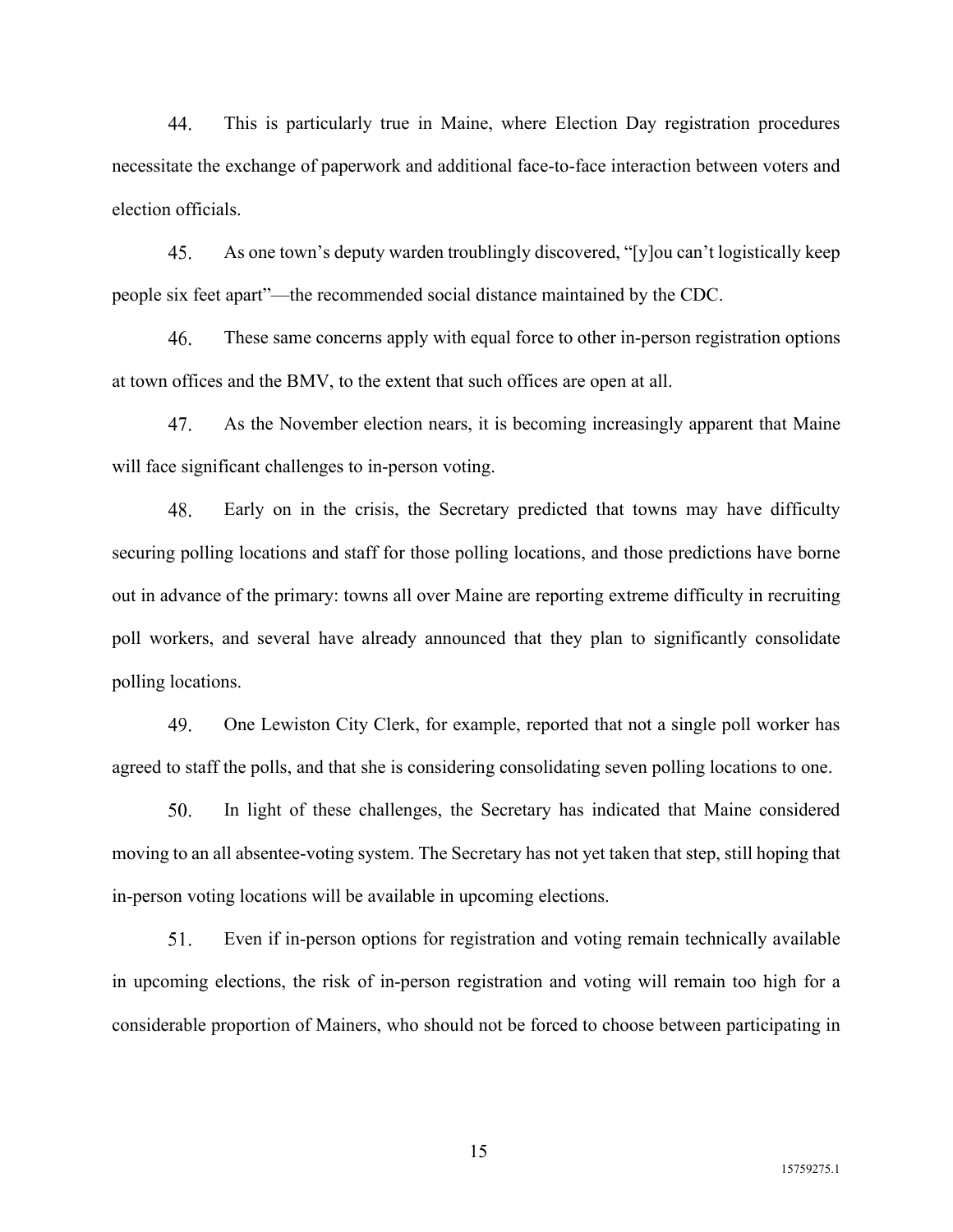our democracy and protecting the health and welfare of themselves, their families, and their communities.

52. The Secretary himself has acknowledged this, recently releasing a video speaking directly to Maine voters, explaining that "[g]iven that the pandemic situation is so fluid and we know that social distancing measures play an important role in mitigating the outbreak, I am recommending that Maine voters use the absentee ballot process."<sup>6</sup>

53. More than ever, the use of absentee voting and alternatives to in-person voter registration will be essential to ensuring meaningful access to the franchise in Maine.

54. Maine's current voter registration and absentee ballot procedures, however, are not designed to facilitate an election primarily conducted by mail, and present unnecessary risks of disenfranchisement for thousands of Maine voters.

55. Recognizing that Mainers face significant barriers to registration and absentee voting, civic groups all across Maine have asked the Governor and Secretary Dunlap to take steps to make registration and absentee voting accessible for all Mainers. As of this filing, the Secretary and the Governor have yet to adopt sufficient measures.

56. In addition to the severe pressures imposed by the pandemic on Maine's elections, 2020 has already proved—and is expected to continue to be—a year of historic voter turnout.

57. In the March 3, 2020 presidential primary, voter turnout exceeded the Secretary's expectations, with many precincts in Maine's largest population centers experiencing lines out the door and several even running out of ballots. An elections official in Portland described the turnout as "colossal," with the biggest surge being among young, new and first-time voters.

https://www.maine.gov/sos/cec/elec/upcoming/pdf/Video.ElectionMessage.041420.editjfFINAL. pdf.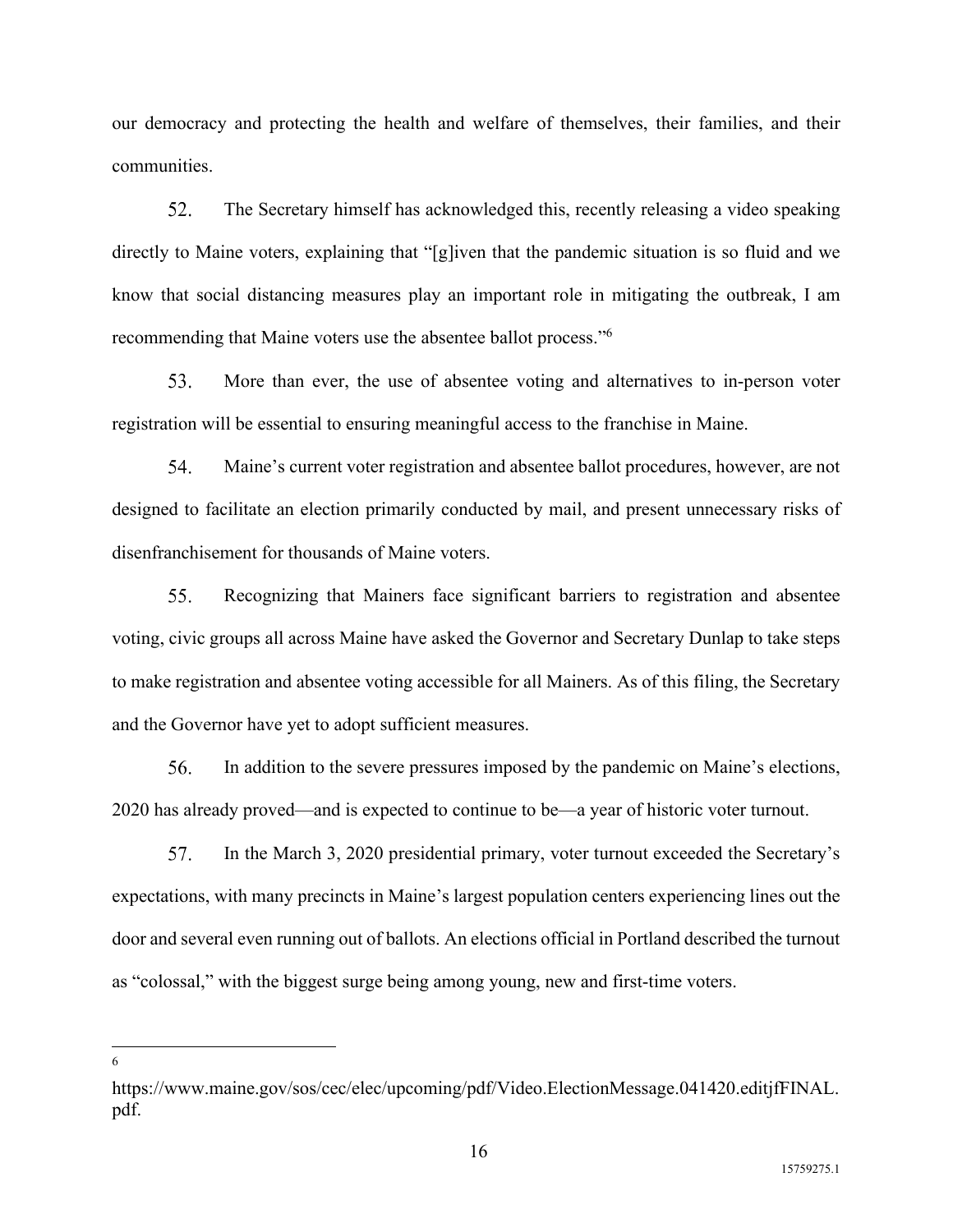58. Some of the longest lines were reported where Mainers were also attempting to register to vote on Election Day, a popular means of voter registration permitted by Maine law, often referred to as Same Day Registration ("SDR") or Election Day Registration ("EDR").

59. Both the unexpectedly large turnout in the presidential primary and the recent experience of elections officials in Wisconsin and other states serve as a warning of what is likely to come for Maine in the general election if unduly burdensome measures restricting absentee voting and voter registration are not modified in advance of November.

60. Wisconsin, like Maine, allows for absentee voting by any registered voter, but a significant number of voters still had little choice but to appear to cast their ballots in person in Wisconsin's April primary after thousands of voters did not receive absentee ballots they had requested in time to return them to election officials by Election Day.

61. Because the threat posed by the coronavirus severely limited the number of people willing and able to work the polls on Election Day, cities throughout Wisconsin were forced to close and significantly consolidate polling locations.

62. In Milwaukee, a city that ordinarily boasts 180 polling locations, almost 20,000 voters cast their ballots in person at only five polling locations; for those who hadn't just given up, this resulted in crowds, long lines, and excessive wait times, often without sufficient social distancing.

63. After the Wisconsin primary, one study found a statistically and economically significant association between in-person voting and the spread of COVID-19 two to three weeks after the election.

15759275.1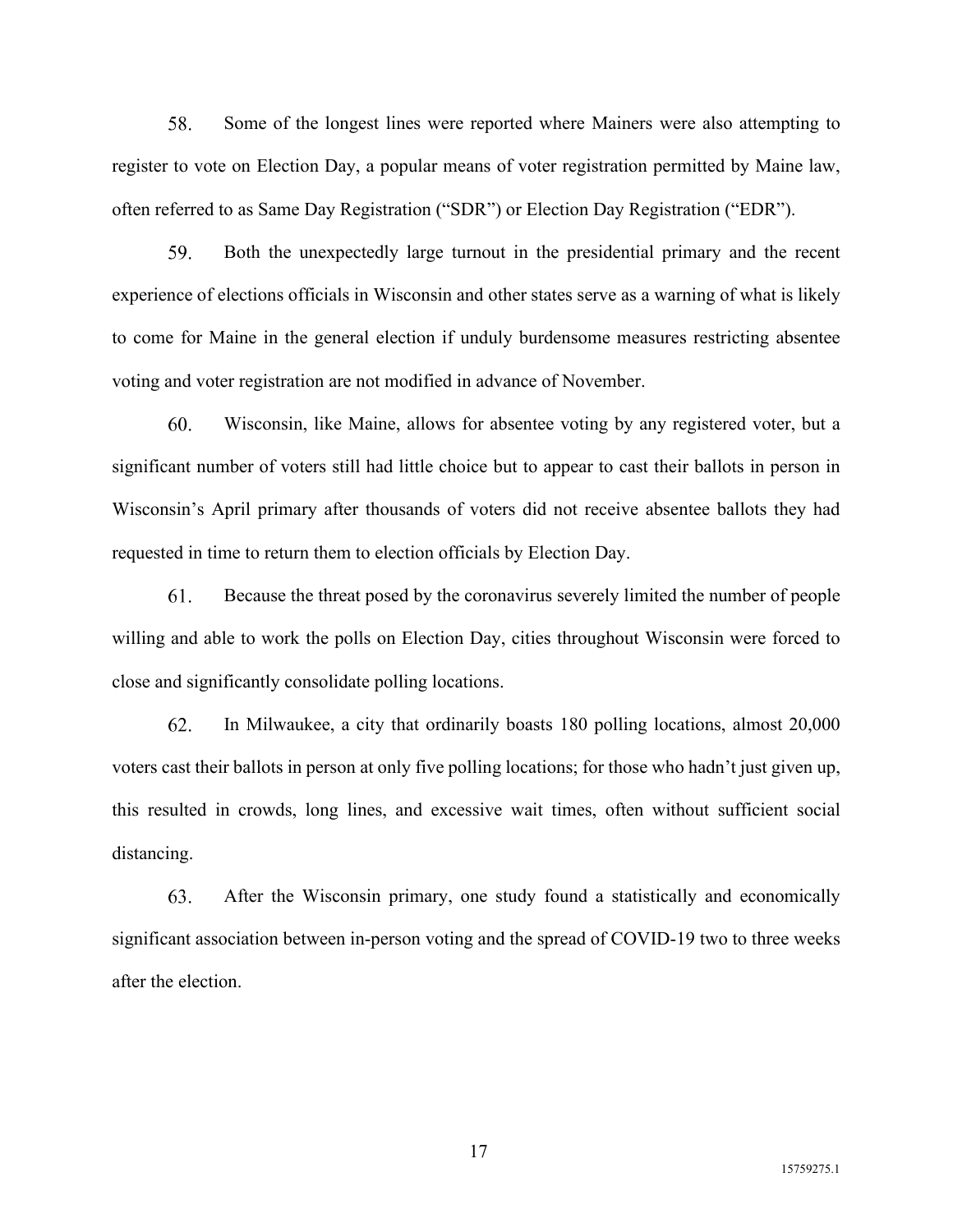64. Many of these voters who voted in person in Wisconsin did so because they did not receive absentee ballots in time to return them by Election Day for reasons entirely outside of their control, requiring them to appear in person to vote or forfeit their right entirely.

65. The U.S. Postal Service, which itself is operating with reduced staff due to the coronavirus and is additionally challenged by budget shortfalls, struggled to deliver absentee ballots to voters, and a large portion of absentee ballots were delayed or did not arrive at all. There were similar delays in returning ballots from voters back to elections officials.

66. In total, tens of thousands of absentee ballots in Wisconsin were received by elections officials after Election Day—none of which would have been counted without judicial intervention.

67. The disruptions in the mail delivery of absentee ballots—both to the voters and back to the municipal clerk's offices—were so extensive that Wisconsin's U.S. Senators wrote to the Inspector General for the U.S. Postal Service seeking an investigation into absentee ballots not being delivered in a timely manner.

68. Since Wisconsin's primary, numerous other states, including Ohio, Pennsylvania, Nevada and Georgia have experienced the same postal delays in their primaries that have jeopardized those voters' ability to return their absentee ballots in time for them to be counted.

69. Moreover, because many states have been forced to consolidate polling locations as a result of the pandemic, many voters are encountering hours-long lines to vote at those locations, even with a substantial number of voters turning to vote absentee.

70. Without additional safeguards to ensure citizens are able to effectively register and vote absentee and exercise their constitutional right to vote during the COVID-19 pandemic,

15759275.1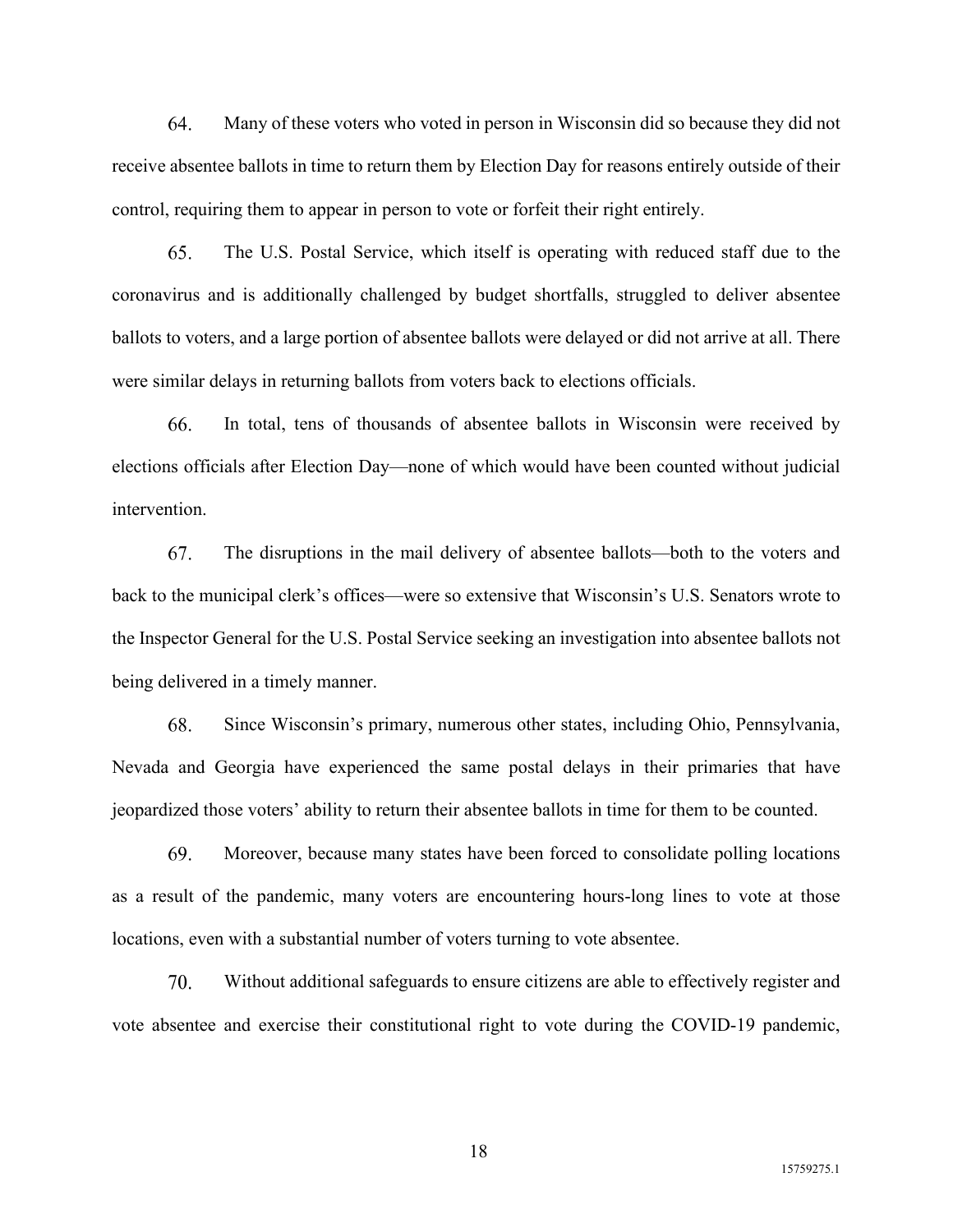Maine stands poised to encounter obstacles similar to those that disenfranchised thousands of voters in Wisconsin and would have disenfranchised far more without judicial intervention.

## **C. Maine's mail-in voter registration and absentee voting procedures impose barriers to participation and lack adequate safeguards to protect Mainers' right to vote.**

71. The Maine Constitution extends the constitutional right to vote to any qualified elector, ME. CONST. art II,  $\S$  1, and Maine permits any voter within the state to vote by absentee ballot, M.R.S. tit. 21-A, § 751.

 $72.$ Maine has a long-standing history of exceptional voter turnout, frequently boasting one of the highest rates of voter participation in the country.

73. The lion's share of Maine's voters—around 70%—have typically cast their ballots in person.

74. One reason why so many Maine voters tend to vote in-person is that voting absentee in Maine is needlessly burdensome, and Maine's current absentee voting procedures disenfranchise scores of Mainers each election.

75. Substantial numbers of Mainers have also historically relied upon Maine's proud tradition of in-person registration at the polling place on Election Day, which has served to ensure that registration deadlines and cumbersome mail-in registration procedures do not prevent eligible voters from being able to exercise their right to vote.

76. Thus far in 2020, the devastating effects of COVID-19 and actions taken by states and the federal government in response, including social distancing, staying at home whenever possible, and avoiding large crowds or gatherings, make in-person voter registration drives virtually impossible to hold.

77. As the threat to voter and poll worker safety makes in-person registration and inperson voting riskier and less available, Maine has an obligation to ensure that its citizens can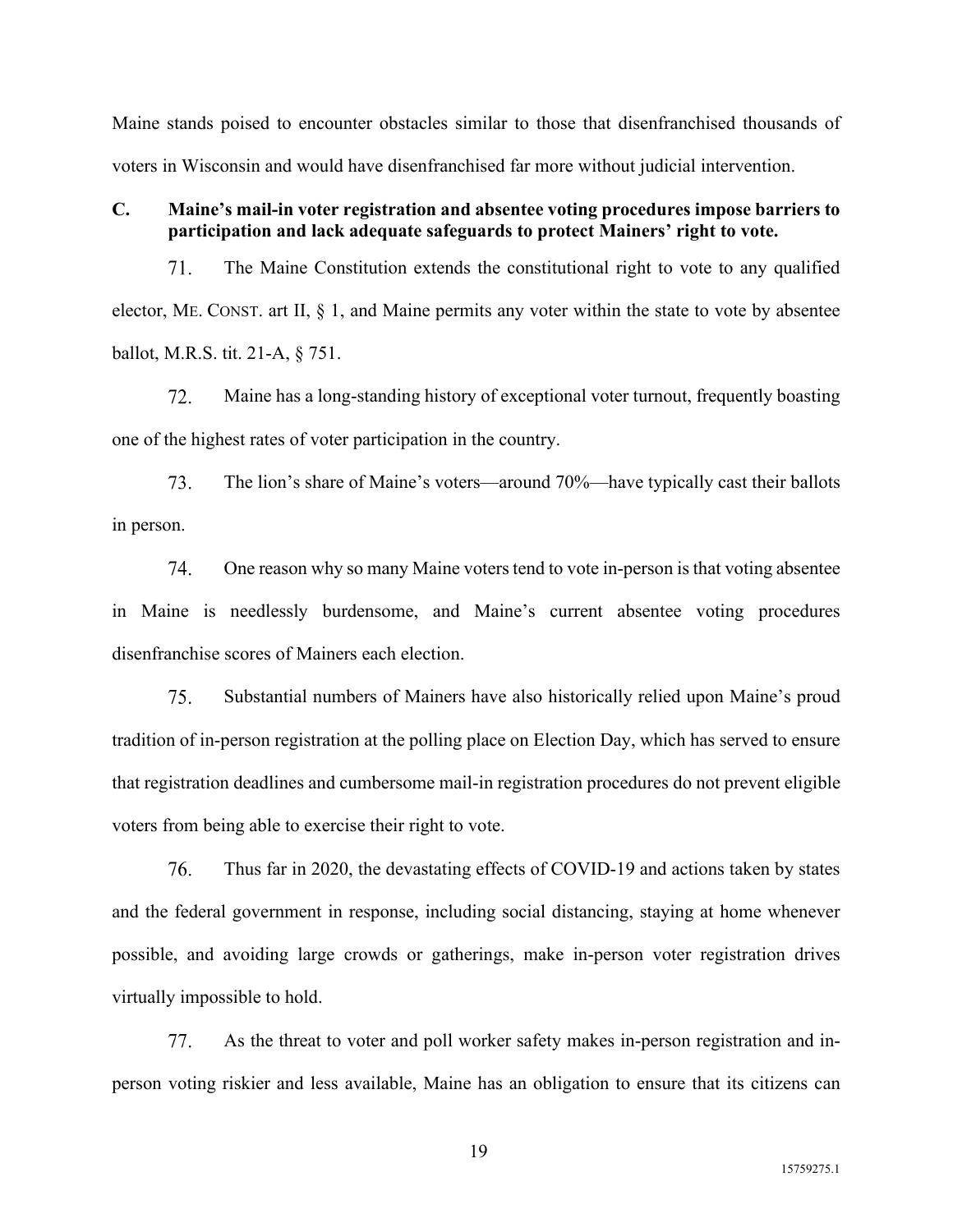register and vote without being unduly burdened by the Challenged Provisions both individually and collectively.

## **Paper and Pen Registration**

78. With very limited exceptions, Mainers must register to vote in person, either at the local town office, the BMV, a social service agency that offers voter registration, an in-person voter registration drive, or at the polls on Election Day.

79. The BMV and many other state offices have been closed since the onset of coronavirus, and if they have reopened, are operating on severely reduced schedules with limited staff and hours.

80. Unlike 40 other states, Maine does not offer online or electronic voter registration. Thus, the only way that Mainers can register to vote without having to make contact with other people is by mail.

To obtain a paper copy of a mail-in voter registration application without having 81. contact with other people, the voter must have access to a printer capable of printing the application, or must contact their town clerk to ask for an application to be mailed to them.

82. The Secretary has taken the position that once the voter has completed the voter registration application, the application cannot be returned to town clerks' offices electronically, but instead must be hand delivered or mailed.

83. The Secretary has also taken the position that the town clerk must retain a printed version of the voter registration card that contains the voter's "original signature," which means that the application cannot be transmitted electronically.

84. The Secretary of State has taken these positions despite the fact that he has made available on his website two downloadable versions of the voter registration application: a fillable

15759275.1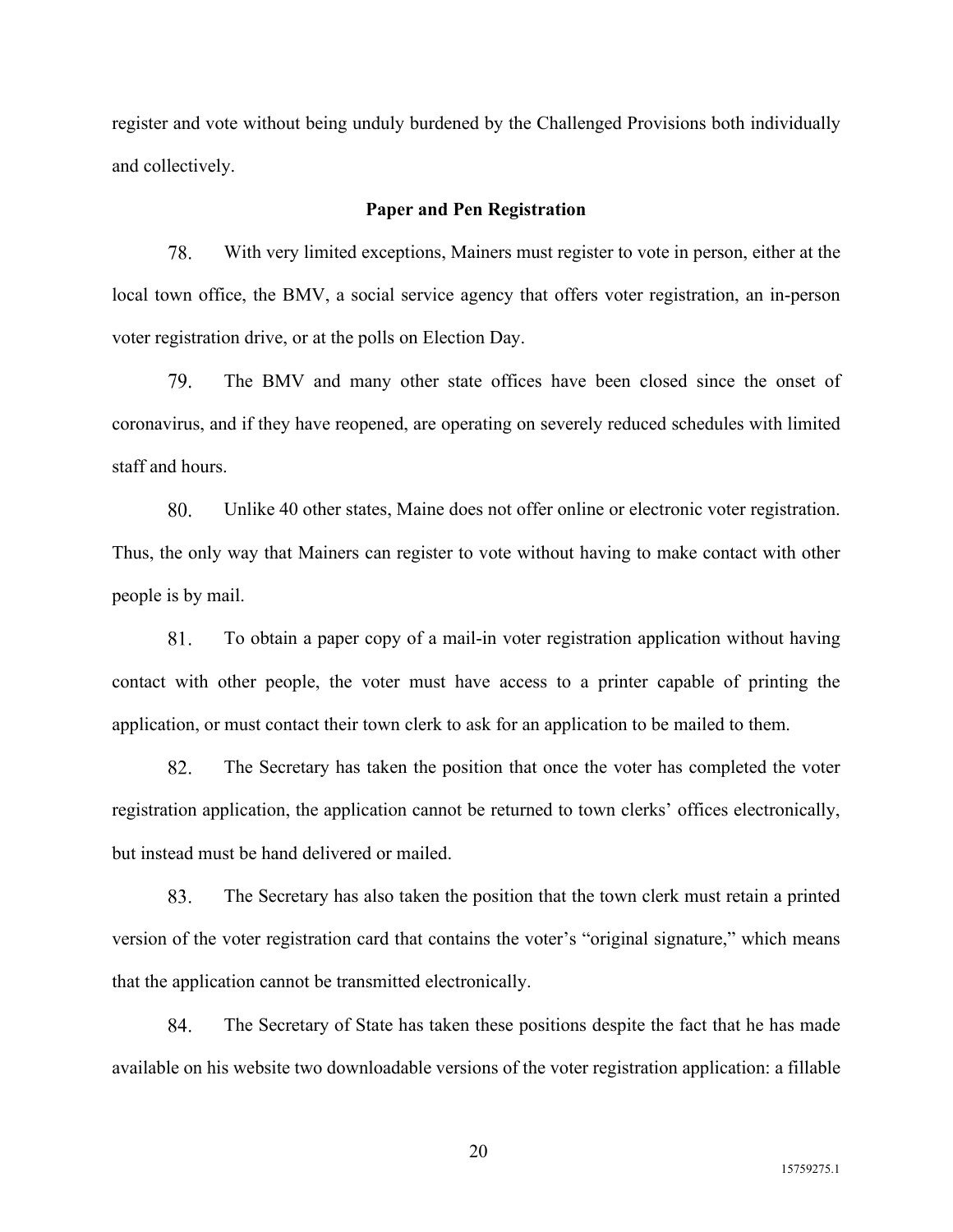PDF version and a Microsoft Word version, both of which are capable of being completed and transmitted electronically.

85. As a result, in order for a Mainer to register to vote in a way that is consistent with social distancing guidelines, a registrant must either own or have access to a computer printer in their home, or must engage in a multi-day, multi-step process of requesting a voter registration application from their town clerk to be delivered by mail. Once the voter prints or receives the paper application, they must complete it, sign it, and then obtain an envelope and a stamp to mail it back to their town clerk.

86. Given closures of in-person voter registration locations because of COVID-19, the absence of online or electronic registration, and the burdensome process of requesting and submitting a mail-in voter registration application, it is not surprising that the rate of voter registration in Maine has declined precipitously since the onset of COVID-19.

In fact, one analysis indicates that Maine has seen the biggest slowdown in voter 87. registration of any state in the country since the onset of the pandemic.

88. Even though Maine itself has not set up an online or electronic voter registration system, organizations like Vote.org can use technology to enable Mainers to complete a voter registration application on a computer or a smartphone without requiring voters to personally have to print, sign, and mail a paper voter registration application.

89. Vote.org's technology allows voters to type all of the information required for the voter registration application into a digital copy of a voter registration form. The technology enables the voter to take and upload a photograph of their handwritten signature using their smartphone or a camera. Vote.org's technology affixes an image of the voter's handwritten signature to the signature line of the digital voter registration form.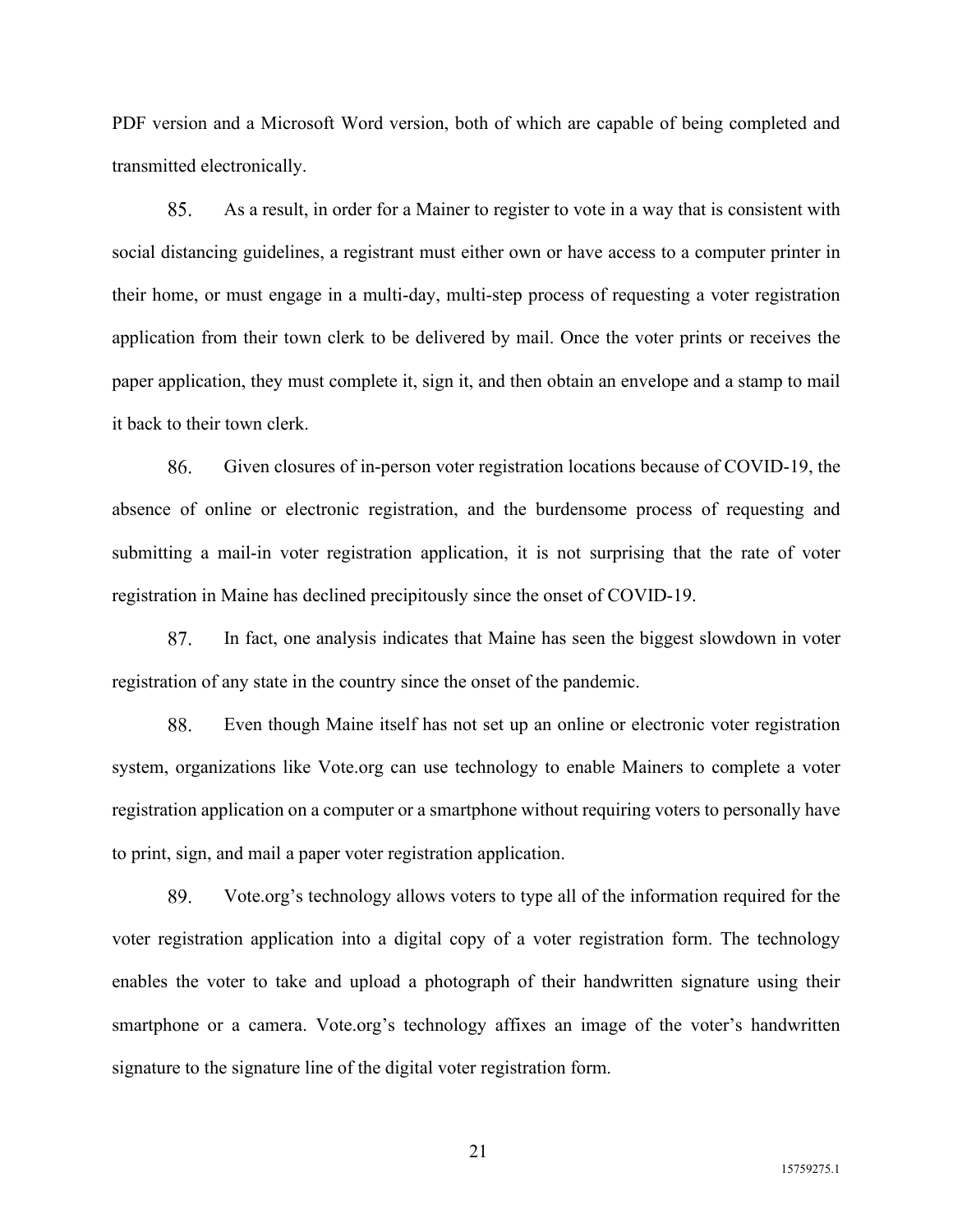90. Vote.org is capable of transmitting this completed voter registration form bearing the voter's handwritten signature to the appropriate elections office by fax, by email, or by printing and mailing the application. Vote.org also transmits a copy of the application to the registrant via email for the voter's records.

 $91<sub>1</sub>$ The only difference between a voter registration application completed and submitted to an elections office using Vote.org's above-described technology, and a voter registration form submitted under the Secretary's current procedures, is that the voter's handwritten signature is affixed to the application with the ink of a computer printer rather than the ink of a pen.

92. If Vote.org and other organizations were allowed to use such technology to enable voters to register to vote with computers or smartphones, voters could quickly and easily register to vote in a way that is consistent with social distancing guidelines, regardless of their access to a printer and without having to undergo a multi-day, multi-step process to request, complete, and return a mailed registration form.

93. However, the Secretary's position that voter registration forms cannot be transmitted electronically, and the Secretary's position that the voter registration card contain an "original signature[,]" prevents Vote.org and other organizations from deploying such technology to assist voters.

94. As a result of the Secretary's positions, Vote.org has only offered a more limited form of voter registration assistance to voters in Maine. Mainers currently using Vote.org can type required information into a digital copy of a voter registration form, but once completed, the voter still must download a copy of the form, print it, sign it with a pen, affix a stamp, and mail it to their town clerk's office.

15759275.1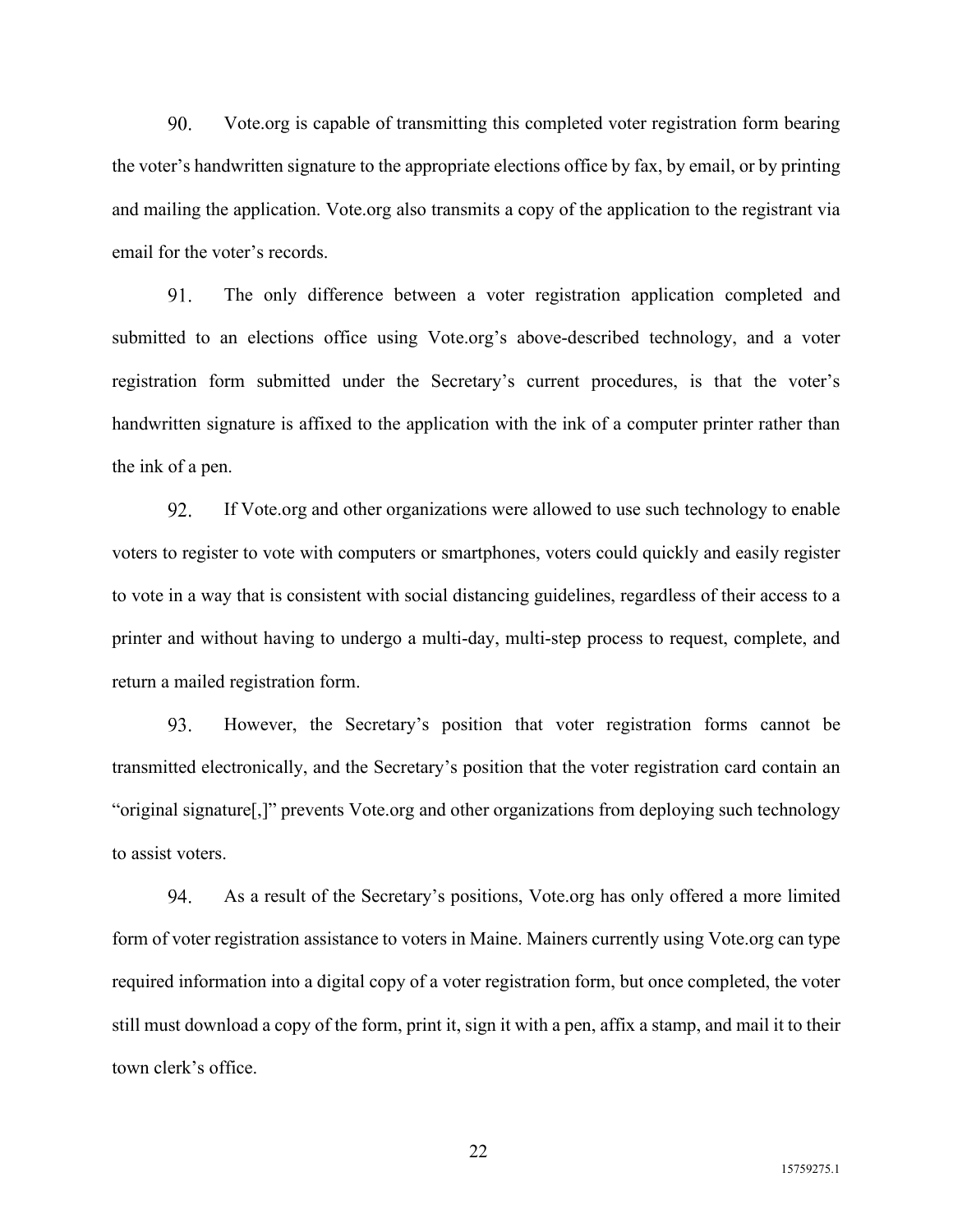95. As a result of the restrictions imposed by the Secretary's positions that prevent Vote.org from using its electronic registration technology, fewer voters are likely to complete the voter registration process on Vote.org at all, and Vote.org must take additional steps to follow up with voters who have completed the application on Vote.org to remind them to print and mail their form.

96. The Secretary's position that voter registration forms cannot be transmitted electronically, and the Secretary's position that the voter registration card contain an "original signature" printed with the ink of a pen is not supported by Maine law.

97. Maine law requires that a mail-in voter registration application contain the "signature of applicant" but does not require that the signature be printed with the ink of a pen. M.R.S. tit. 21-A, § 152(1)(M).

98. Further, Maine law expressly contemplates that the Secretary, by providing access to an electronic voter registration application, will enable registrants to *complete* the voter registration application electronically: "The Secretary of State may design an application that can be completed electronically and that substantially meets the requirements of this section." M.R.S. tit. 21-A, § 152(5).

99. Maine law also contemplates that mail-in voter registration forms may be delivered by mail or by a third person, M.R.S. tit. 21-A, § 121-A, but does not require that third persons deliver voter registration forms in person, as opposed to electronic means.

#### **The Photocopier Requirement**

100. Mainers may register to vote by mail or through community registration by completing the Maine Voter Registration Application and returning it to their local election official by the 21st day before an election.

15759275.1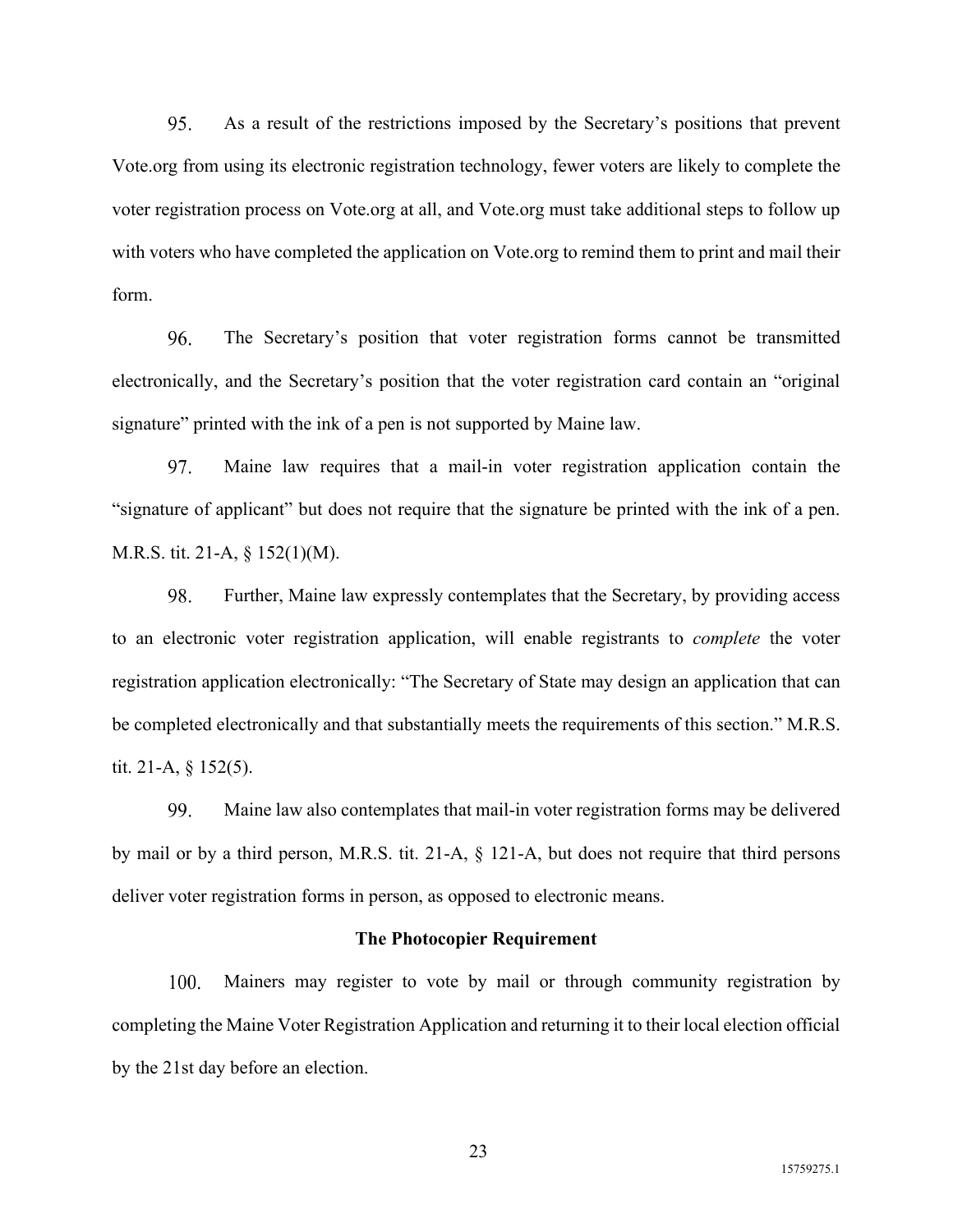101. The Maine Voter Registration Application states that "**If you are a NEW Maine voter and mail this card**, you must include a photocopy of your Maine driver's license, Maine State ID, or current utility bill, bank statement or government document that shows your name and address." (emphases in original).

102. As a result, in order for a first-time Maine voter to comply with the Maine Voter Registration Application's instructions in a way that is consistent with social distancing guidelines, a registrant must either own or have access to a photocopier or computer printer in their home, or they must travel to a business or other facility where they can utilize a photocopier or printer that is used by other people.

103. Similarly, a community voter registration drive that is registering first time voters must make available a photocopier or printer to each registrant to comply with the Voter Registration Application's instructions.

For community voter registration drives that perform the service of returning voter 104. registration forms to local election officials on registrants' behalf, both the registrant and the voter registration drive must be willing to accept custody of a voter's identification document—which may include driver's licenses, bank account statements, or paycheck stubs.

105. The Photocopier Requirement is completely unnecessary. Like virtually every other state in the country, and as required by the federal Help America Vote Act ("HAVA"), 52 U.S.C. § 21083(A)(1)(a), Maine maintains a computerized statewide voter registration database that stores and manages the official list of registered voters in the state.

106. HAVA further requires that Maine's voter registration database is capable of sharing information with state motor vehicle and federal social security databases. *See id.* §  $21083(a)(1)(A)(iv)$ ,  $(a)(5)(B)$ . This enables the database to verify the identity of a mail-in registrant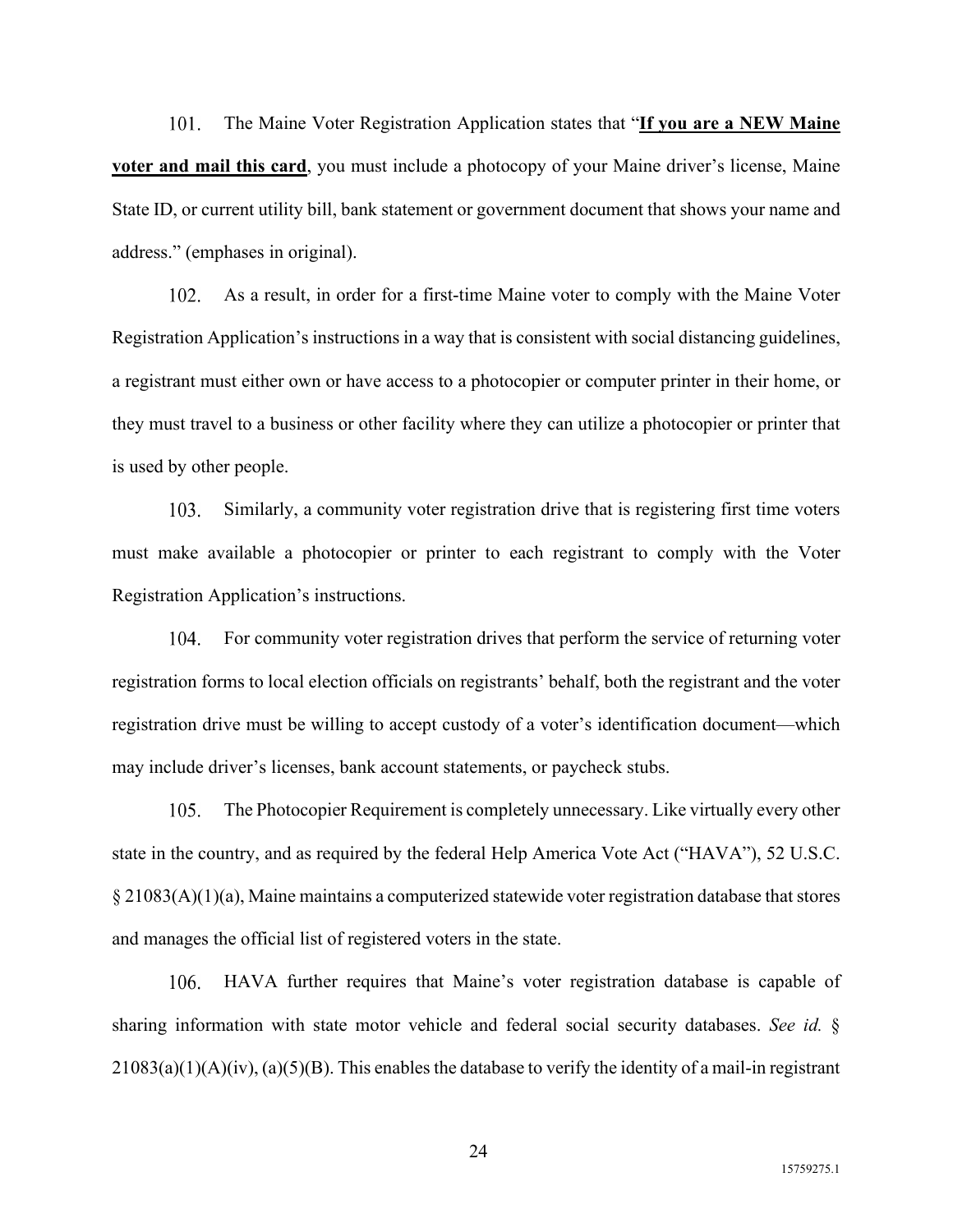simply by matching their name, date of birth, and identification number with the data in the state and federal databases. *See id.* §§ 21083(a)(5)(B), (b)(3)(B).

107. As a result, when a Mainer registers to vote, and provides her Maine driver's license number or the last four digits of her social security number, Maine already has procedures in place to verify her identity without any need to review a photocopy of an identity document.

108. Requiring Mainers to also provide a photocopy of an identity document when registering to vote is redundant and serves no purpose other than to impose burdens on first-time registrants.

109. The Photocopier Requirement is also not mandated by either federal or state law.

While HAVA requires that certain registrants who register to vote for the first time 110. in a state must provide proof of identification before they can cast a regular ballot, HAVA's identification requirement does not apply to registrants whose name, birthdate, and identification number have been matched with existing records. *Id.* § 21083(b)(3)(B).

As a result, HAVA provides no basis for the Photocopier Requirement, which by its plain terms, applies to all first-time registrants, even if their identity can be verified through Maine's statewide voter registration database.

Similarly, the Maine Election Code provides no basis for the Photocopier 112. Requirement.

#### **The Postage Tax**

113. Maine does not provide pre-paid postage on its absentee ballots. Thus, Mainers who mail in their absentee ballot must independently secure and append the correct amount of postage to mail their ballot back to elections officials.

Maine thus imposes a direct monetary cost on voters whose best—or only—option 114. to safely cast a ballot is to do so by mail.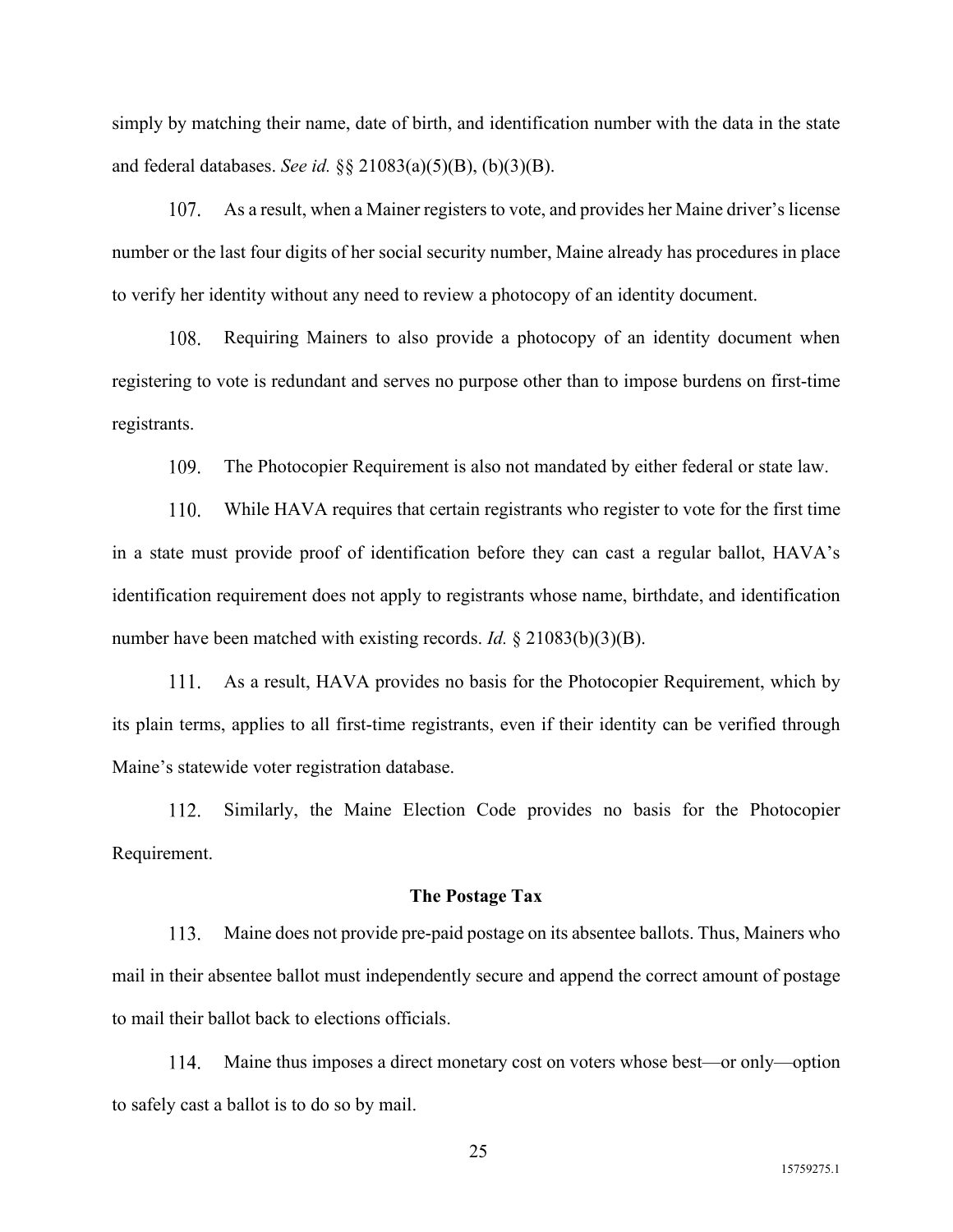115. Secretary Dunlap not only directly asked Maine voters to vote absentee, but also suggested they forgo in-person delivery of absentee ballots in favor of returning ballots via the mail to preserve social distancing. *See* Maine Sec'y of State, *Election Video Message* (May 19, 2020).

116. The Postage Tax can range from \$0.55 for one U.S. Postal Service Forever Stamp to more if the ballot is several pages long or if it needs to be sent in an expedited manner something that many voters may deem necessary to ensure that their ballot is received by the Election Day Receipt Deadline.

As rates of unemployment skyrocket due to COVID-19's devastating impact on the 117. economy, the burden imposed by the Postage Tax will create obstacles to voting for the growing number of Mainers now facing financial concerns over housing, food, and other essentials.

In a single six-week span between March and April 2020, over 100,000 Mainers 118. applied for unemployment insurance with the State—more than twice the number who applied at the peak of the 2009 crisis.

119. COVID-19 related unemployment and other collateral consequences of the public health emergency will also increase the percentage of Mainers living in poverty, which already exceeded 10 percent before the pandemic began.

For a growing number of voters finding themselves in an increasingly precarious 120. economic situation, the cost of a stamp or a book of stamps will no longer be inconsequential, even if it was before.

 $121.$ There are also substantial ancillary burdens that extend beyond the monetary cost of a stamp that are uniquely exacerbated by the COVID-19 pandemic. Every voter who wishes to mail their absentee ballot but lacks adequate postage at home will need to obtain postage. More

15759275.1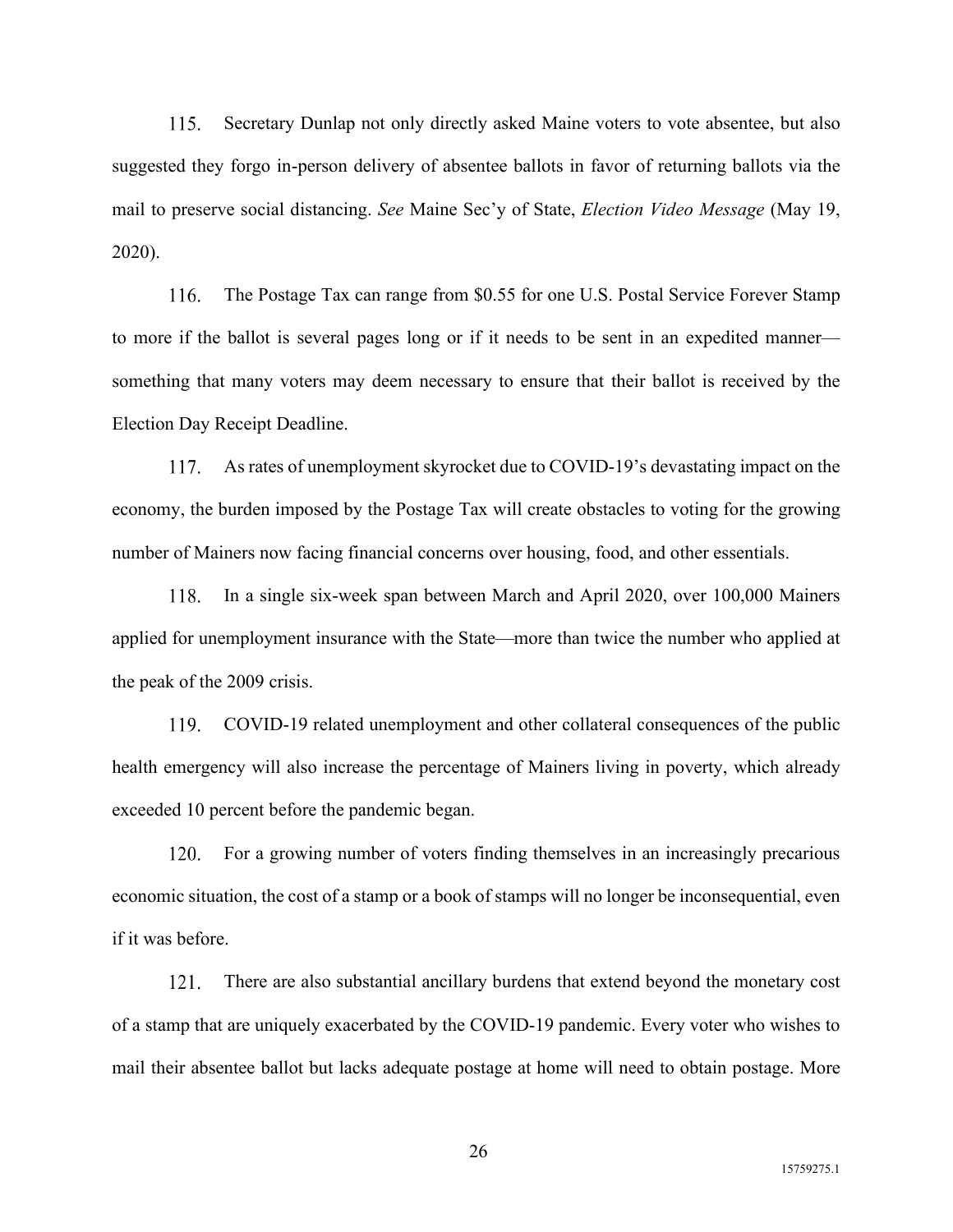likely than not, this will require the voter to break social distancing protocol and engage in inperson interactions that risk spreading or contracting COVID-19.<sup>7</sup>

 $122.$ Given that many voters who will request absentee ballots will be doing so precisely because they are immunocompromised, have conditions placing them at high risk for COVID-19, or are generally concerned about their health or the health of their family and friends, they will be far less able to venture out to break social distancing protocol to leave their home and purchase stamps if they do not already have them.

#### **Absentee Ballot Assistance Restrictions**

123. Should a voter lack stamps or time (or both) to return their ballot by mail by the Election Day Receipt Deadline, a voter may, in theory, authorize another person to return his or her absentee ballot.

124. In the pandemic, restrictions in Maine law on who may return absentee ballots and the steps that must be followed when a third party returns a ballot in order to have that ballot counted are likely to impose insurmountable hurdles to the right to vote for many Maine voters.

 $125.$ First, Maine has unnecessarily restricted the pool of potential help available to absentee voters.

It is illegal in Maine to accept compensation to help voters return absentee ballots, 126. *see* M.R.S. tit. 21-A, § 791(2)(A). A violation of this provision is a Class D crime punishable by up to a year of imprisonment and a \$2,000 fine. *See* M.R.S. tit. 21-A, § 791; M.R.S. tit. 17-A § § 1252, 1301.

 $7$  While there are some services that allow voters to print postage online, these services also require a printer, scale, and paid subscription. And while a voter can order stamps online on the USPS website, these stamps take 5-7 days to be delivered under normal circumstances, must be purchased as a sheet instead of individually, and require the voter to pay for shipping and handling in addition to the stamps themselves.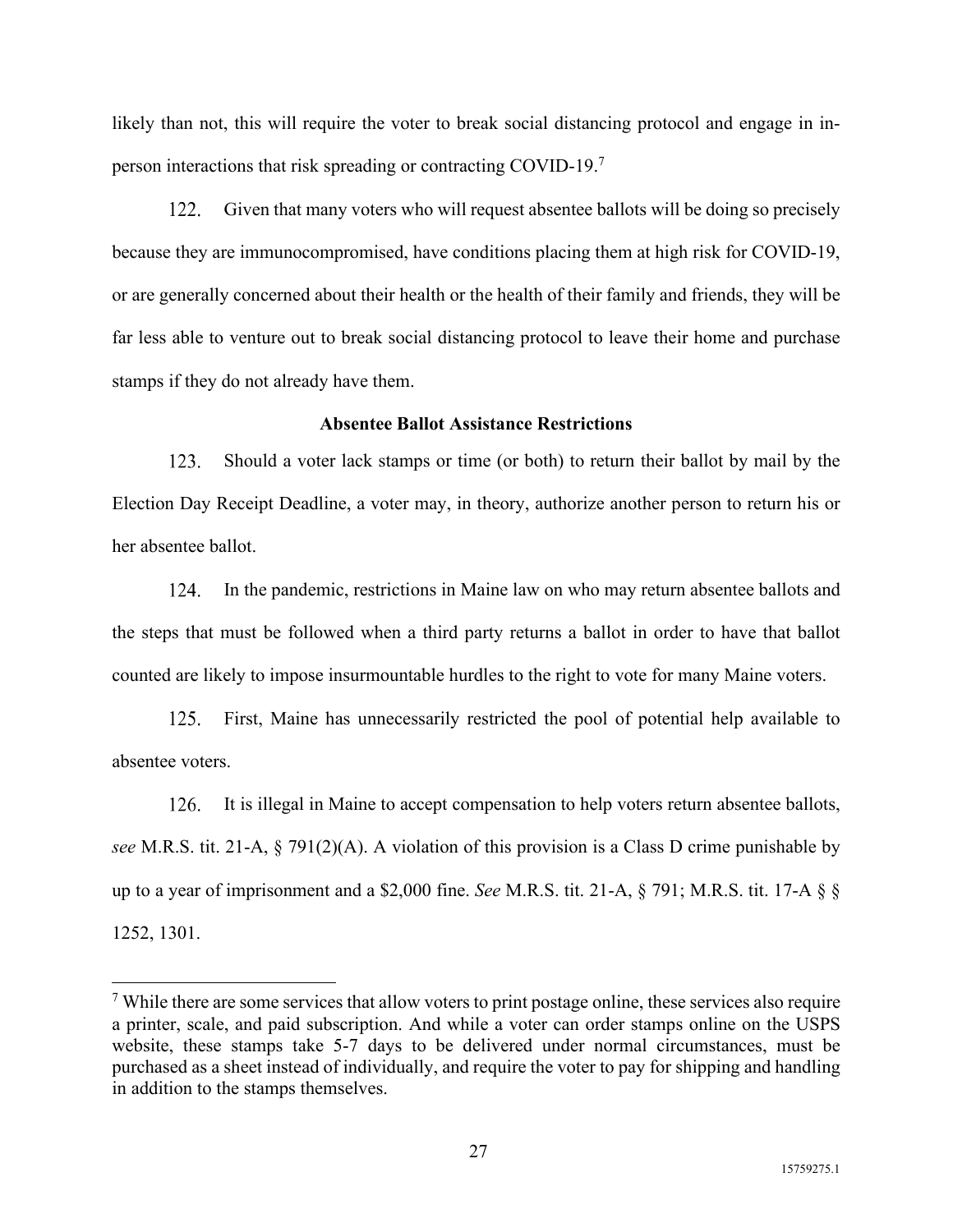127. This threat of criminal and civil penalties unsurprisingly makes it impossible for organizations to hire professional and trained organizers to help voters in their community to return absentee ballots.

128. This criminal prohibition applies even if a voter asks for help because they have a disability, or are sheltering-in-place at home and are afraid to venture out to return the ballot themselves, or are otherwise concerned that their ballot will not reach the appropriate elections officials in time to be counted.

129. Second, even if a voter is able to find a person who can help return their completed ballot for them, Maine does not permit a person to return a completed absentee ballot for a voter who needs assistance returning it unless that ballot is signed in the presence of a notary, a municipal clerk, or two additional individuals. *See* M.R.S. tit. 21-A, § 754-A(2).

130. Requiring voters who need assistance returning an absentee ballot to locate and coordinate an in-person summit of these witnesses, the voter, and the third person returning the ballot is burdensome in its own right. It is downright dangerous in a pandemic.

131. Together, both of the above provisions substantially and unnecessarily increase the difficulty of returning absentee ballots. These restrictions are already a burden on voters who need assistance casting absentee ballots under normal circumstances. But with the additional stressors placed on individual voters, the postal service, and elections officials as a result of the pandemic, the Absentee Ballot Assistance Restrictions become all the more problematic, prohibiting Plaintiffs and others like them from helping voters cast their ballots as they continue to socially distance.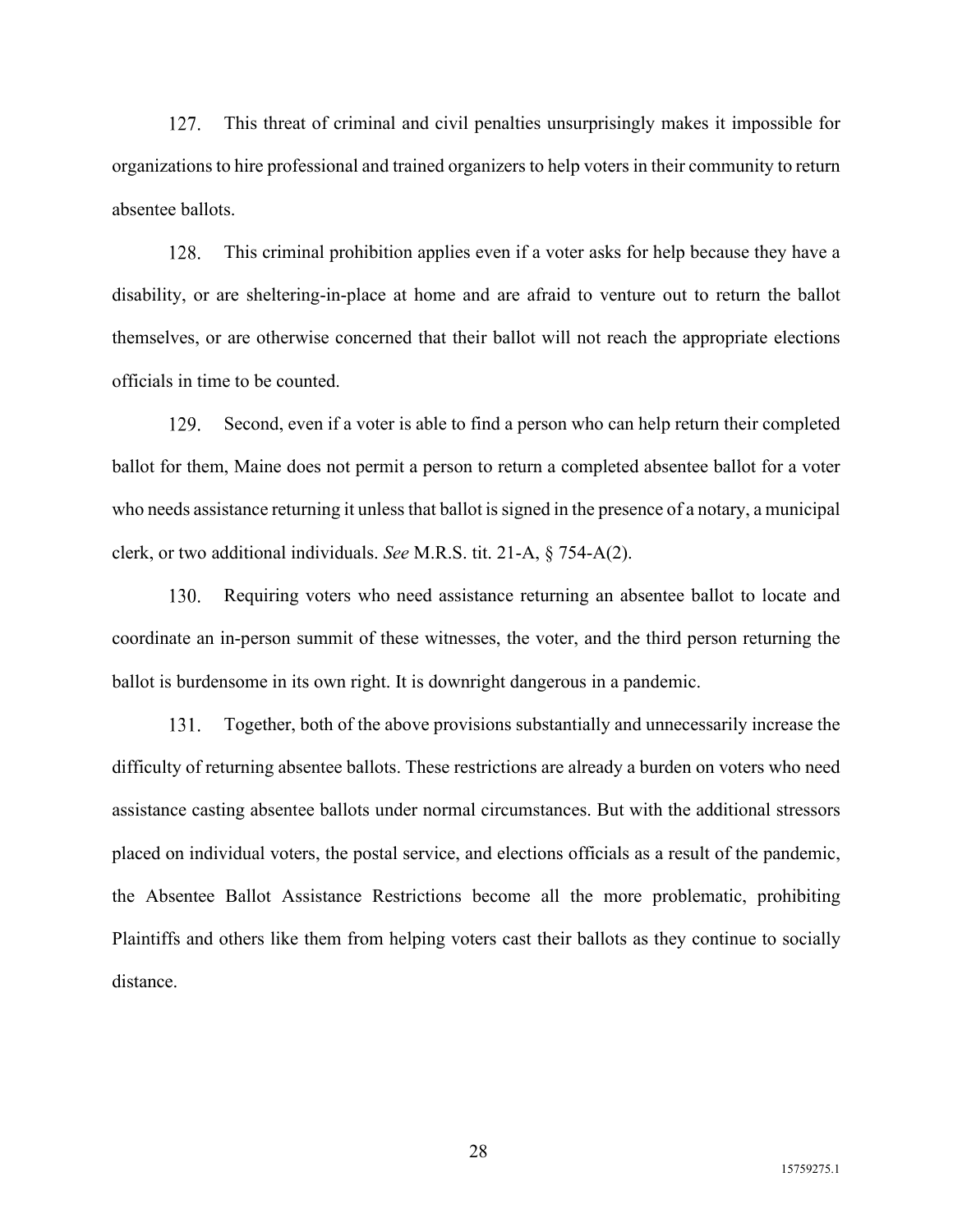#### **The Election Day Receipt Deadline**

Even if a voter successfully navigates the Postage Tax and the Absentee Ballot 132. Assistance Restrictions, for an absentee ballot to counted, it must be received by 8:00 p.m. on Election Day. *See* M.R.S. tit. 21-A, § 755.

This Election Day Receipt Deadline means that, regardless of the date a ballot is  $133.$ postmarked, and regardless of how responsible a voter was in timely mailing their absentee ballot, if it is not received by 8:00 p.m. on Election Day, it will be rejected.

In recent past elections, the Election Day Receipt Deadline resulted in the rejection 134. of thousands of Mainers' ballots. For example, in the 2018 general election alone, at least 500 Mainers were disenfranchised because their absentee ballots arrived after 8 p.m. on Election Day, the vast majority of which arrived one to two days after Election Day.

Even before the pandemic, Mainers experienced slow mail delivery service, which 135. is not surprising given the geography of the state, where some residents live in island communities and a substantial number in rural areas.

136. In 2015, Senator Susan Collins explained that "[l]ate delivery of mail has been a real difficult problem," in Maine, and particularly in rural areas of the state. $8$ 

137. The pandemic will only make delays in mail delivery more severe, imposing substantial burdens on a greater number of voters.

138. As it did in Wisconsin, the increased demand for absentee ballots is likely to place a strain on town clerks' offices, which must process absentee ballot requests and mail those ballots out to voters.

<sup>8</sup> Edward Murphy, *Maine Postal Workers Set to Protest Cuts That Have Slowed Regular Mail Service*, Portland Press Herald (May 14, 2020), https://www.pressherald.com/2015/05/14/mainepostal-workers-to-protest-cuts-that-have-slowed-regular-mail-service/#.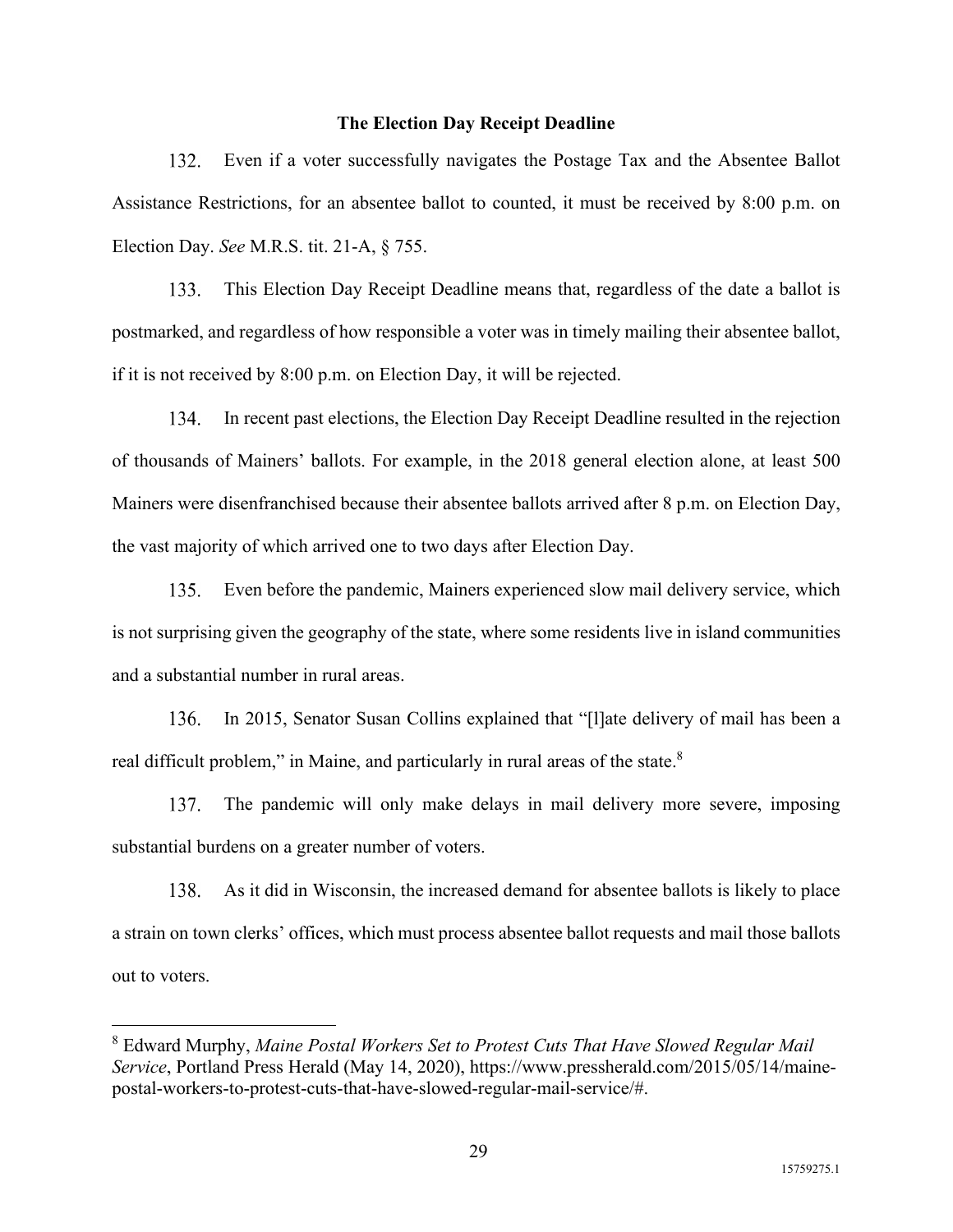139. Indeed, while Maine initially considered an all mail-ballot election, the Secretary explained that the state "abandoned that idea due to concerns about what would happen if town offices, which are responsible for processing absentee ballots, were shut down."<sup>9</sup>

140. At the same time that absentee voting is increasing exponentially, the U.S. Postal Service is suffering from severe budgetary shortfalls, staffing shortages, and reduced capacity.

 $141.$ Even before the pandemic, the U.S. Postal Service recommended that voters mail their ballots at least a week before the "due date" to election officials.

The Secretary recently recommended that Maine voters "allow at least five days for 142. mailing," recognizing the substantial amount of time that a ballot may take in the mail to reach election officials.<sup>10</sup>

143. Depending on where in Maine a voter resides, ensuring receipt of the ballot by Election Day will require sending a ballot substantially before the election—and even then, it still may not arrive on time.

144. Data from prior elections—which were not marred by unanticipated delays and disruptions in mail delivery due to COVID-19—shows that tens of thousands of Mainers' absentee ballots arrived perilously close to the Election Day Receipt Deadline.

For example, in 2018, over 25,000 Mainers' absentee ballots were received on 145. Election Day itself or the day before.

<sup>9</sup> Jessica Piper, *Maine Cities and Towns Push Absentee Voting for July Election Reshaped by Virus*, WGME.com (May 17, 2020), https://wgme.com/news/local/maine-cities-and-towns-pushabsentee-voting-for-july-election-reshaped-by-virus. 10

https://www.maine.gov/sos/cec/elec/upcoming/pdf/Video.ElectionMessage.041420.editjfFINAL. pdf.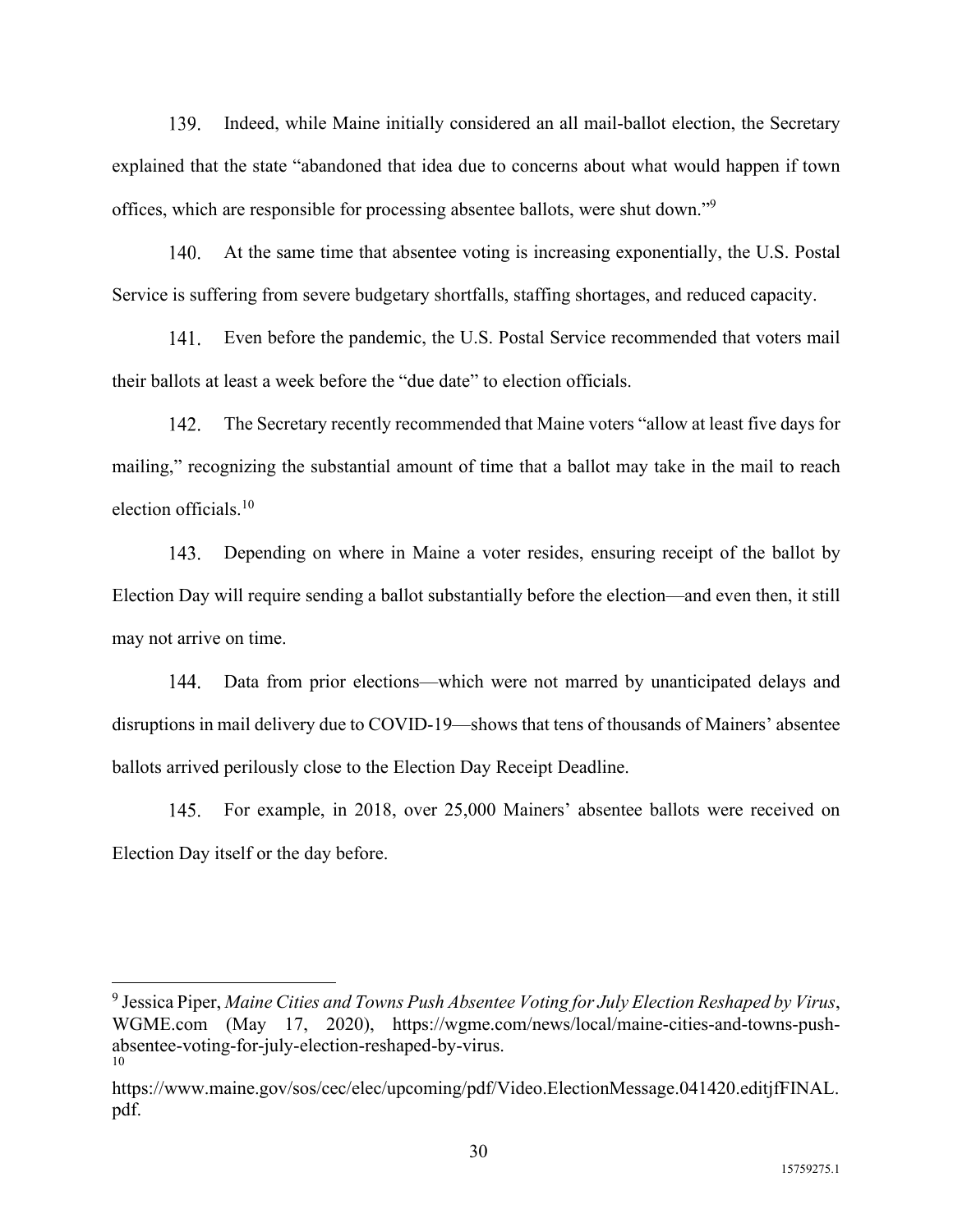146. Short of paying for private mail carriers or expedited delivery, voters who do not receive their absentee ballot until shortly before Election Day or who are unable to send their ballot well before Election Day are likely to be disenfranchised by the Election Day Receipt Deadline.

147. The risk of not receiving an absentee ballot in time to return it by Election Day has been heighted by the state's recent decision to allow voters to request an absentee ballot up through Election Day.

148. While this sensible change was appropriate and necessary to give voters flexibility in the pandemic, it also makes it more likely that voters will receive absentee ballots without enough time to return it by mail before the Election Day Receipt Deadline.

149. These concerns are not hypothetical; these delays are already happening across the county. In the recent primary election in Wisconsin, a massive increase in requests for absentee ballots, combined with decreases in available elections staff, placed a significant strain on local election officials, several of which were not able to send voters a ballot in time for it to be returned—or even delivered to them—by the Election Day Receipt Deadline normally imposed in that state. *See Democratic Nat'l Comm. v. Bostelmann*, No. 20-cv-249-wmc, 2020 WL 1638374, at \*38-39 (W.D. Wis. Apr. 2, 2020).

This crisis ultimately necessitated litigation that reached the U.S. Supreme Court 150. and resulted in extension of the state's deadline to receive absentee ballots by six days, so long as the ballots were postmarked by Election Day. *See Republican Nat'l Comm. v. Democratic Nat'l Comm*.140 S. Ct. 1205, 1208 (2020); *Bostelmann*, 2020 WL 1638374, at \*38-39. As a result, as many as 80,000 ballots that would have been rejected were counted because they were postmarked by, but arrived after, Election Day.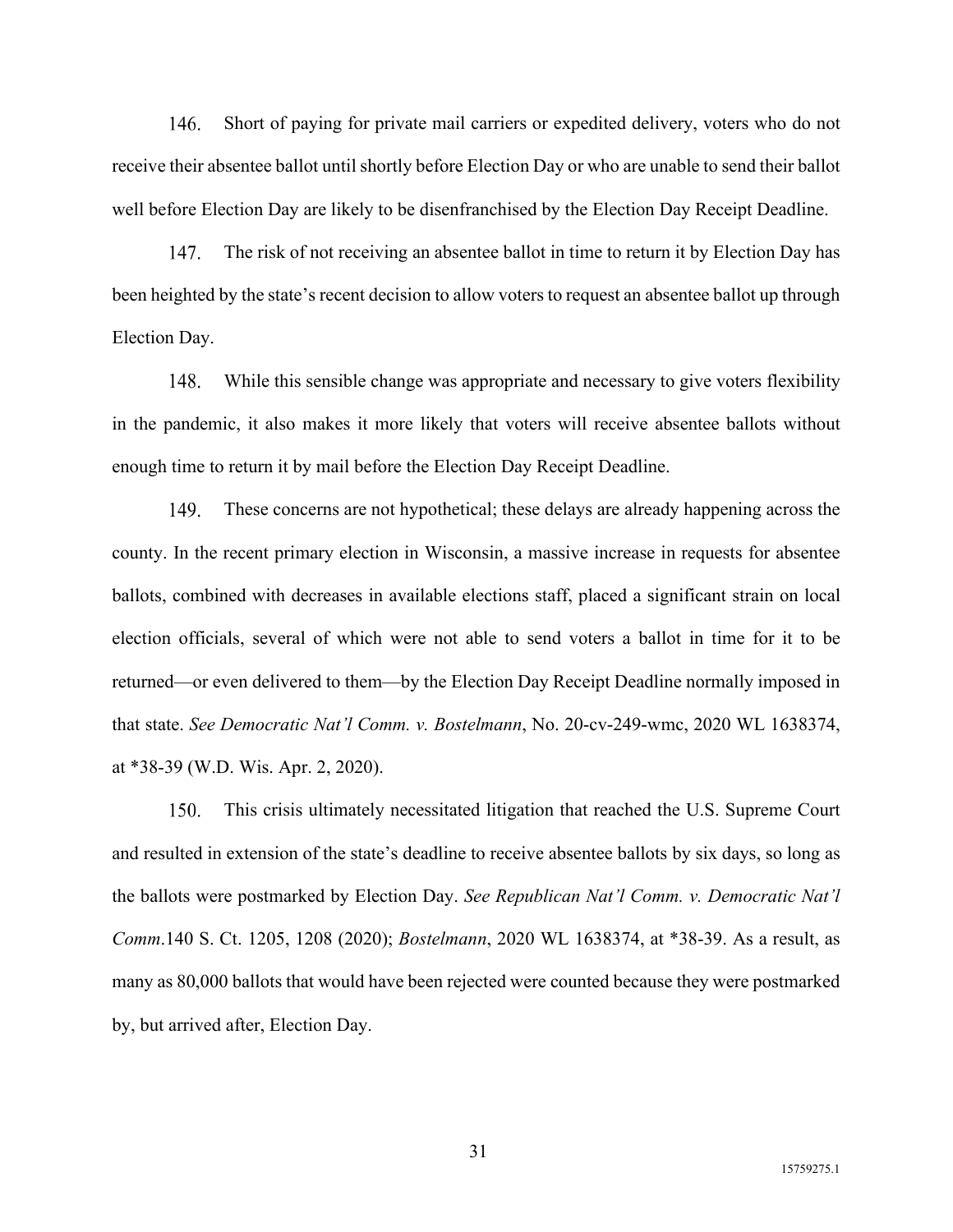$151.$ Since that Wisconsin primary, other states have also struggled to deliver absentee ballots to voters in enough time for them to be returned—or even received by the voter—by Election Day. A few weeks ago, Ohio's Secretary of State sounded this alarm with increasing urgency, writing to Ohio's congressional leaders about excessive postal delays in his state which "mean it is very possible that many Ohioans who have requested a ballot may not receive it in  $time."$ <sup>11</sup>

 $152.$ In Pennsylvania, tens of thousands of voters who had applied to vote by mail did not even receive their ballots until the week *after* the primary.

 $153.$ Similarly, just two weeks ago, thousands of Georgia voters did not receive their absentee ballots in time to return them by Election Day, leading many Georgia voters to choose between standing in hours-long lines or forgoing voting entirely.

154. In Nevada, voters who did not receive their absentee ballots endured multi-hour lines at reduced numbers of polling locations.

 $155.$ Maine is unlikely to be an exception to be this trend. If anything, a state that has previously struggled with mail delivery faces an even greater risk of disenfranchising its voters with an Election Day Receipt Deadline in place.

#### **Rejection Without Notice and Signature Matching**

156. For the absentee voters who overcome the Postage Tax, the Absentee Ballot Assistance Restrictions, and the Election Day Receipt Deadline, additional hurdles await: a complete lack of procedures to cure a ballot should that ballot contain a single technical error, as well as arbitrary signature verification procedures for a subset of absentee ballots. Maine's

<sup>&</sup>lt;sup>11</sup> Letter from Frank LaRose, Ohio Secretary of State, to Ohio Congressional Delegation (Apr. 23, 2020), https://www.ohiosos.gov/globalassets/media-center/news/2020/2020-04-24.pdf.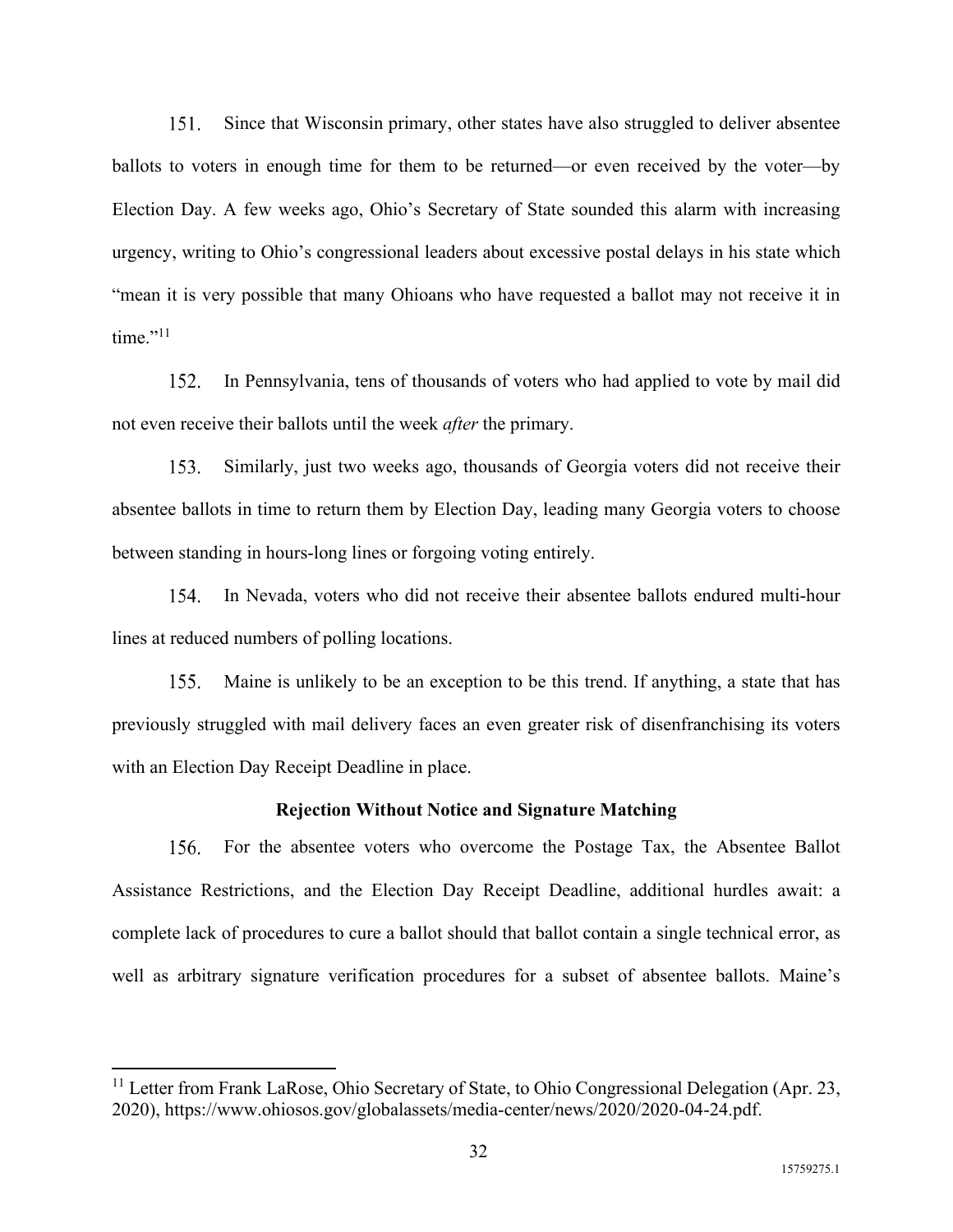Rejection Without Notice Provisions and Signature Matching process have disenfranchised thousands of Mainers.

Mainers may request an absentee ballot from their municipality in five different 157. ways: by mail, in-person, by fax, over the telephone, and online. *See* M.R.S. tit. 21-A, § 753-A.

Mainers who request an absentee ballot by mail, in-person, or by fax are required 158. to provide identifying information on their request form, including their name, birth date, and address. These voters are also required to include their signature. *See id.* at § 753-A(3). If a voter requests an absentee ballot online or over the telephone, however, no signature is required. *See id*. at §§ 753-A(4); 753-A(6). For absentee ballot requests made online or over the telephone, a voter's identity is simply confirmed by matching the voter's birth date and address to the voter's record. *See id*.

159. When Maine voters later fill out their absentee ballot, they also fill out an affidavit, which must be signed and dated, and contain the signature of a witness if the voter received assistance in completing the affidavit. *See* M.R.S. tit. 21-A § 755. Upon receiving this ballot and affidavit, local clerks must determine whether the voter's affidavit is properly completed. *Id*. at § 756.

A clerk may consider an affidavit to be incomplete if, for example, the affidavit is 160. missing any information, including the signature of the voter or the signature of an aide or witness who assisted the voter in completing their ballot. *Id.*

If a voter's affidavit contains a defect, the clerk is *permitted* to issue a new absentee 161. ballot but is not required by Maine law to notify the voter of the defect or allow the voter an opportunity to cure the ballot. *Id.* at § 753-B(4).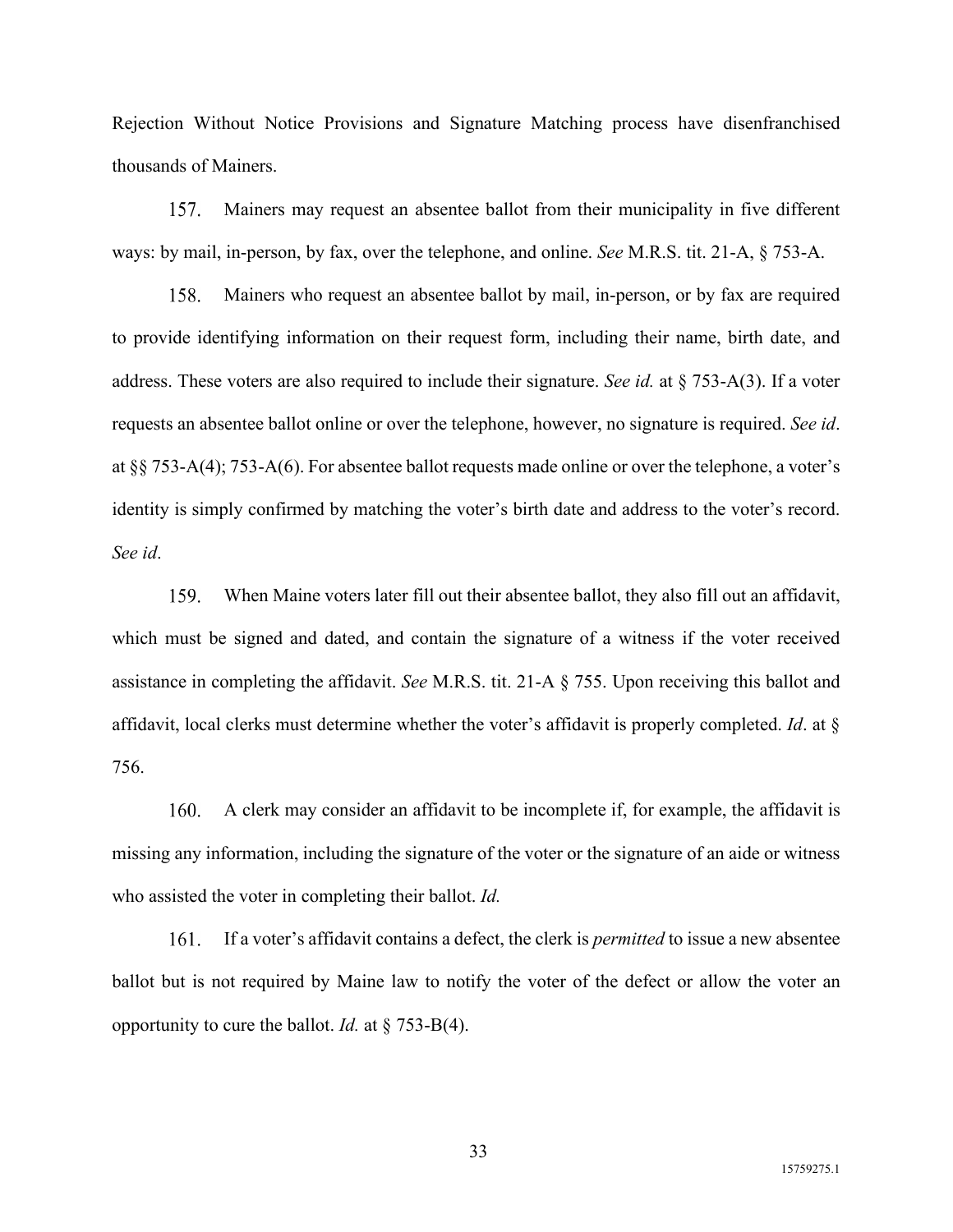$162.$ Upon receipt of *certain* absentee ballots—those requested by a voter by mail, inperson, or by fax—the clerk is also instructed to "compare the signature of the voter on the [absentee ballot request] application . . . with [that voter's signature] on the corresponding return envelope [and affidavit]." *Id*. at § 756(2). If the signatures appear to have been made by the same person, the clerk sends the ballot on for processing. *Id.* But if those signatures do not appear to match, the clerk must note that discrepancy on the ballot, and that ballot is later rejected if the warden of the voting district agrees that the signatures do not match. *Id.* at  $\S$  759(3)(A).

163. Because voters who requested their absentee ballots online or over the telephone were not required to provide a signature with their absentee ballot request form, clerks do not have to match those voters' signatures on their affidavits to any signature on their request forms. Thus, voters who request their absentee ballots online or by telephone are not subject to disenfranchisement by Signature Matching.

For those ballots that are subject to Signature Matching, Maine law prescribes no 164. standards for clerks to consider in determining whether two signatures "match." Nor does Maine law require election clerks and wardens to undergo any training related to handwriting analysis or signature comparison. Maine's Signature Matching process thus forces its election officials to make subjective, arbitrary, and standardless determinations as to whether to count a voter's ballot.

Because Maine law does not require election officials to notify voters that their 165. absentee ballots were rejected, voters are not always informed that their votes will not count before they are discarded. Nor does Maine require its election officials to provide voters with the opportunity to contest the status of their ballots or cure their rejected ballots.

166. And while Maine's rejection of ballots without notice or an opportunity to cure is unconstitutional in its own right, its disenfranchisement of voters for a perceived signature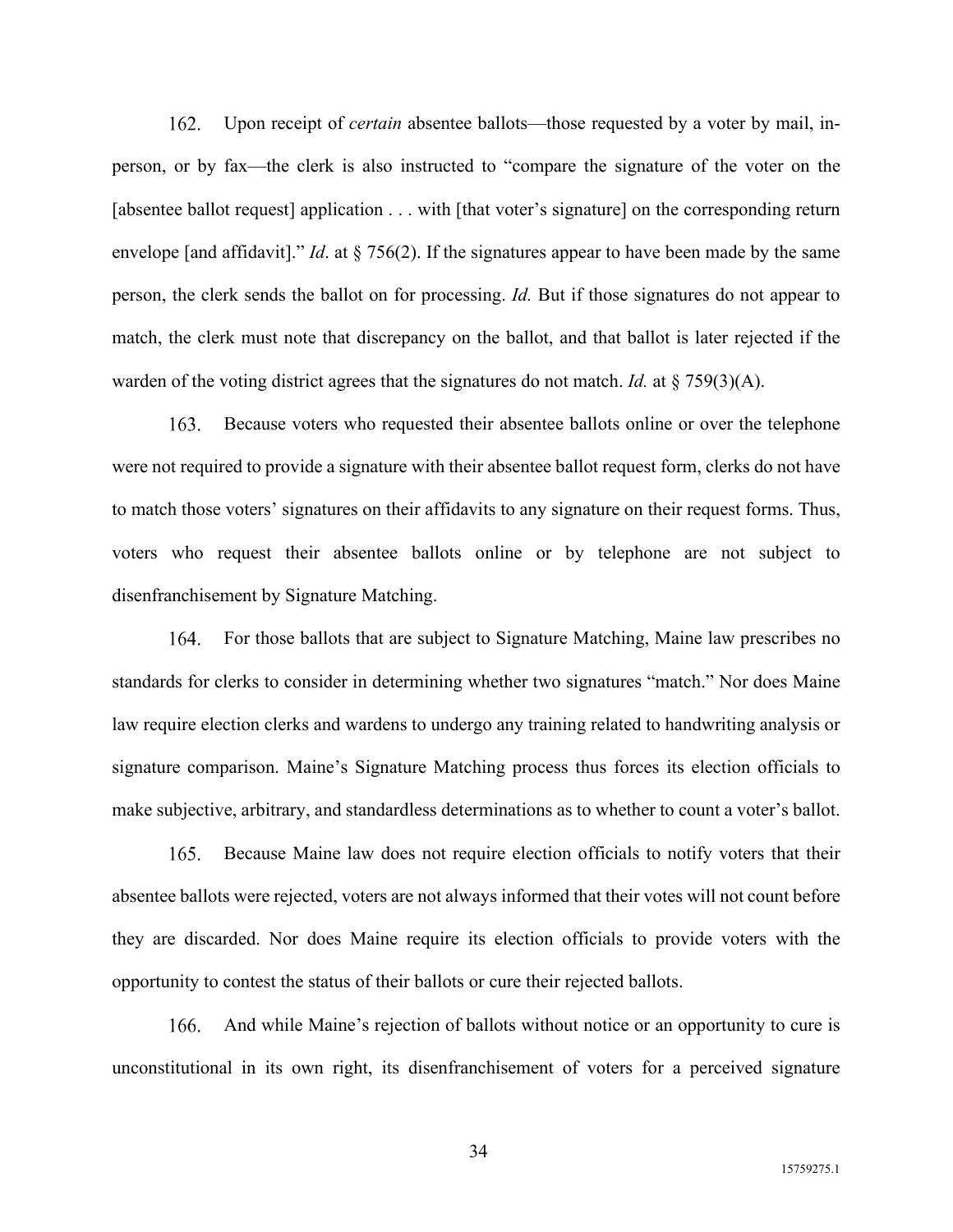mismatch is particularly egregious because Maine law contains no standards or criteria to instruct election officials on how to determine if a signature is "genuine." Election officials are simply instructed to determine whether the signatures "appear to have been made by the same person" an inherently standardless inquiry. *Id*. at § 756(2).

Because Maine's Signature Matching process relies on determinations made by 167. untrained laypersons, it is highly error-prone. *See, e.g.*, Rory Conn, Gary Fielding, et al., *Signature Authentication by Forensic Document Examiners*, 46 J. OF FORENSIC SCI. 884–88 (2001).

Studies conducted by experts in the field of handwriting analysis have repeatedly 168. found that signature verification by laypersons is inherently unreliable and that errors committed by non-experts skew towards the misidentification of authentic signatures as forgeries.

169. Even trained experts in handwriting have difficulty identifying authentic signatures because of the variable nature of signatures.

A person's signature or handwriting can change, and quickly, for a variety of 170. reasons. Factors that can affect a person's handwriting include physical factors such as age, illness, injury, medicine, eyesight, alcohol, and drugs; mechanical factors such as pen type, ink, surface, position, paper quality; and psychological factors such as distress, anger, fear, depression, happiness, and nervousness.

Signature matching laws also are particularly problematic for racial and ethnic 171. minority voters; younger, first-time voters; voters with disabilities; and senior-citizen voters, all of whom are more likely to have variations in their signatures or may require assistance from others to provide a consistent signature.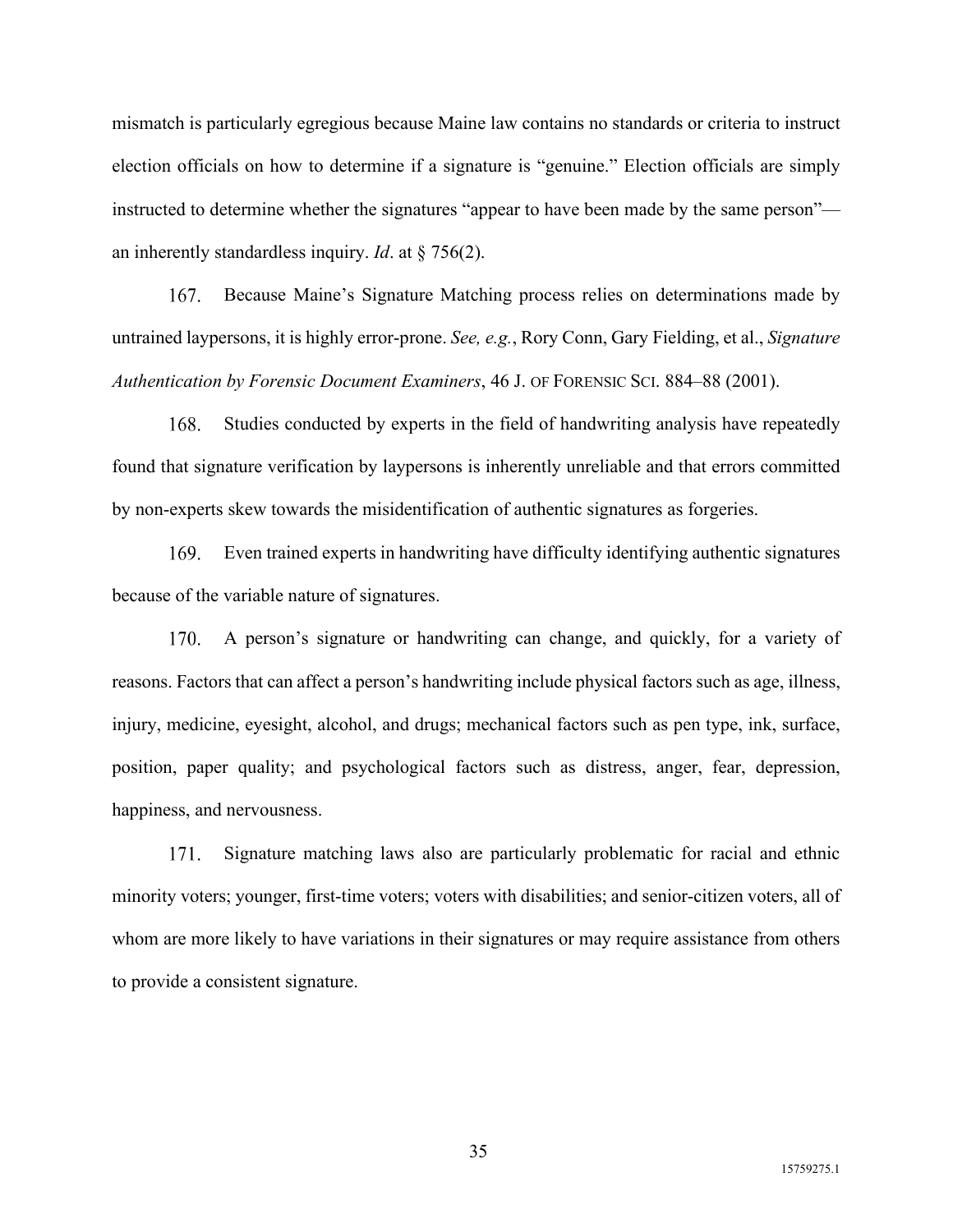172. Because of the inherent difficulty in determining whether a signature is genuine, it is inevitable that Maine election officials will—even in good faith—erroneously reject legitimate ballots, resulting in the disenfranchisement of eligible voters.

173. In upcoming elections, Maine's Signature Matching process is likely to be applied to hundreds of thousands of absentee ballots—substantially more than in the past—subjecting that many more lawful voters to the serious risk that their ballots will be rejected erroneously without notice or an opportunity to cure. Absent judicial intervention, these voters' ability to cast an effective vote will ultimately depend on whichever arbitrary standard is employed by their local election officials (or which election official is applying it).

Maine's failure to ensure that voters are notified that their absentee ballots will be  $174$ rejected and give those voters an opportunity to cure their ballots is particularly inexplicable given that Maine requires municipal clerks to notify a voter "immediately" if his or her *application* for an absentee ballot is denied. *See* M.R.S. tit. 21-A § 753-b(7).

175. Maine further requires municipal clerks to determine whether an absentee ballot is eligible for processing and counting as soon as an absentee ballot is received in the clerk's office. *See id.* at § 756.

Thus, even a voter who returns his or her absentee ballot weeks in advance of an 176. election and who would have ample time to fix any alleged deficiencies is not required to be notified of the defect and given the opportunity to cure the ballot.

Maine is fully capable of resolving discrepancies and disputes over whether a 177. voter's ballot should be counted well after Election Day.

178. In fact, Maine does not require the Secretary of State to certify the election results until 20 days after the election, *see id.* at § 722, leaving ample time for election officials to notify

15759275.1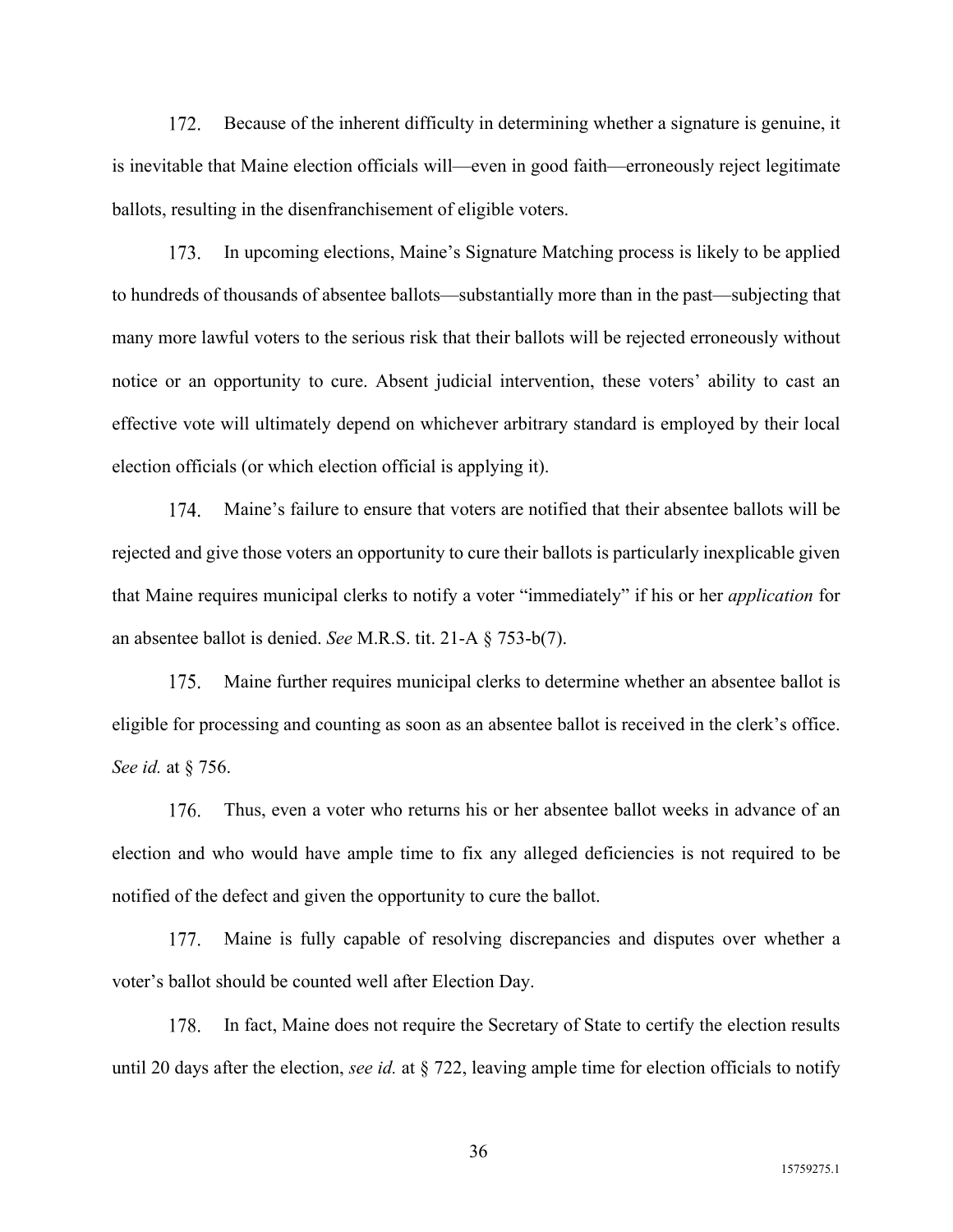absentee voters of alleged defects in their affidavits or ballots and allow those voters to cure any defects.

179. Other states like Maine which have chosen to use absentee balloting readily provide voters notice and an opportunity to cure their absentee ballot before that ballot is rejected. There is no reason that Maine cannot do the same; indeed, it must, or it will continue to violate the constitutional rights of Maine voters.

## **CLAIMS FOR RELIEF**

### **COUNT I**

# **First and Fourteenth Amendments U.S. CONST. Amend. I and XIV, 42 U.S.C. § 1983, 28 U.S.C. §§ 2201, 2202 ME. CONST. art. I, § 6-A; ME. CONST. art II, § 1 Undue Burden on the Right to Vote**  *(All Challenged Provisions)*

180. Plaintiffs reallege and reincorporate by reference all prior paragraphs of this Complaint and the paragraphs in the counts below as though fully set forth herein.

181. Under the *Anderson-Burdick* balancing test, a court considering a challenge to a state election law must carefully balance the character and magnitude of injury to the First and Fourteenth Amendment rights that the plaintiff seeks to vindicate against "'the precise interests put forward by the State as justifications for the burden imposed by its rule,' taking into consideration 'the extent to which those interests make it necessary to burden the plaintiff's rights.'" *Burdick v. Takushi*, 504 U.S. 428, 434 (1992) (quoting *Anderson v. Celebrezze*, 460 U.S. 780, 789 (1983)). This balancing test utilizes a flexible sliding scale, where the rigorousness of scrutiny depends upon the extent to which the challenged law burdens voting rights. *See Werme v. Merrill*, 84 F.3d 479, 483 (1st Cir. 1996).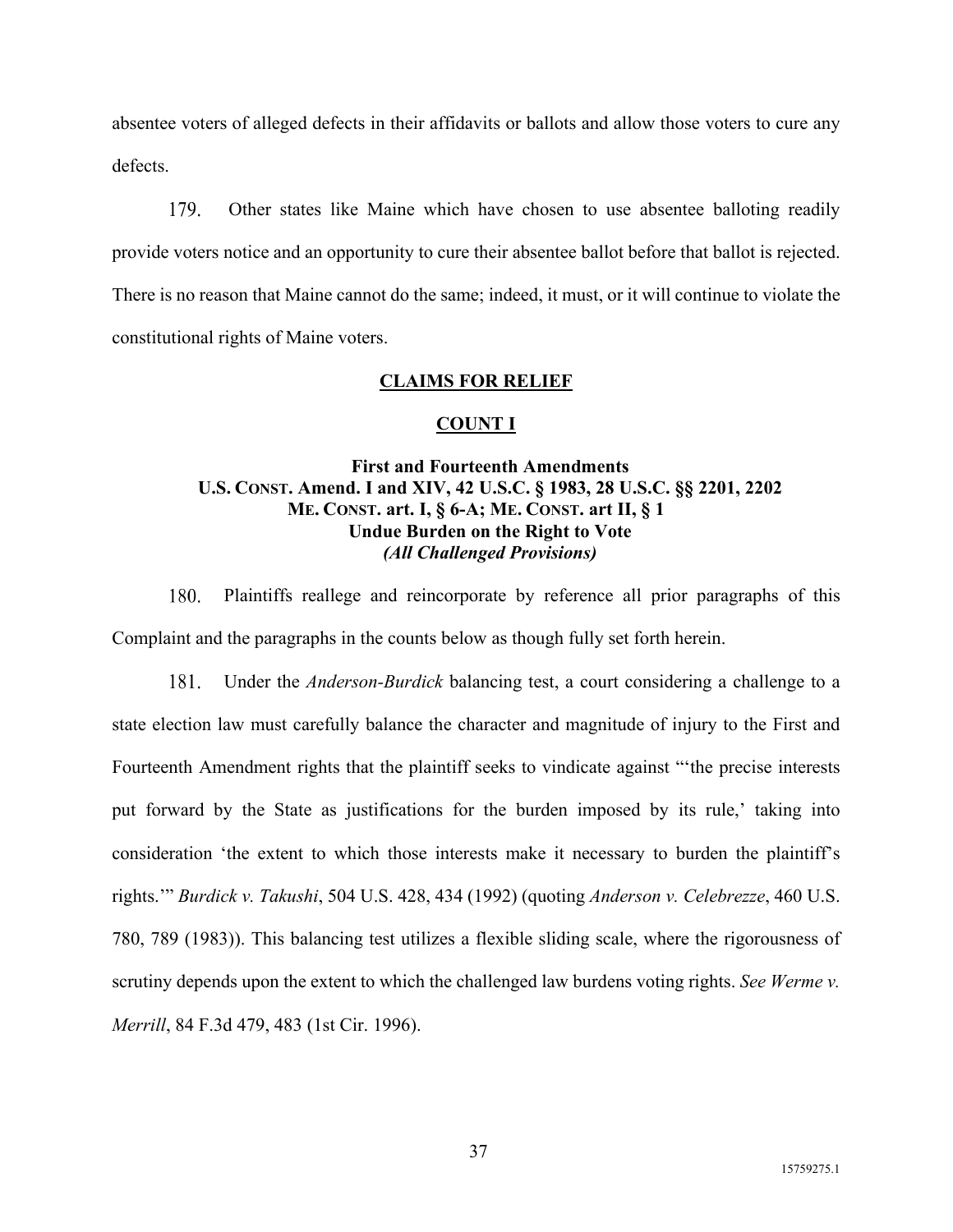182. A burden on the right to vote need not be insurmountable before it can be deemed to be a severe burden. *See Perez-Guzman v. Gracia*, 346 F.3d 229, 241 (1st Cir. 2003). Laws or policies imposing severe burdens on the right to vote "must be narrowly drawn to advance a state interest of compelling importance." *Norman v. Reed*, 502 U.S. 279, 280 (1992); *see also Ayers-Schaffner v. DiStefano*, 37 F.3d 726, 730 (1st Cir. 1994). But even less severe burdens remain subject to balancing: "[h]owever slight" the burden on voting rights may appear, "it must be justified by relevant and legitimate state interests '*sufficiently weighty to justify the limitation*.'" *Crawford v. Marion Cty. Election Bd.*, 553 U.S. 181, 191 (2008) (controlling op.) (quoting *Norman*, 502 U.S. at 288–89) (emphasis added).

Reduced access to in-person voting and voter registration options, combined with 183. the social distancing guidelines and other precautionary measures that State and federal officials have encouraged Americans to take in order to stem the spread of COVID-19, means that more Mainers than ever before will need to rely on absentee ballots and mail-in voter registration applications to exercise their constitutional right to vote. The Challenged Provisions will operate, both independently and together, to unduly burden this right without sufficient justification to outweigh the imposition of that burden.

*First*, the Paper and Pen Registration requirement prevents eligible voters from 184. registering to vote using the mail-in voter registration application unless they have access to a computer printer or undergo a burdensome multi-day, multi-step process of requesting and returning a paper registration form by mail. This requirement will deter countless otherwise eligible Mainers from even attempting to register to vote at all, and will force others to face the burden of unnecessary risk of exposure to COVID-19 to leave their homes to register to vote inperson.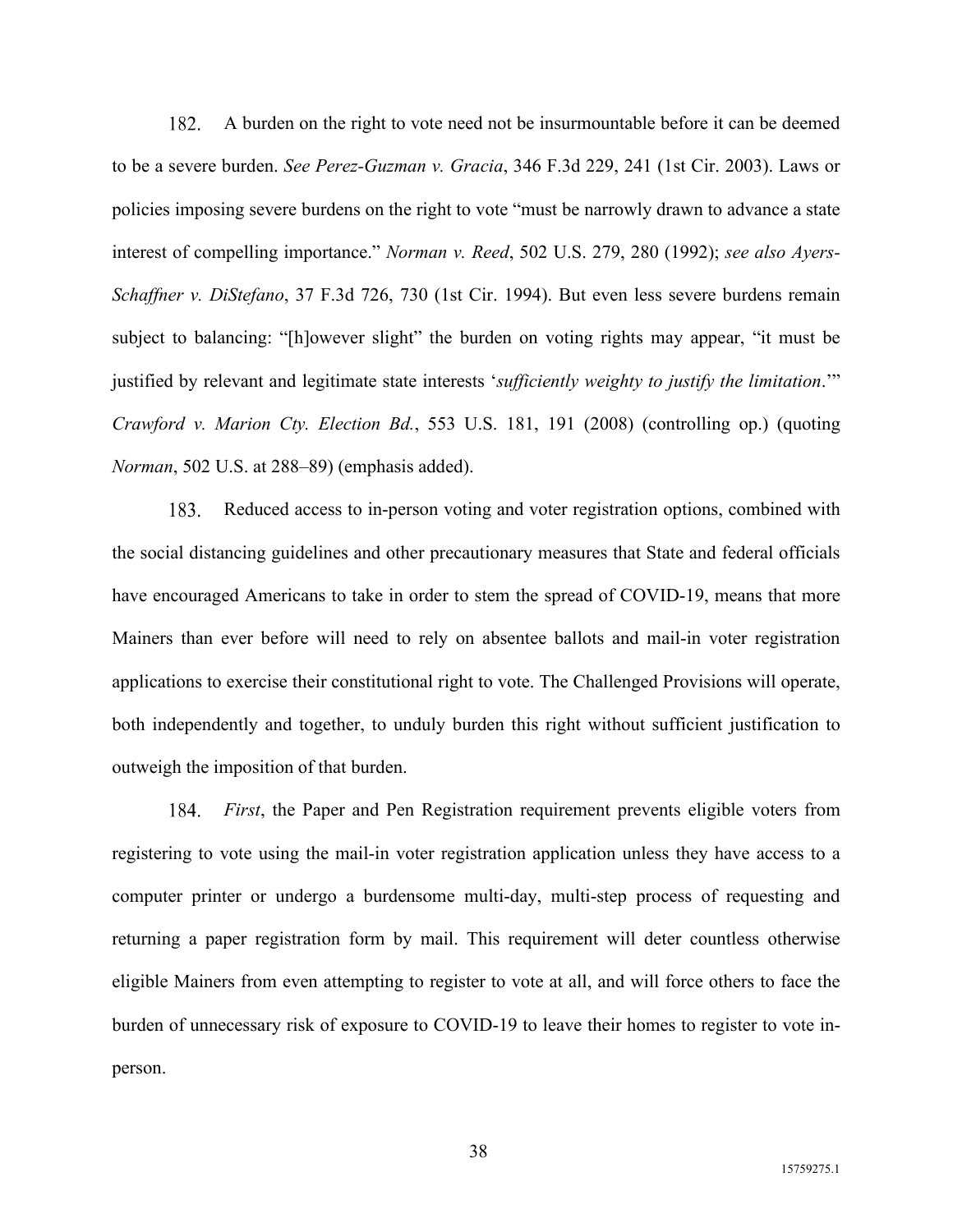185. Defendants have no legitimate interest in imposing the Paper and Pen Registration requirement. Maine law contemplates that voters can *complete* the mail in voter registration form electronically, and Maine law does not impose a requirement that the voter's handwritten signature be printed in pen ink, or that the mail-in voter registration form can only be returned by mail or in person.

*Second*, the Photocopier Requirement prevents eligible voters from registering to 186. vote using the Maine Voter Registration Application, deters voters from even attempting to register to vote at all, and will force some voters to face the burden of unnecessary risk of exposure to COVID-19 to leave their homes to register to vote in-person or obtain a photocopy of their identification document.

187. Defendants have no legitimate interest in imposing the Photocopier Requirement. The mail-in voter registration form already requires voters to provide information that Maine uses to verify voters' identity using official state and federal databases, without any need for a copy of an identity document. Nor does any Maine statute authorize or require the Secretary of State to impose the Photocopier Requirement.

188. *Third*, the Postage Tax will deter voters and render absentee voting inaccessible for some, particularly as the burdens it imposes on voters are substantially exacerbated by the financial fallout of the COVID-19 crisis. Even those Mainers able to afford the cost of postage will face the burden of unnecessary risk of exposure to COVID-19 if required to leave their homes to obtain stamps.

189. Defendants have no legitimate interest in imposing the Postage Tax. Providing postage to allow citizens to complete voting as well as other important government-related functions is a common practice that has been adopted by federal, state, and county governments.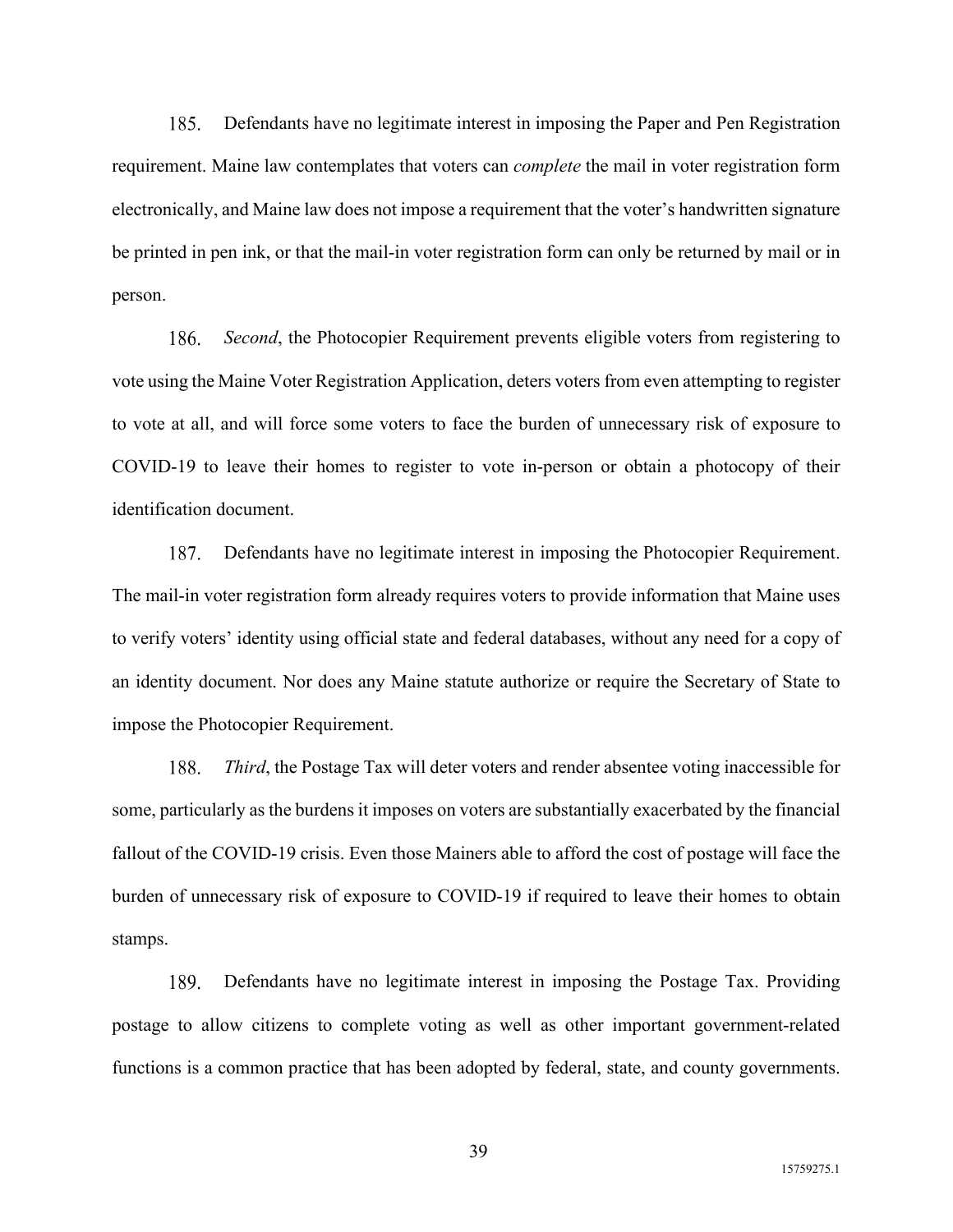Moreover, in its coronavirus stimulus package, Congress allocated over \$3.5 million for Maine to use for coronavirus-related election expenses, which can be used to cover the cost of prepaying postage, among other expenses. Indeed, Secretary Dunlap has already indicated that he is considering using these funds to prepay postage for absentee ballots.

 $190 -$ *Fourth*, the Absentee Ballot Assistance Restrictions impose an undue burden on absentee voters' ability to receive assistance in returning their absentee ballot. For those voters whose work schedules, family care responsibilities, lack of transportation, language barriers, disabilities, inability to afford the Postage Tax or obtain postage, or need to remain socially distanced during the COVID-19 pandemic make returning absentee ballots before the Election Day Receipt Deadline difficult or impossible, assistance returning an absentee ballot is crucial.

191. The Absentee Ballot Assistance Restrictions severely restrict the help available to these voters in two distinct ways. First, by prohibiting paid and trained organizers—the very persons best equipped to help voters—from deploying to assist Mainers in returning their absentee ballots, the state has unnecessarily cut off an important avenue of assistance for voters, particularly in an environment where unpaid volunteers are less likely to risk their health to provide such assistance. Second, even if a voter is able to find a person who can help return their completed ballot, Maine does not permit a person to return a completed absentee ballot for a voter who needs assistance returning it unless that ballot is signed, in addition to the voter, in the presence of a notary, a municipal clerk, or two additional individuals. *See* M.R.S. tit. 21-A, § 754-A. Requiring voters who need assistance returning an absentee ballot to locate these individuals and convene an in-person meeting of three or four individuals adds a burdensome (and unnecessary) step to returning absentee ballots. "Even in areas where notaries are plentiful, someone must travel; either the voter must visit the notary's office or the notary must take to the field." *Gracia*, 346 F.3d at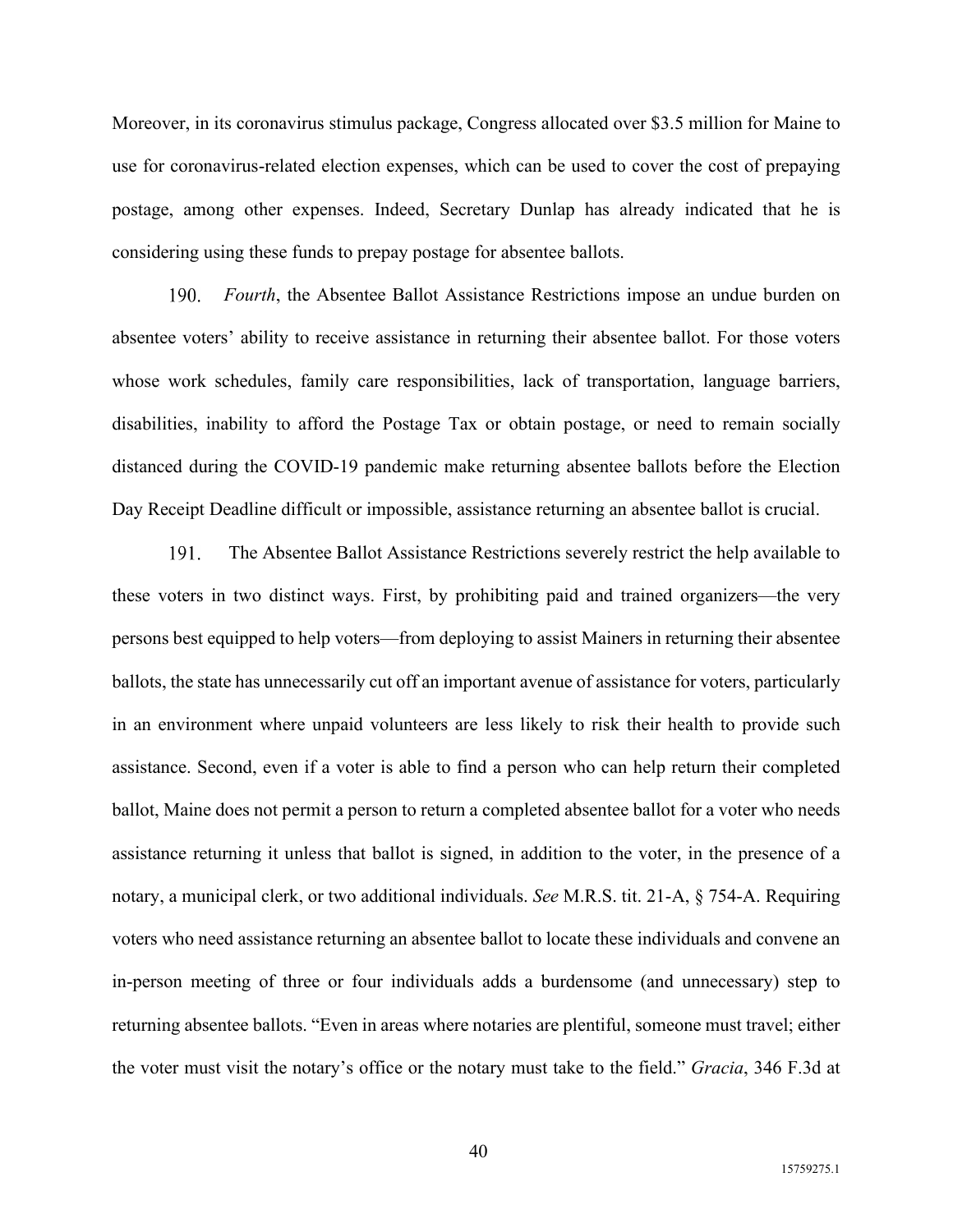239-40 (striking down a law requiring petitions to be signed in the presence of a notary because such a requirement unnecessarily burdensome).

192. This requirement, moreover, is downright dangerous in a pandemic; even if organizations or other voters providing assistance could convince a notary, municipal clerk, or two additional individuals to gather and assist under the circumstances, doing so would contravene orders to remain socially distanced to slow the outbreak of COVID-19. Together, both of these provisions substantially and unnecessarily increase the difficulty of returning absentee ballots. The State has no sufficient justification for imposing such burdensome hurdles on returning absentee ballots.

 $193.$ *Fifth*, the Election Day Receipt Deadline poses an undue burden on the right to vote for voters who, despite their best efforts, are not able to return their ballot by the Election Day Receipt Deadline. The Election Day Receipt Deadline has already disenfranchised thousands of voters across Maine in recent elections. Given COVID-19's exacerbating impact on mail service delays and disruptions, the Election Day Receipt Deadline will disenfranchise increasing number of voters who mail their ballots on or before Election Day but whose ballots do not arrive at their local election office by 8 p.m. on Election Day.

194. The State has no sufficient justification for its failure to extend the deadline for the delivery of mail ballots when the state has up to twenty days to finalize its election results. M.R.S. tit. 21-A, § 722.

195. *Sixth*, Maine's policy of Rejection Without Notice, which disfranchises voters who make a single technical error on their absentee ballot without notifying the voter or giving them an opportunity to cure that ballot, also imposes an undue burden on the right to vote. This policy has previously disenfranchised thousands of voters in recent elections throughout Maine.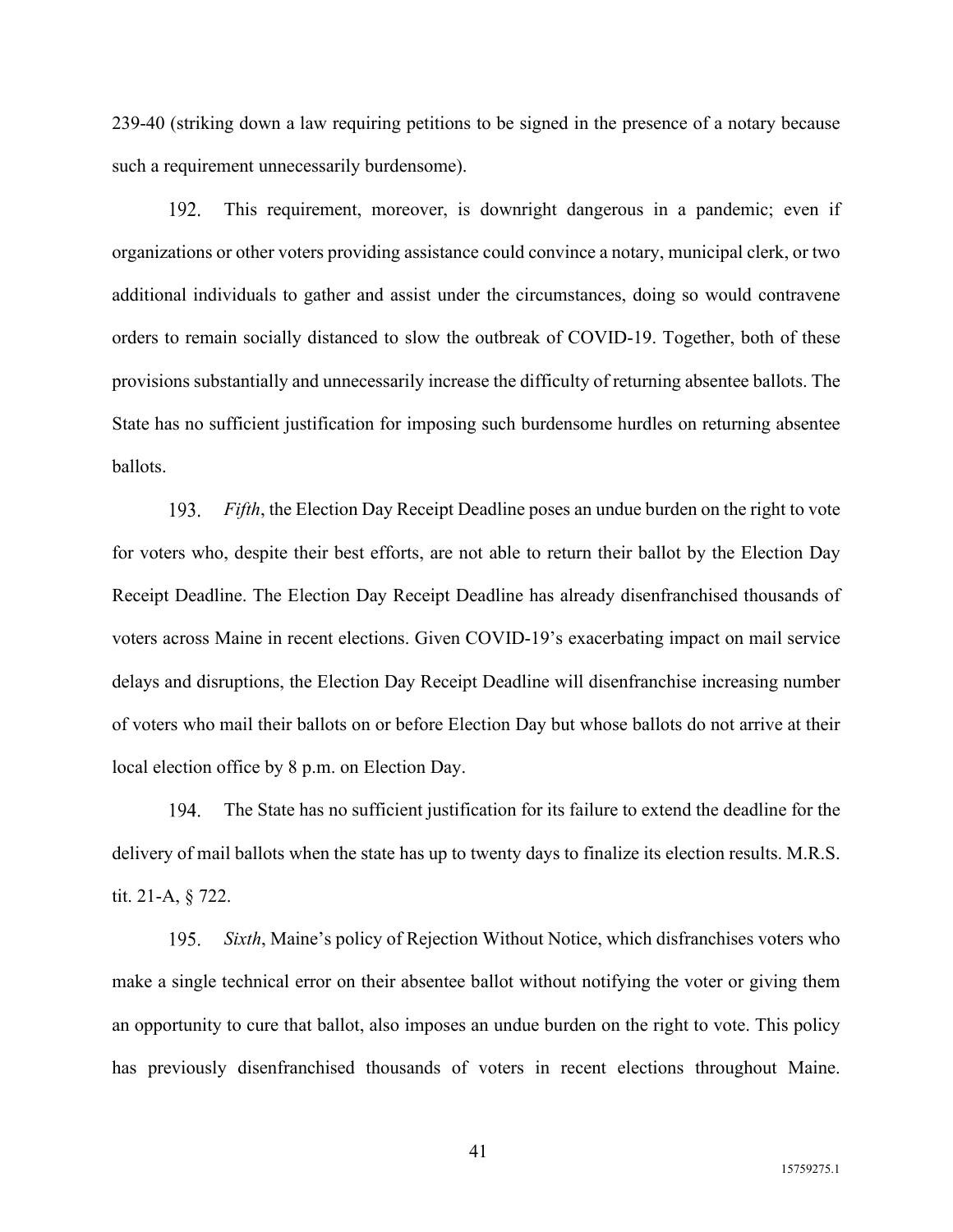Moreover, the number of Mainers disenfranchised by a complete lack of procedures to cure a ballot is likely to dramatically increase in upcoming elections as many Mainers begin to vote absentee for the first time, and thus are more prone to make clerical or administrative mistakes with their ballot.

196. Maine has no sufficient interest in failing to notify voters and giving voters an opportunity to cure their absentee ballot given that Maine currently affords such procedures to inperson voters and has ample time to help voters resolve any discrepancies before the state's certification of ballots is due.

197. *Seventh*, Maine's Signature Matching process imposes a severe burden—in this case, complete disenfranchisement—on the right to vote of otherwise eligible voters whose ballots are discarded because of an alleged signature mismatch, a determination reached without sufficient standards or criteria to instruct election officials on how to determine if a signature is "genuine."

Rejecting these voters' ballots based solely on an alleged signature mismatch on 198. their ballot envelopes without giving those voters an opportunity to prove or verify their identity does not serve any legitimate, let alone compelling, state interest, as demonstrated by the fact that thousands of absentee ballots are not even subject to signature matching.

In fact, Maine's Signature Matching process is much more likely to disenfranchise 199. an eligible Maine voter than it is to "catch" fraudulent voters. As the U.S. Commission on Civil Rights recently found, "voter fraud is essentially nonexistent" in Maine. *See* U.S. COMMISSION ON CIVIL RIGHTS, *Report of the Maine Advisory Committee to the U.S. Commission on Civil Rights* at 1 (April 2018). In the past thirty years, Maine has prosecuted only one case of voter fraud. *See id*. Maine also has other safeguards in place to prevent voter fraud. It is already a crime in Maine, for example, to forge the name of another on an absentee ballot, the return envelope, or the application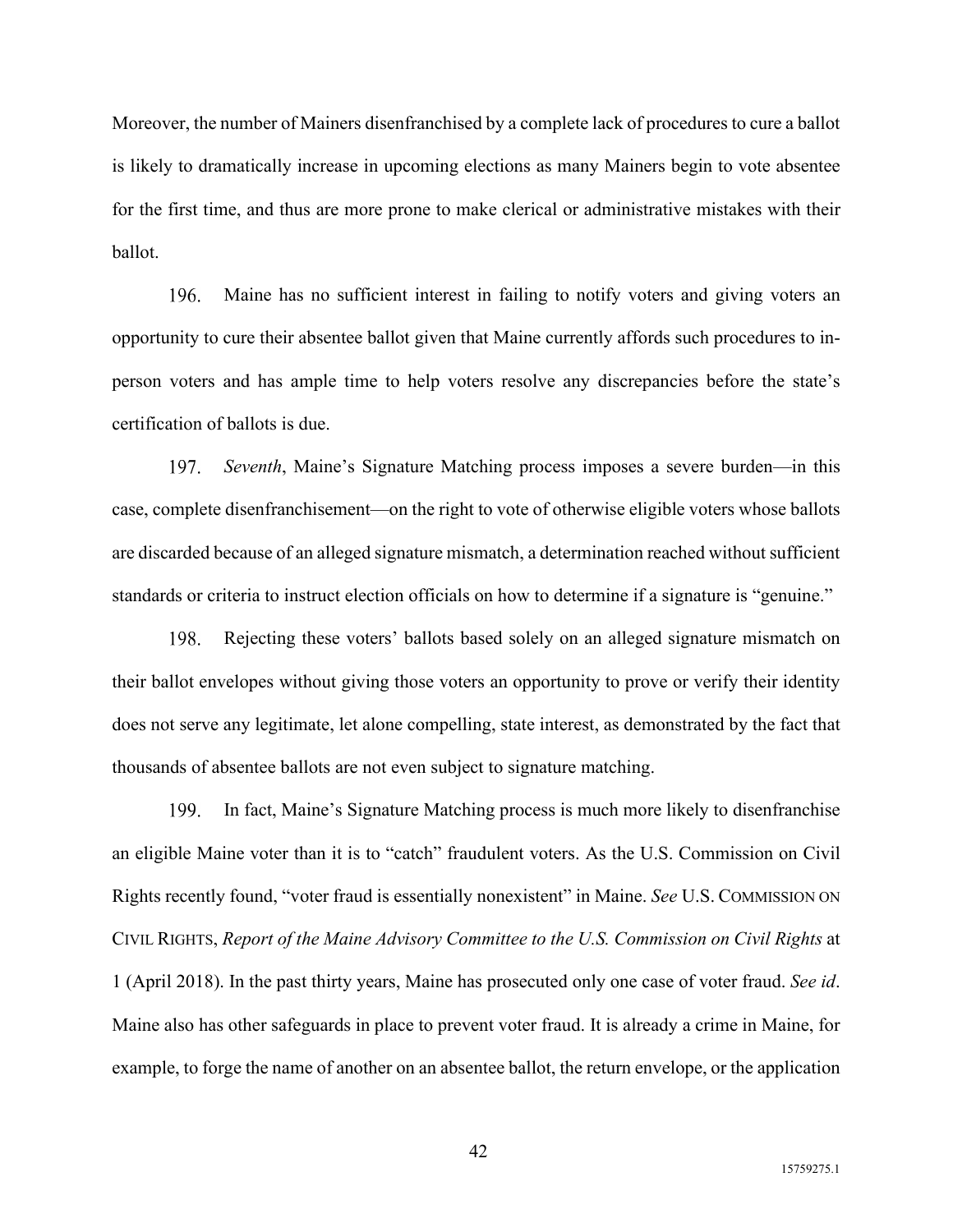for an absentee ballot. *See* M.R.S. tit. 21-A, § 791. And when Maine voters fill out the required affidavit alongside their absentee ballot, they swear under penalty of perjury that the information contained in their affidavit, including their name and signature, is true and correct.

200. Each of the challenged restrictions provides an independently unconstitutional burden on the fundamental rights of Mainers to participate in our democracy. But taken together, these restrictions impose significant barriers that will deter or disenfranchise countless Maine voters, particularly during the COVID-19 pandemic, and severely burden Plaintiffs' and other Mainers' constitutional right to participate safely in the electoral process.

### **COUNT II**

# **Due Process U.S. CONST. Amend. XIV, 42 U.S.C.** § **1983 ME. CONST. art. I, § 6-A Denial of Procedural Due Process**  (*Rejection Without Notice, Signature Matching*)

Plaintiffs reallege and reincorporate by reference all prior paragraphs of this 201. Complaint and the paragraphs in the counts below as though fully set forth herein.

202. The Due Process Clauses of the state and federal constitutions prohibit the state from depriving any "person of …liberty…without due process of law." U.S. CONST. amend. XIV, § 1; ME. CONST. art. I, § 6-A. *See also MSAD 6 Bd. of Directors v. Town of Frye Island*, No. CUM-19-194, 2020 WL 1862206, at \*7 (Me. Apr. 14, 2020) ("The rights guaranteed by article I, section 6-A of the Maine Constitution are coextensive with those guaranteed by the Fourteenth Amendment of the United States Constitution."). This due process principle protects the fundamental right to vote. *See Doe v. Rowe*, 156 F. Supp. 2d 35, 48 (D. Me. 2001) ("[T]he denial of the right to vote is a denial of a fundamental liberty."). This interest extends to voting absentee, which Maine has statutorily conferred upon its citizens. *See, e.g., Saucedo v. Gardner*, 335 F.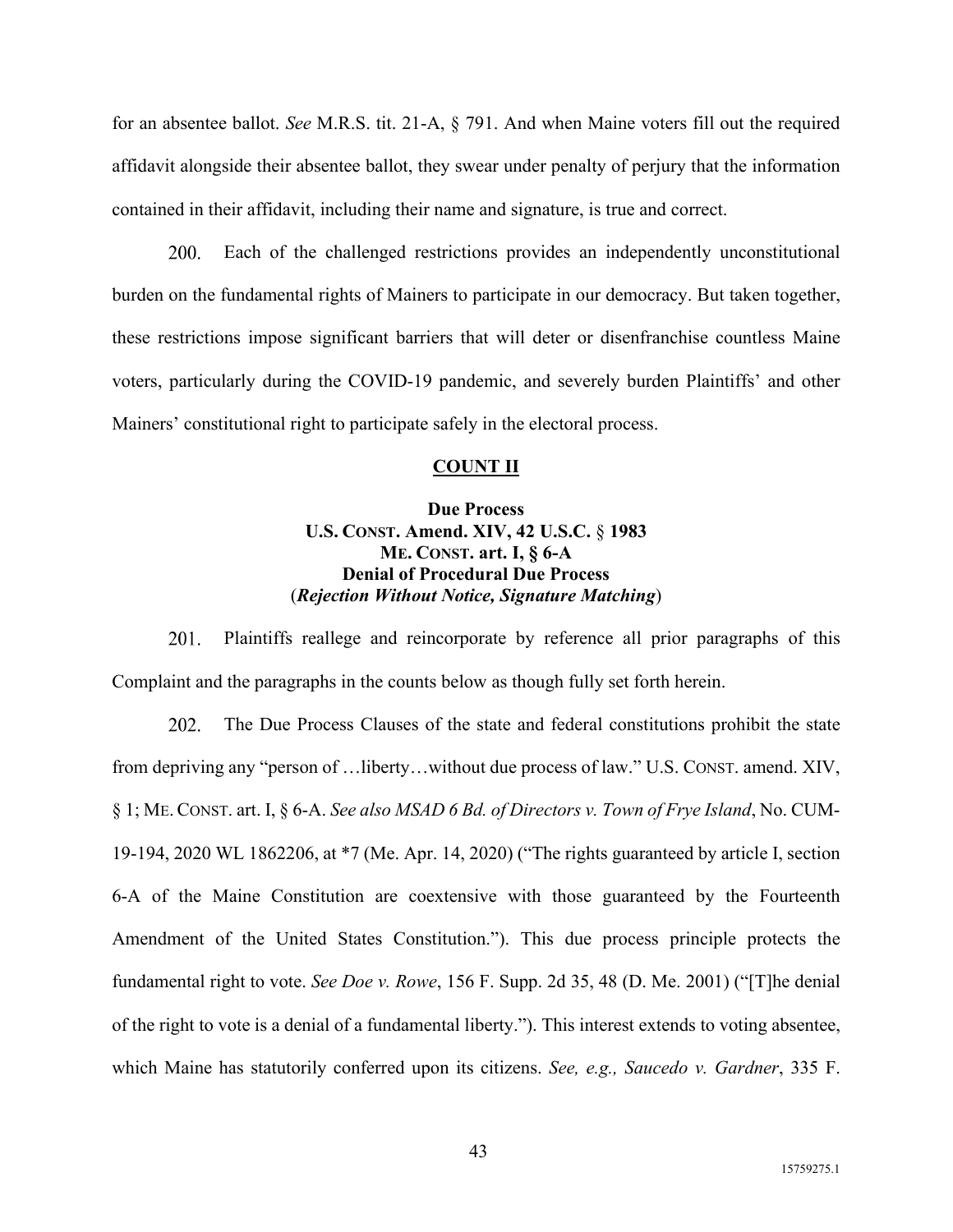Supp. 3d 202, 217 (D.N.H. 2018) ("Having induced voters to vote by absentee ballot, the State must provide adequate process to ensure that voters' ballots are fairly considered and, if eligible, counted.").

203. To determine whether Maine has provided constitutionally adequate process, this Court must weigh "(1) Plaintiffs' interest in participating in the democratic process through voting; (2) the risk of erroneous deprivation of the right to vote under the procedures used by the State; and (3) the State's interest, including any extra administrative or financial burden on the State from requiring additional procedures." *Doe*, 156 F. Supp. 2d at 48 (citing *Mathews v. Eldridge*, 424 U.S. 319, 335 (1976)); *Seider v. Bd. of Examiners of Psychologists*, 754 A.2d 986, 991 (Me. 2000) (also citing *Mathews*, 424 at 335 (1976)).

204. Here, procedural due process requires that voters be afforded notice and an opportunity to cure alleged technical deficiencies, such as a lack of signature on a return envelope or an incomplete witness or aide certificate, before a voter's ballot is permanently rejected. Due process also requires, at a minimum, that voters are notified of alleged signature mismatches or other technical defaults with their absentee ballot and are given an opportunity to verify their identity or signature before their ballot is permanently rejected.

As numerous other courts have found, a state's failure to ensure that a voter's 205. absentee ballot is not erroneously rejected before notifying that voter and providing a meaningful opportunity to be heard—both for alleged signature defects and other technical defects—violates a voter's procedural due process rights. *See, e.g.*, *Saucedo*, 335 F. Supp. 3d at 222 (holding New Hampshire's signature matching requirement, which did not provide an opportunity to cure, violated voters' due process rights); *Martin v. Kemp*, 341 F. Supp. 3d 1326, 1338-40 (N.D. Ga. 2018) (holding Georgia's practice of rejecting absentee ballot applications and ballots due to an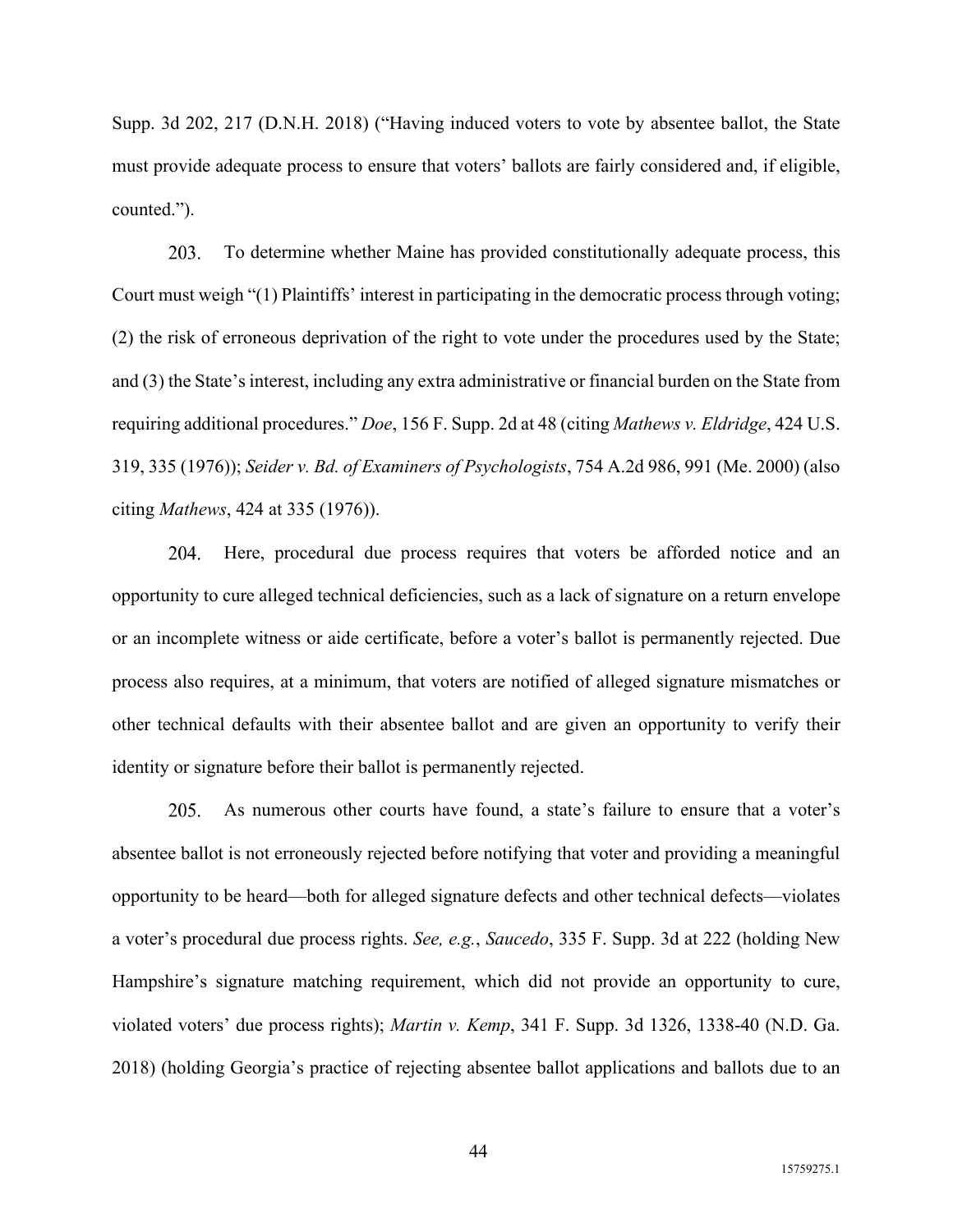alleged signature mismatch or other technical error without pre-rejection notice, a reasonable opportunity to cure the deficiency, or an opportunity to appeal the rejection violated voters' procedural due process rights); *Zessar v. Helander*, No. 1:05-cv-1917, 2006 WL 642646, at \*6-10 (N.D. Ill. 2006), *vacated as moot sub. nom. Zessar v. Keith*, 536 F.3d 788 (7th Cir. 2008) (holding Illinois' practice of rejecting absentee ballots without first notifying the voter of that rejection and allowing an opportunity to contest that rejection violated voters' procedural due process rights); *Raetzel v. Parks/Bellemont Absentee Election Bd., 762 F. Supp. 1354, 1357-58 (D. Ariz. 1990)* (holding Arizona's practice of failing to provide notice or a hearing to voters whose absentee ballots were disqualified violated voters' procedural due process rights).

In Maine, there is a high risk that an absentee voter's ballot will be rejected for 206. failure to include technical information that is not related to their eligibility to vote, as demonstrated by the substantial number of Mainers whose absentee ballots are rejected each election. Moreover, the risk of an erroneous rejection for an alleged signature mismatch is inherently high given the difficulty in accurately determining whether a voter's signature is genuine. That risk is further compounded by Maine's wholesale lack of standards in evaluating signatures and failure to require that election officials be trained in handwriting or signature comparison.

207. Providing adequate safeguards to prevent the arbitrary and erroneous deprivation of the right to vote would impose no more than a minimal administrative burden on the State, if any. Because voting is a fundamental right, the risk that even one person will be disenfranchised for failure to include technical information or because a voter's signature is wrongly determined not to be genuine, for example—is too significant for Maine to justify depriving absentee voters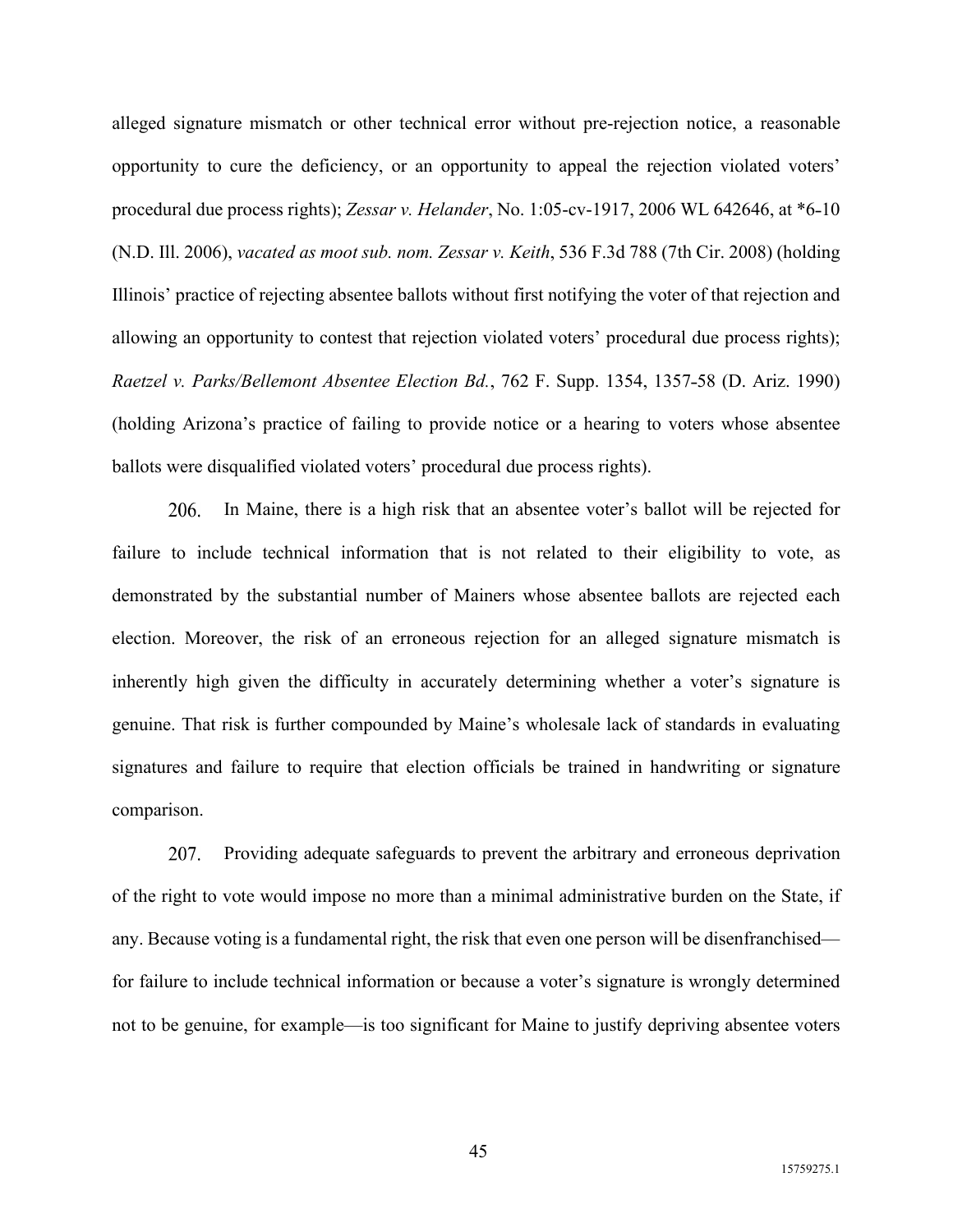of both pre-rejection notice and a meaningful opportunity to cure or prove the validity of their ballot.

## **COUNT III**

# **Equal Protection U.S. CONST. Amend. XIV, 42 U.S.C. § 1983 ME. CONST. art. I, § 6-A Disparate Treatment of Voters**  *(Signature Matching)*

208. Plaintiffs reallege and reincorporate by reference all prior paragraphs of this Complaint and the paragraphs in the counts below as though fully set forth herein.

209. The Equal Protection Clause of the Fourteenth Amendment guarantees qualified voters a substantive right to participate equally with other qualified voters in the electoral process and requires "that all persons similarly situated should be treated alike." *City of Cleburne v. Cleburne Living Ctr.*, 473 U.S. 432, 439 (1985). Maine's Constitution guarantees the same rights. *See MSAD 6 Bd. of Directors*, 2020 WL 1862206, at \*7.

210. Maine's Signature Matching process plainly violates the Equal Protection Clause by requiring similarly-situated absentee voters to fulfill different verification requirements in order for their ballots to be properly counted. While Maine voters who request an absentee ballot online or over the telephone successfully verify their identity by providing their birth date and address, Maine voters who request an absentee ballot by mail, in-person, or by fax cannot successfully verify their identity—*despite also providing their birth date and address*—without also providing a signature that can later be successfully "matched" to that voter.

Maine's Signature Matching process is thus arbitrary and results in different 211. requirements for similarly-situated voters in violation of the Equal Protection Clause.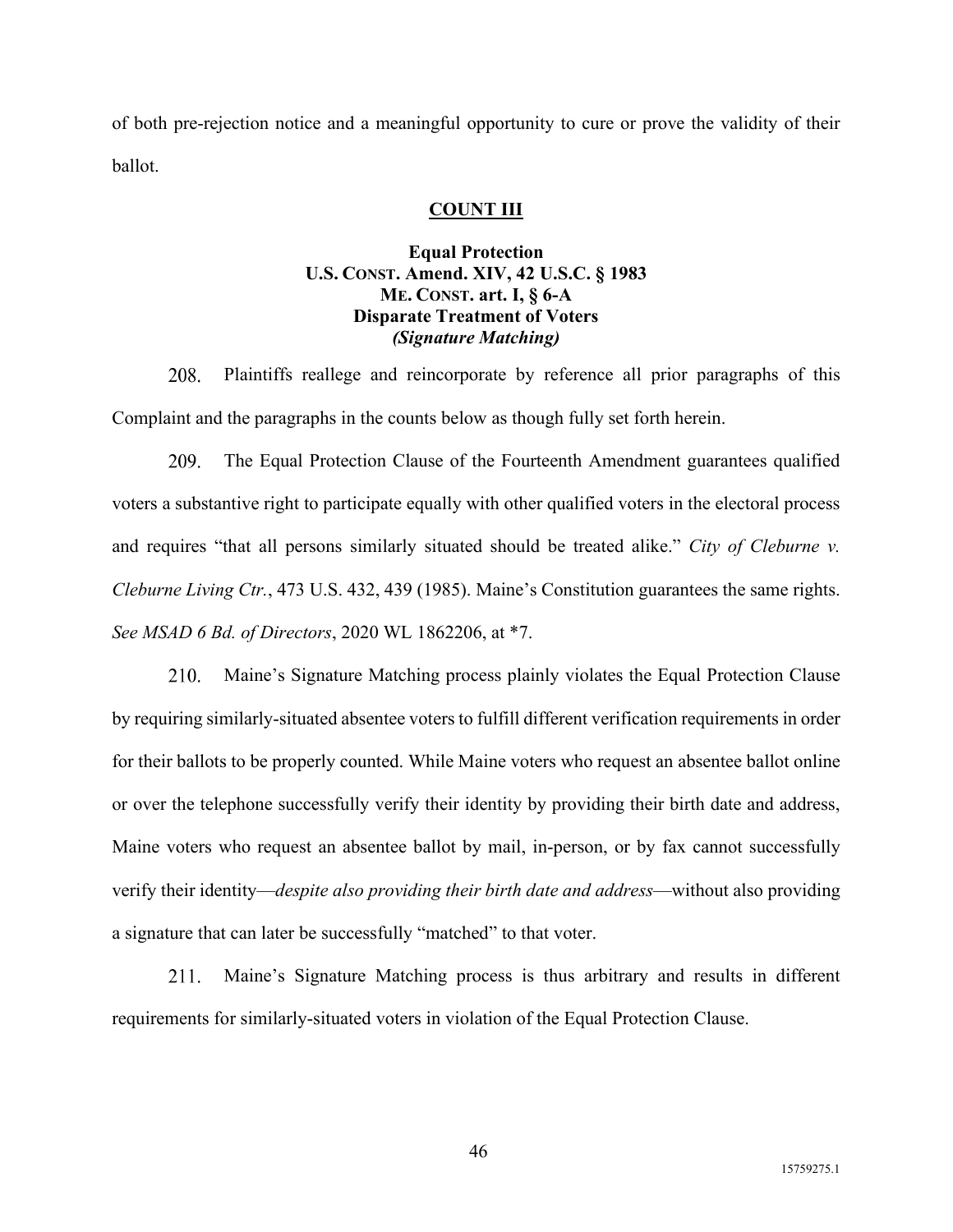#### **COUNT IV**

## **Freedom of Speech and Association U.S. CONST. Amends. I, XIV, 42 U.S.C.** § **1983 ME. CONST. art. I, § 4 Infringement on Speech and Association**  *(Paper and Pen Registration)*

212. Plaintiffs incorporate by reference and reallege all prior paragraphs of this Complaint and the paragraphs in the counts below as though set forth fully herein.

213. The First Amendment protects against the passage and enforcement of laws "prohibiting the free exercise [of] or abridg[ment] of freedom of speech." U.S. CONST. amend. I. Likewise, Maine's Constitution guarantees to "[e]very citizen" the right of free speech and forbids undue government interference with that right. ME. CONST. art. I,  $\S$  4. Those protections are at least as the free-speech protections of the federal Constitution. *See City of Bangor v. Diva's, Inc.*, 830 A.2d 898, 902 (Me. 2003) ("With respect to the protection of freedom of speech, the 'Maine Constitution is no less restrictive than the Federal Constitution.'" (quoting *State v. Janisczak*, 579 A.2d 736, 740 (Me. 1990)).

214. The Supreme Court has applied "exacting scrutiny" to review laws governing election-related speech. *See McIntyre v. Ohio Elections Comm'n*, 514 U.S. 334, 345 (1995); *see also League of Women Voters v. Hargett*, 400 F. Supp. 3d 706, 722 (M.D. Tenn. 2019) ("[L]aws that govern the political process surrounding elections—and, in particular, election-related speech and association—go beyond merely the intersection between voting rights and election administration, veering instead into the area where 'the First Amendment has its fullest and most urgent application.'") (quoting *Eu v. S.F. Cty. Democratic Cent. Comm.*, 489 U.S. 214, 223 (1989)). Restrictions on such speech are unconstitutional when they "significantly inhibit" election-related speech and are "not warranted by the state interests . . . alleged to justify [the]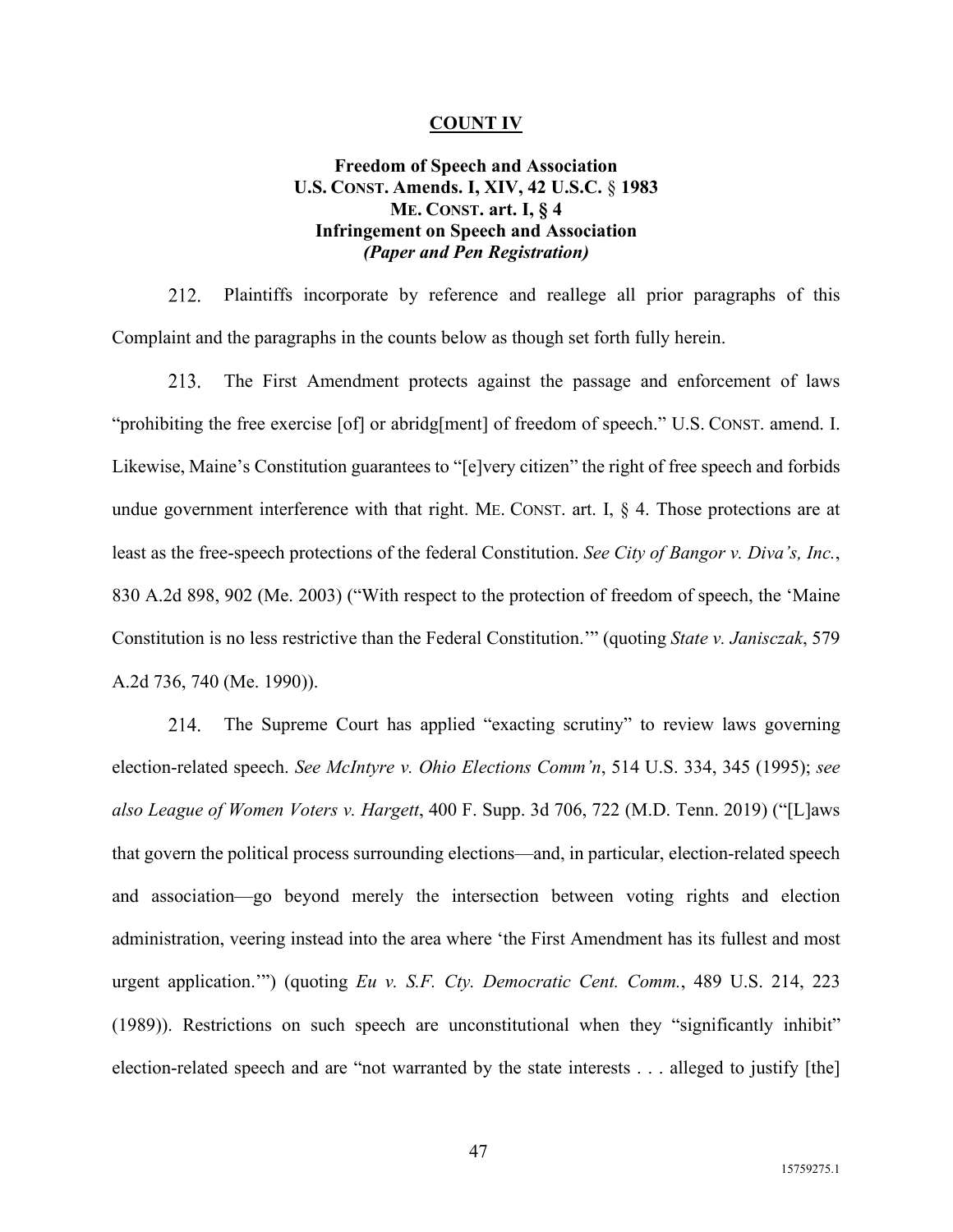restrictions." *Buckley v. Am. Constitutional Law Found.*, 525 U.S. 182, 192 (1999). *See also Cent. Maine Power Co. v. Pub. Utils. Comm'n*, 734 A.2d 1120, 1126 (Me. 1999), *overruled on other grounds by Conservation Law Found. v. Pub. Utilities Comm'n*, 192 A.3d 596 (Me. 2018) (applying the doctrine of "core [political] speech" under the Maine Constitution).

Vote.org's voter registration efforts are "the type of interactive communication 215. concerning political change that is appropriately described as 'core political speech.'" *Meyer v. Grant*, 486 U.S. 414, 421–22 (1988); *see also League of Women Voters*, 400 F. Supp. 3d at 720 ("Encouraging others to register to vote is pure speech, and, because that speech is political in nature, it is a core First Amendment activity.") (quotation marks and alterations omitted).

Paper and Pen Registration severely inhibits Vote.org's speech in several ways. 216. First, by prohibiting Vote.org from collecting and transmitting voters' completed voter registration applications to elections offices, the Paper and Pen Registration requirement significantly inhibits their speech by "limit[ing] the number of voices who will convey [Plaintiffs'] message," and "the size of the audience they can reach." *Meyer*, 486 U.S. at 422–23.

217. Furthermore, under the United States Constitution, First Amendment rights "include the right to band together for the advancement of political beliefs." *Hadnott v. Amos*, 394 U.S. 358, 364 (1969). The conversations and interactions between Vote.org and Maine voters surrounding the submission of their voter registration applications are forms of protected political speech and association. *See Williams v. Rhodes*, 393 U.S. 23, 30 (1968) (describing the "overlapping" rights "of individuals to associate for the advancement of political beliefs" and "of qualified voters . . . to cast their votes effectively"); *Project Vote v. Blackwell*, 455 F. Supp. 2d 694, 700 (N.D. Ohio 2006) (explaining "participation in voter registration implicates a number of both expressive and associational rights which . . . belong to—and may be invoked by—not just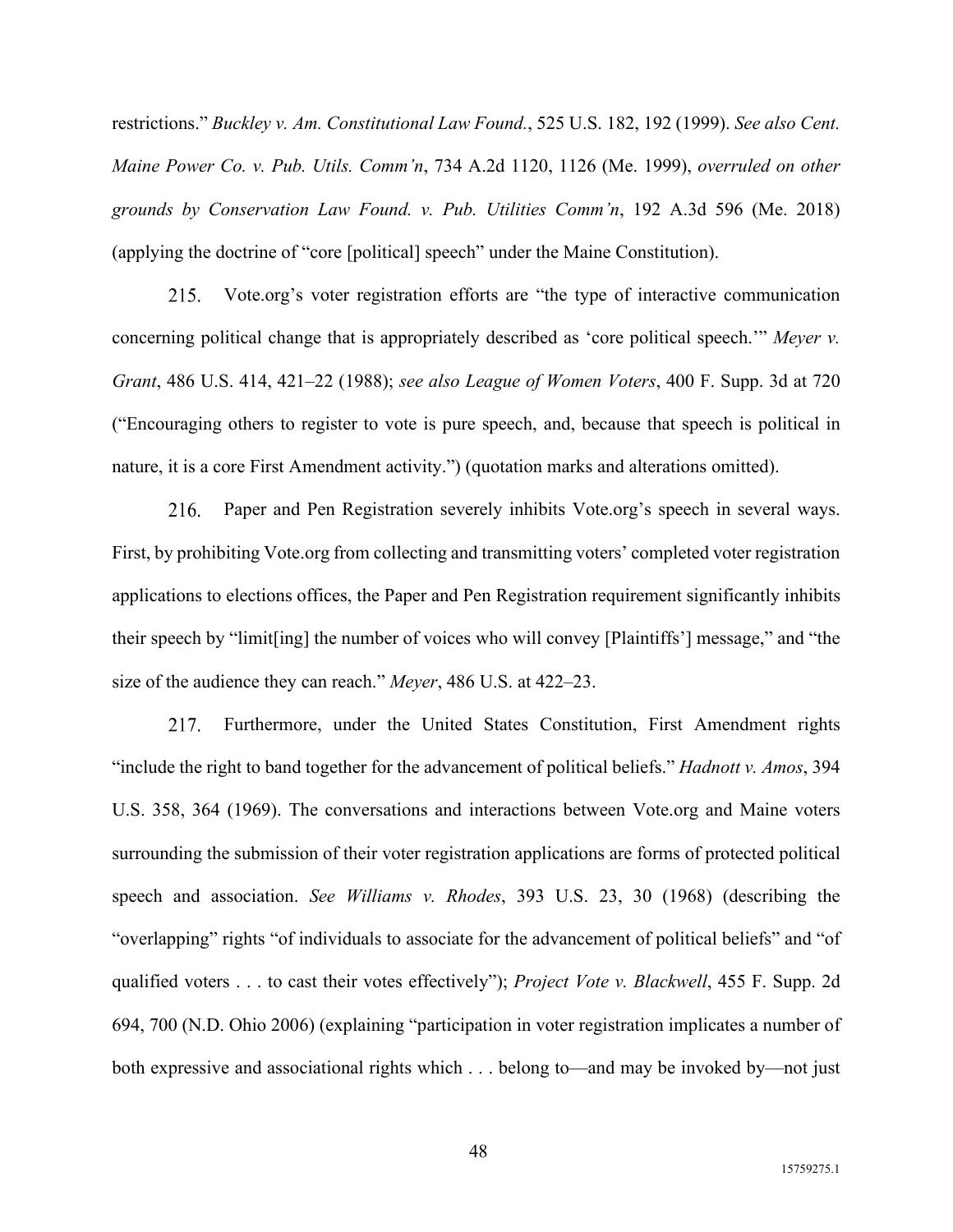the voters seeking to register, but by third parties who encourage participation in the political process through increasing voter registration rolls"). Thus, by limiting Vote.org's ability to assist voters in registering to vote, Maine's Paper and Pen Registration process burdens the speech and associational rights of Vote.org, its staff, and Maine voters who seek their assistance.

These burdens are severe, and the Paper and Pen Registration is not narrowly 218. tailored to advance a compelling state interest. "In considering whether a [] requirement is narrowly drawn to advance the state's interest in preventing fraud, the mechanisms that the state already has in place serve as benchmarks." *Gracia*, 346 F.3d at 245. Here, Maine law already contemplates that voters can complete the mail in voter registration form electronically, and Maine law does not impose a requirement that the voter's handwritten signature be printed in pen ink, or that the mail in voter registration form only be transmitted by mail or in person. The restrictions thus represent an overbroad restriction on political speech and political organizing that infringes the constitutional rights of Plaintiffs and other Mainers under the First Amendment.

### **COUNT V**

## **U.S. CONST. Amend. XIV and XXIV, 42 U.S.C. § 1983 Violation on Prohibition on Poll Taxes and Other Taxes (***Postage Tax***)**

Plaintiffs incorporate by reference and reallege all prior paragraphs of this 219. Complaint and the paragraphs in the counts below as though set forth fully herein.

220. The Twenty-Fourth Amendment to the United States Constitution provides that: "The right of citizens of the United States to vote in any primary or other election for President or Vice President, for electors for President or Vice President, or for Senator or Representative in Congress, shall not be denied or abridged by the United States or any State by reason of failure to pay any poll tax or other tax." U.S. CONST. amend XXIV, § 1.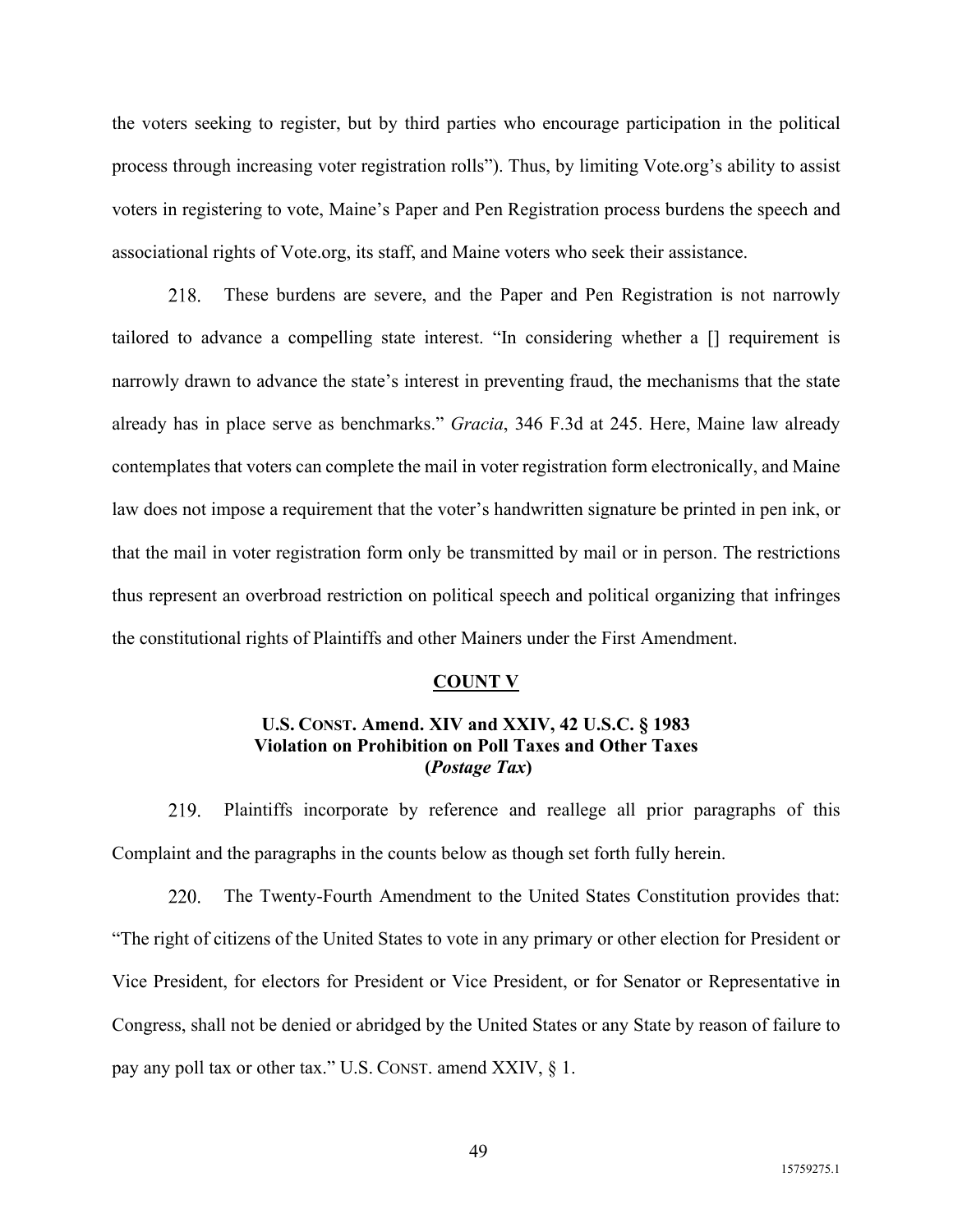221. The Equal Protection Clause of the Fourteenth Amendment provides: "No state shall make or enforce any law which shall . . . deny to any person within its jurisdiction the equal protection of the laws." U.S. CONST. amend XIV, § 1

222. Both amendments prohibit the government from imposing a poll tax or other tax on the access to the franchise. *See Harman v. Forssenius*, 380 U.S. 528 (1965); *Harper v. Va. State Bd. of Elections*, 383 U.S. 663 (1966).

223. During the COVID-19 public health crisis, the only safe way for many Maine voters to vote will be by mail. But Maine requires individuals who cast such ballots to pay for the postage to return their ballot. Requiring voters to spend money to submit a mail ballot imposes an unconstitutional tax on voting in violation of the Twenty-Fourth and Fourteenth Amendments. Indeed, Maine voters⸺and particularly voters who are low-income, disabled, or homebound due to COVID-19—are being forced to pay "a price for the privilege of exercising the franchise." *Harman*, 380 U.S. at 539.

224. Based on the foregoing, the Secretary has burdened and deprived and will continue to burden and deprive Plaintiffs and their members and constituents of their right to vote in federal elections, secured to them by the Twenty-Fourth and Fourteenth Amendments to the United States Constitution and protected by 42 U.S.C. § 1983.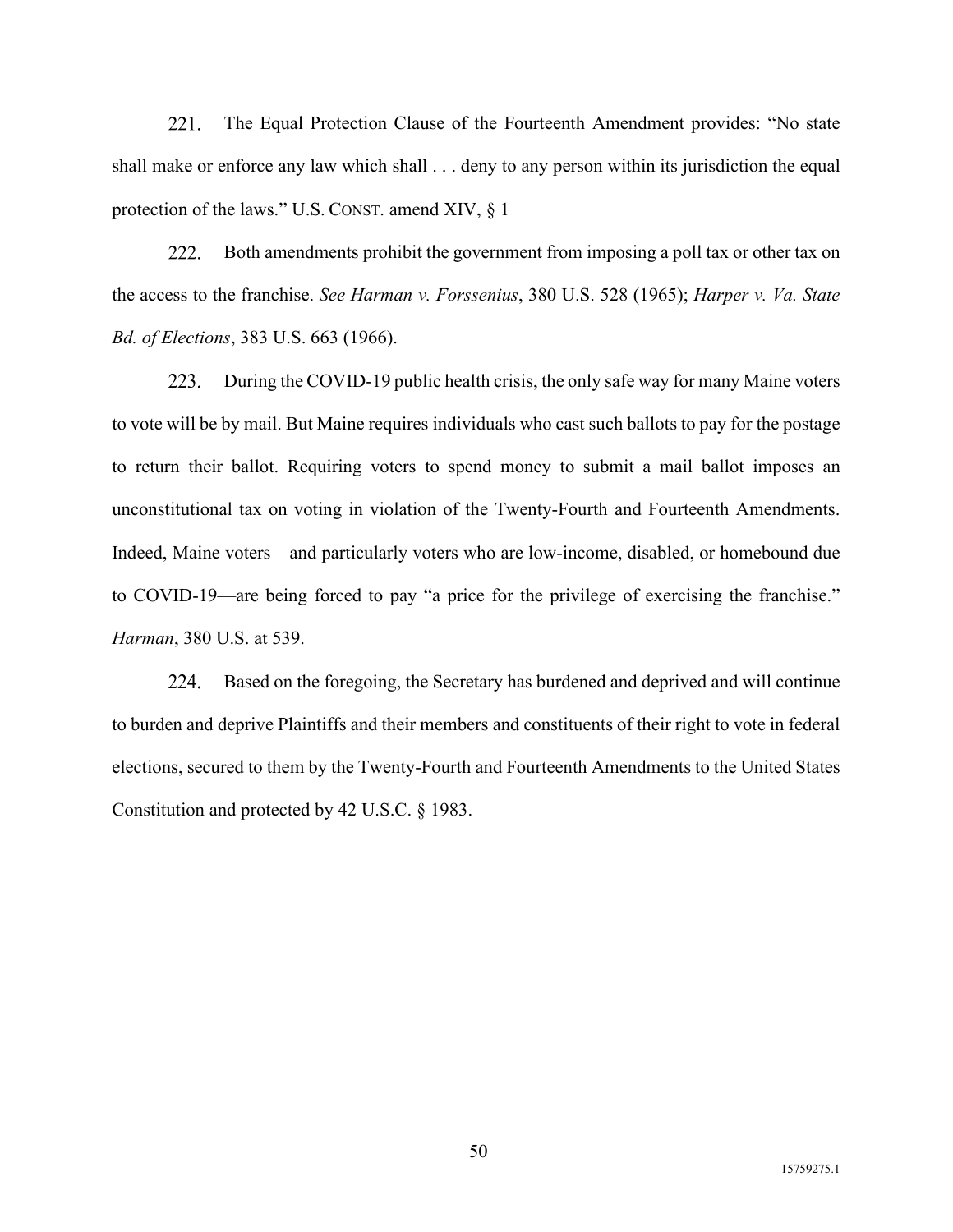#### **COUNT VI**

## **Declaratory Judgment M.R.S. tit. 14 § 5951** *et seq***; M.R.S. tit. 5 § 8058 (***Paper and Pen Registration; Photocopier Requirement***)**

225. Plaintiffs incorporate by reference and reallege all prior paragraphs of this Complaint and the paragraphs in the counts below as though set forth fully herein.

226. Maine law requires that a mail-in voter registration application contain the "signature of applicant" but does not require that the signature be printed with the ink of a pen. M.R.S. tit. 21-A, § 152(1)(M). To the contrary, Maine law expressly contemplates that applicants should be able to *complete* the voter registration application electronically: "The Secretary of State may design an application that can be completed electronically and that substantially meets the requirements of this section." M.R.S. tit. 21-A, § 152(5).

227. The Secretary's position that mail-in voter registration applications contain a signature printed with the ink of a pen, which prevents Vote.org and other organizations from submitting voter registration applications containing handwritten signatures printed with the ink of a computer printer, is contrary to Maine law.

228. Maine law provides that mail-in voter registration forms can be delivered by mail or by a 3rd person, M.R.S. tit. 21-A, § 121-A, but does not require that 3rd persons may only deliver mail-in voter registration applications in person.

229. The Secretary's position that mail-in voter registration applications cannot be transmitted electronically, which prevents Vote.org and other organizations from submitting voter registration applications by fax or email, is contrary to Maine law.

230. The mail-in voter registration application, promulgated by the Secretary, states that "**If you are a NEW Maine voter and mail this card**, you must include a photocopy of your Maine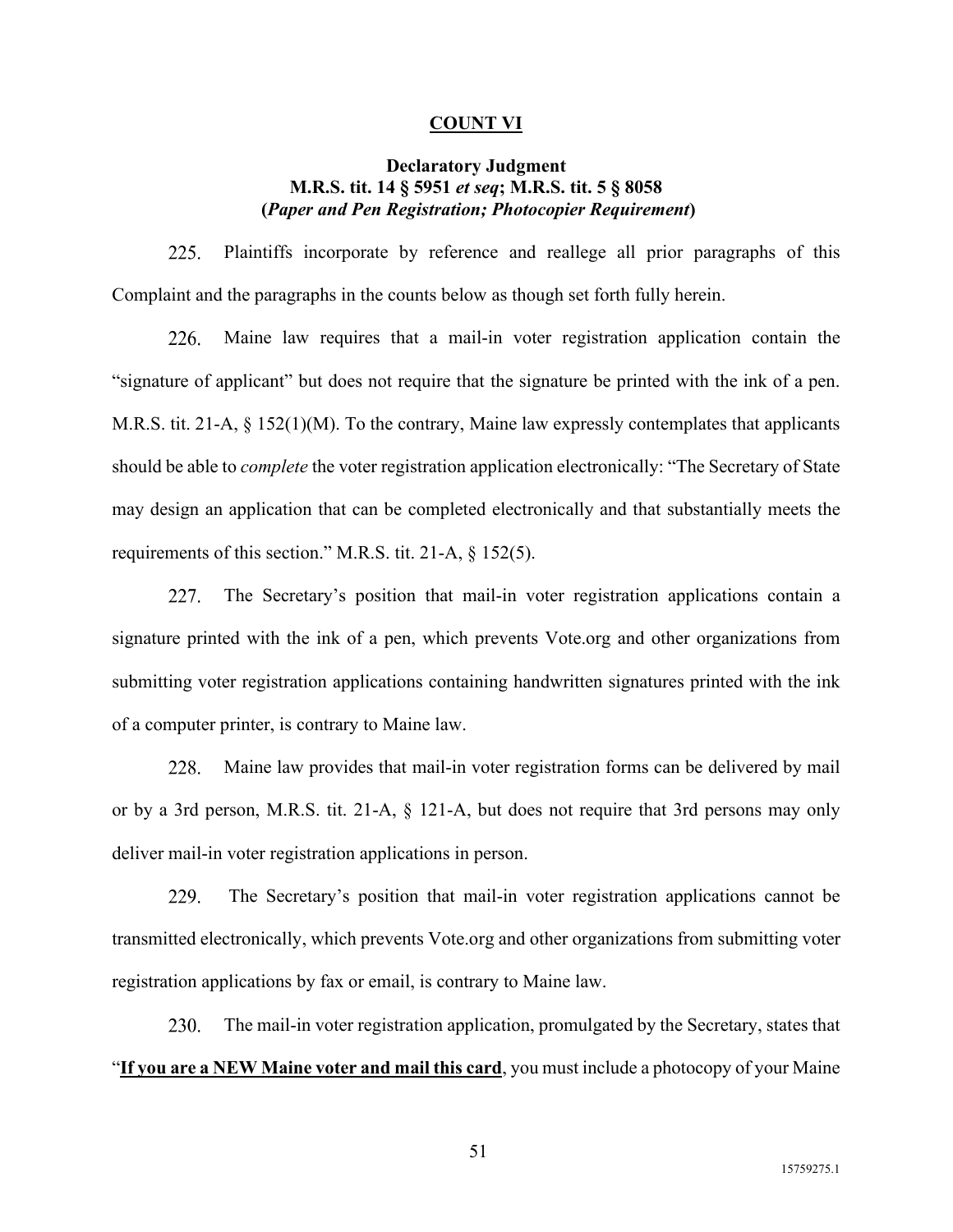driver's license, Maine State ID, or current utility bill, bank statement or government document that shows your name and address."<sup>12</sup>

231. No provision of Maine law requires new Maine voters to include a photocopy of an identification document with their mail-in voter registration application or authorizes the Secretary to impose such a requirement. *See, e.g.*, M.R.S. tit. 21-A, § 152.

232. The instruction on the mail-in voter registration application requiring new Maine voters to include a photocopy of an identification document with their mail-in voter registration application, is contrary to Maine law.

**WHEREFORE**, Plaintiffs respectfully request that this Court enter judgment:

- A. Declaring that the Paper and Pen Registration requirement is an unconstitutional burden on the right to vote under the First and Fourteenth Amendments and Article I Section 6-A and Article II Section 1 of the Maine Constitution, a violation of the right to free speech and association under the First Amendment and Article I Section 4 of the Maine Constitution, and contrary to Maine law;
- B. Declaring that the Photocopier Requirement on Maine's mail-in voter registration application is an unconstitutional burden on the right to vote under the First and Fourteenth Amendments and Article I Section 6-A and Article II Section 1 of the Maine Constitution, and contrary to Maine law;
- C. Declaring that the Postage Tax is an unconstitutional burden on the right to vote under the First and Fourteenth Amendments and Article I Section 6-A and Article

<sup>&</sup>lt;sup>12</sup> Maine Voter Registration Application, Maine.gov,

https://www.maine.gov/sos/cec/elec/upcoming/pdf/voterregcard20.pdf (last visited June 22, 2020).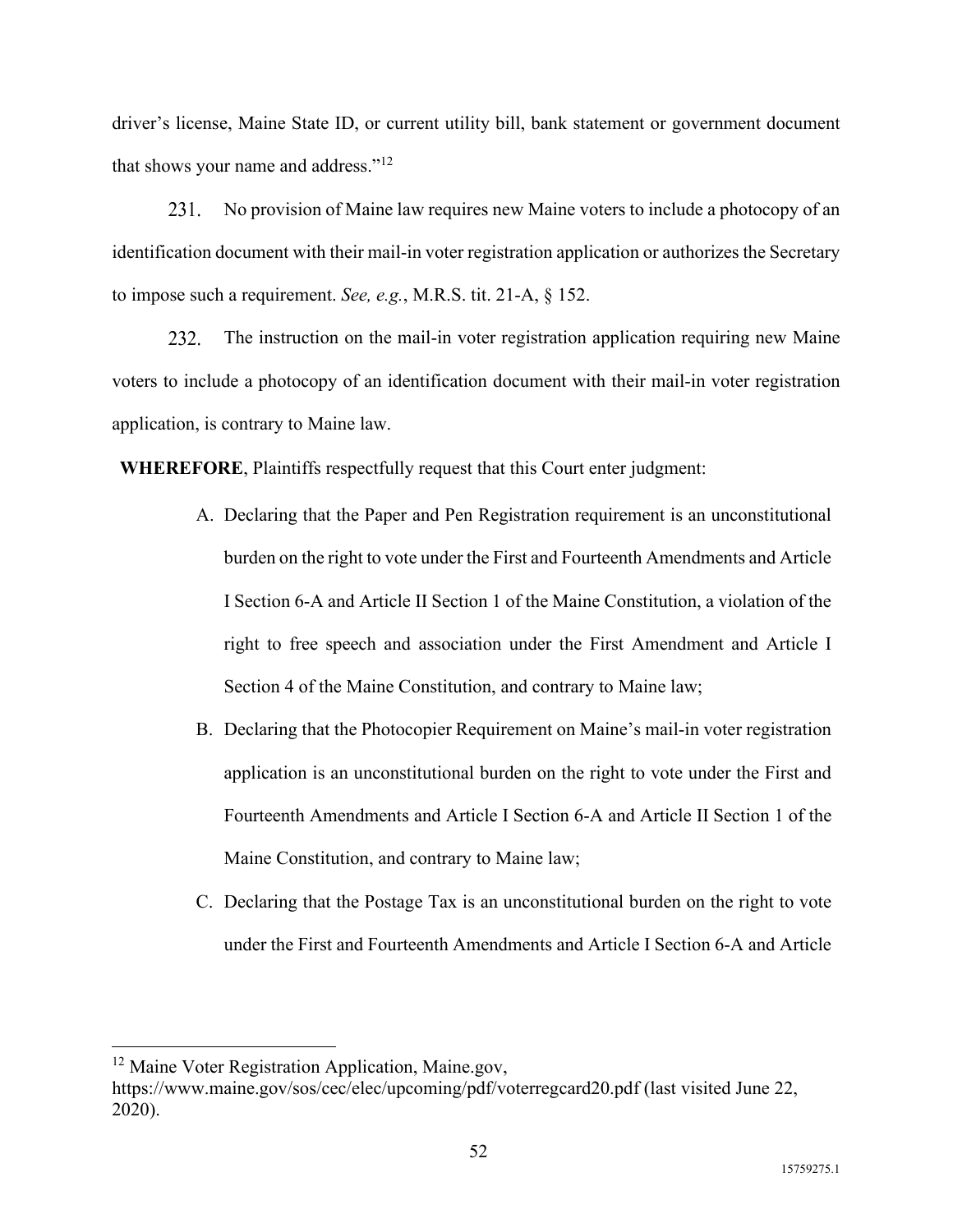II Section 1 of the Maine Constitution, and an unconstitutional poll tax under the Twenty Fourth and Fourteenth Amendments;

- D. Declaring that the Absentee Ballot Assistance Restrictions, M.R.S. tit. 21-A, §§ 791(2)(A), § 754-A(2), are an unconstitutional burden on the right to vote under the First and Fourteenth Amendments and Article I Section 6-A and Article II Section 1 of the Maine Constitution;
- E. Declaring that the Election Day Receipt Deadline for absentee voters, M.R.S. tit. 21-A, § 755, is an unconstitutional burden on the right to vote under the First and Fourteenth Amendments and Article I Section 6-A and Article II Section 1 of the Maine Constitution;
- F. Declaring that Rejection without Notice, M.R.S. tit. 21-A, §§ 753-B(4), 756, is an unconstitutional burden on the right to vote under the First and Fourteenth Amendments and Article I Section 6-A and Article II Section 1 of the Maine Constitution and violates the Due Process Clause of the Fourteenth Amendment and Article I Section 6-A of the Maine Constitution;
- G. Declaring that Maine's Signature Matching procedures, M.R.S. tit. 21-A, §§ 756(2), 759(3)(A), are an unconstitutional burden on the right to vote under the First and Fourteenth Amendments and Article I Section 6-A and Article II Section 1 of the Maine Constitution, violates the Due Process Clause of the Fourteenth Amendment and Article I Section 6-A of the Maine Constitution, and subject voters to arbitrary treatment in violation of the Equal Protection Clause of the Fourteenth Amendment and Article I Section 6-A of the Maine Constitution;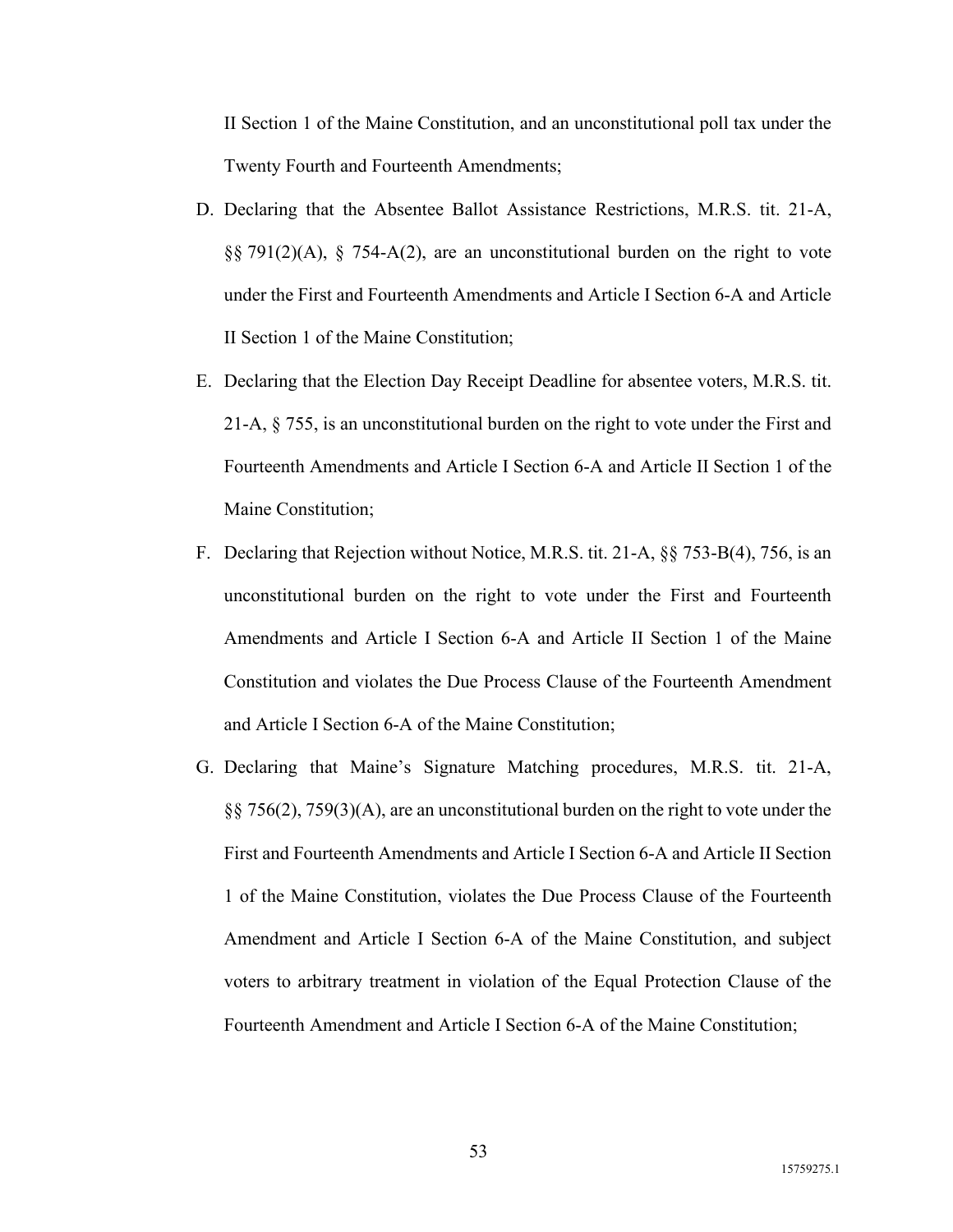- H. Enjoining Defendants and their respective agents, officers, employees, and successors, and all persons acting in concert with each or any of them from rejecting a registrant's mail-in voter registration application solely because the registrant's signature is not printed in pen ink or because the application was delivered by facsimile, email, or other electronic transmission mechanism;
- I. Enjoining Defendants and their respective agents, officers, employees, and successors, and all persons acting in concert with each or any of them from rejecting a first-time registrant's mail-in voter registration application solely because the registrant failed to provide a photocopy of their identification;
- J. Enjoining Defendants and their respective agents, officers, employees, and successors, and all persons acting in concert with each or any of them from requiring that voters provide postage on their absentee ballot return envelopes and further require that Maine provide prepaid postage on all absentee ballot return envelopes;
- K. Enjoining Defendants, and their respective agents, officers, employees, and successors, and all persons acting in concert with each or any of them, from enforcing the Absentee Ballot Assistance Restrictions, M.R.S. tit. 21-A, §§ 791(2)(A), § 754-A(2);
- L. Enjoining Defendants, and their respective agents, officers, employees, and successors, and all persons acting in concert with each or any of them, from rejecting ballots that are postmarked on or before Election Day and arrive at the election office within a minimum of ten days after Election Day; ballots that do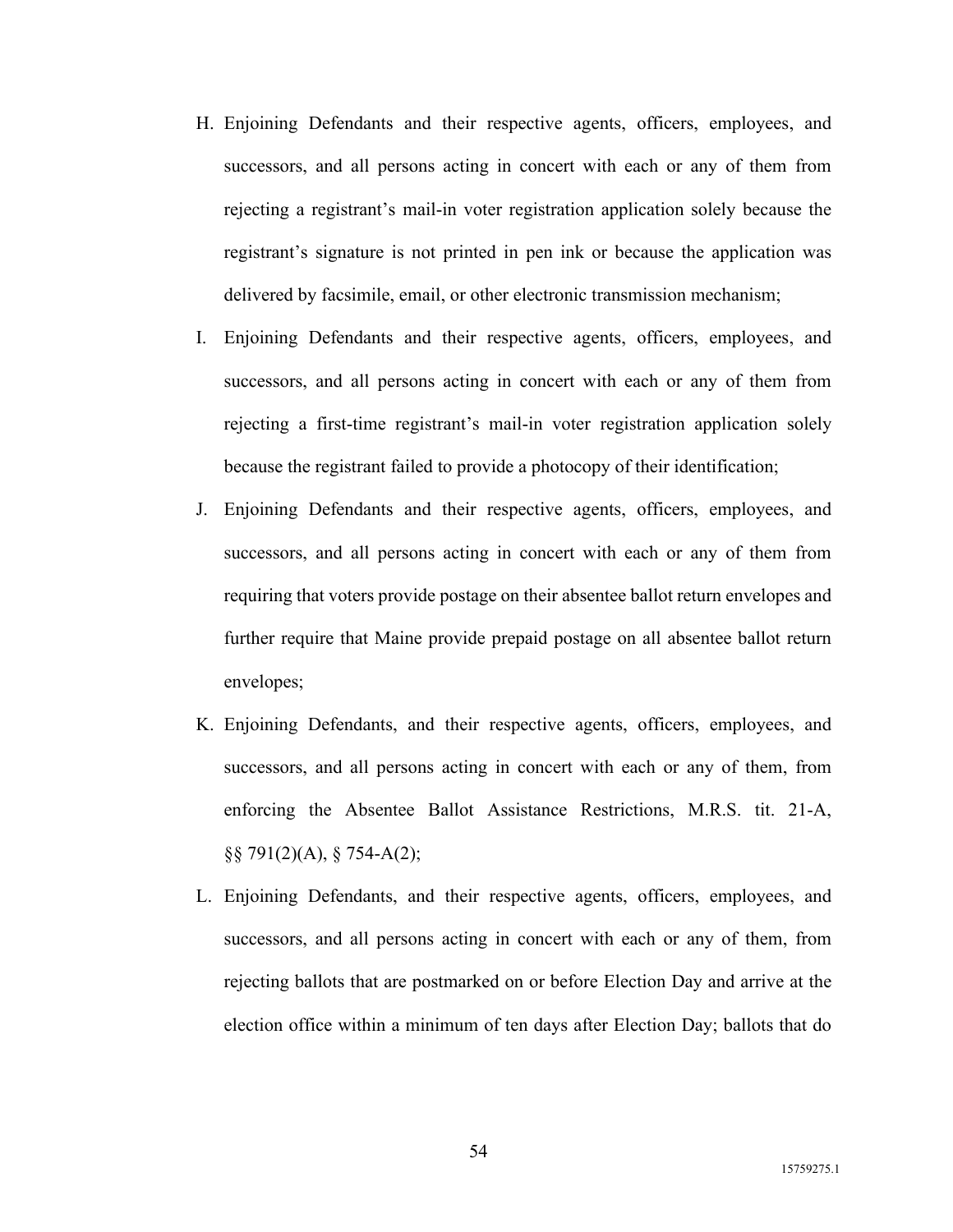not have a postmark or other marking from the USPS but arrive within such timeframe shall be presumed to have been mailed by Election Day;

- M. Enjoining Defendants, their respective agents, officers, employees, and successors, and all persons acting in concert with each or any of them, from rejecting absentee ballots of otherwise eligible Maine voters without giving the voter notice and an opportunity to cure their ballot or verify their identity;
- N. Enjoining Defendants, their respective agents, officers, employees, and successors, and all persons acting in concert with each or any of them, from rejecting absentee ballots of otherwise eligible Maine voters for a perceived signature mismatch;
- O. Awarding Plaintiffs their costs, expenses, and reasonable attorneys' fees pursuant to, *inter alia,* 42 U.S.C. § 1988 and other applicable laws; and
- P. Granting such other and further relief as the Court deems just and proper.